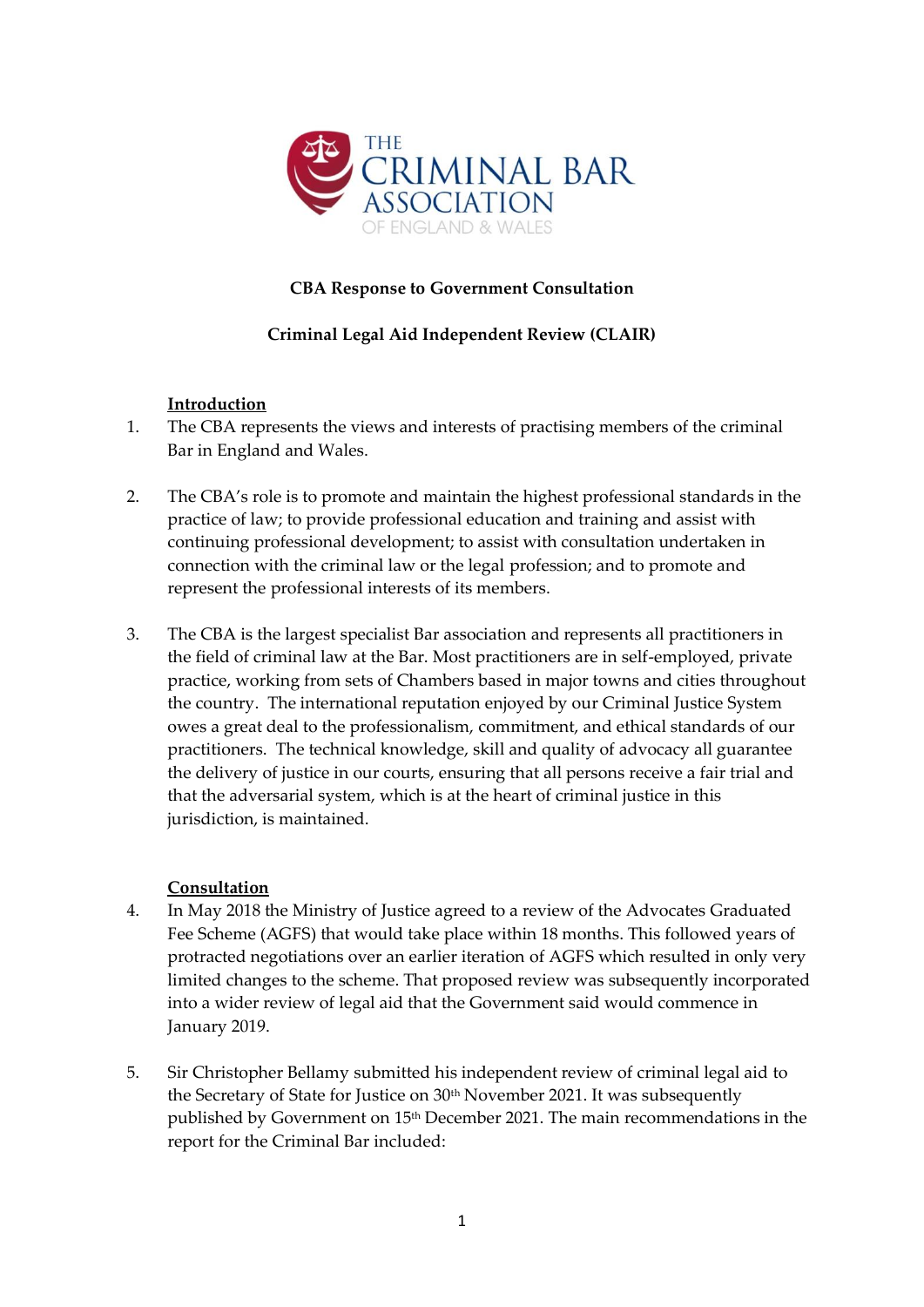- i. A "minimum" 15% annual increase to all AGFS fees, to be introduced "as soon as possible" and with "no scope for further delay".
- ii. Further reform of the AGFS without excluding the possibility that "further sums may be necessary".
- iii. An independent criminal legal aid Advisory Board.
- 6. The government's proposals in response to Sir Christopher's recommendations are insufficient to meet the crisis facing the Criminal Bar and the wider criminal justice system.
- 7. The proposed changes to AGFS and the wider criminal legal aid reforms will be made by statutory instruments that are proposed to come into force some time in Autumn 2022. Those changes will only affect representation orders made after some specified period later in 2022. The changes proposed will not affect the 58,000 cases that form part of the existing backlog of Crown Court cases. The CBA considers it unacceptable that the Criminal Bar will be expected to continue working – including the types of hours normally remunerated as "overtime" or "shift work" in other professions - to clear this entire backlog at set rates fixed many years ago and which are now at wholly unsustainable levels.
- 8. This is in addition to criminal law barristers having been required to keep the court system operational during the entirety of the pandemic and having had no government assistance for loss of income during the pandemic other than the offer of applications to take on additional debt.
- 9. It should be noted that the Independent Review of Criminal Legal Aid did not take into account the substantial drop in average fee earnings from criminal legal aid of 23% between 2019/20 and 2020/21. Nor did the Review take into account the further contraction in the numbers of criminal barristers undertaking criminal legal aid work by 10% over the same period. The CBA regards these omissions as significant.
- 10. Further, the recent and substantial rise in inflation is a critical factor which Sir Christopher could not have appreciated when he published his report. The CPI (Consumer Prices Index) to December 2021 was 5.4%. The Bank of England recently predicted CPI for 2022 would be above 10%. The new fee rates proposed in the government response will not start to be paid until 2023, by which time the proposed 15% increase will have been wiped out by inflation. Further, Sir Christopher's recommendation of the 15% increase being a minimum, to be implemented "as soon as possible" and being annual will not have been followed, as nearly a year will have passed from the publication of his report.
- 11. The Criminal Bar Association maintains, as it stated in February 2022, that a minimum 25% increase in AGFS fees is needed to fund criminal legal aid in order to arrest and reverse the continuing recruitment and retention crisis at the criminal bar.
- 12. The Criminal Bar Association proposes that the immediate increase of 25%, at minimum, should be applied to all existing representation orders where the main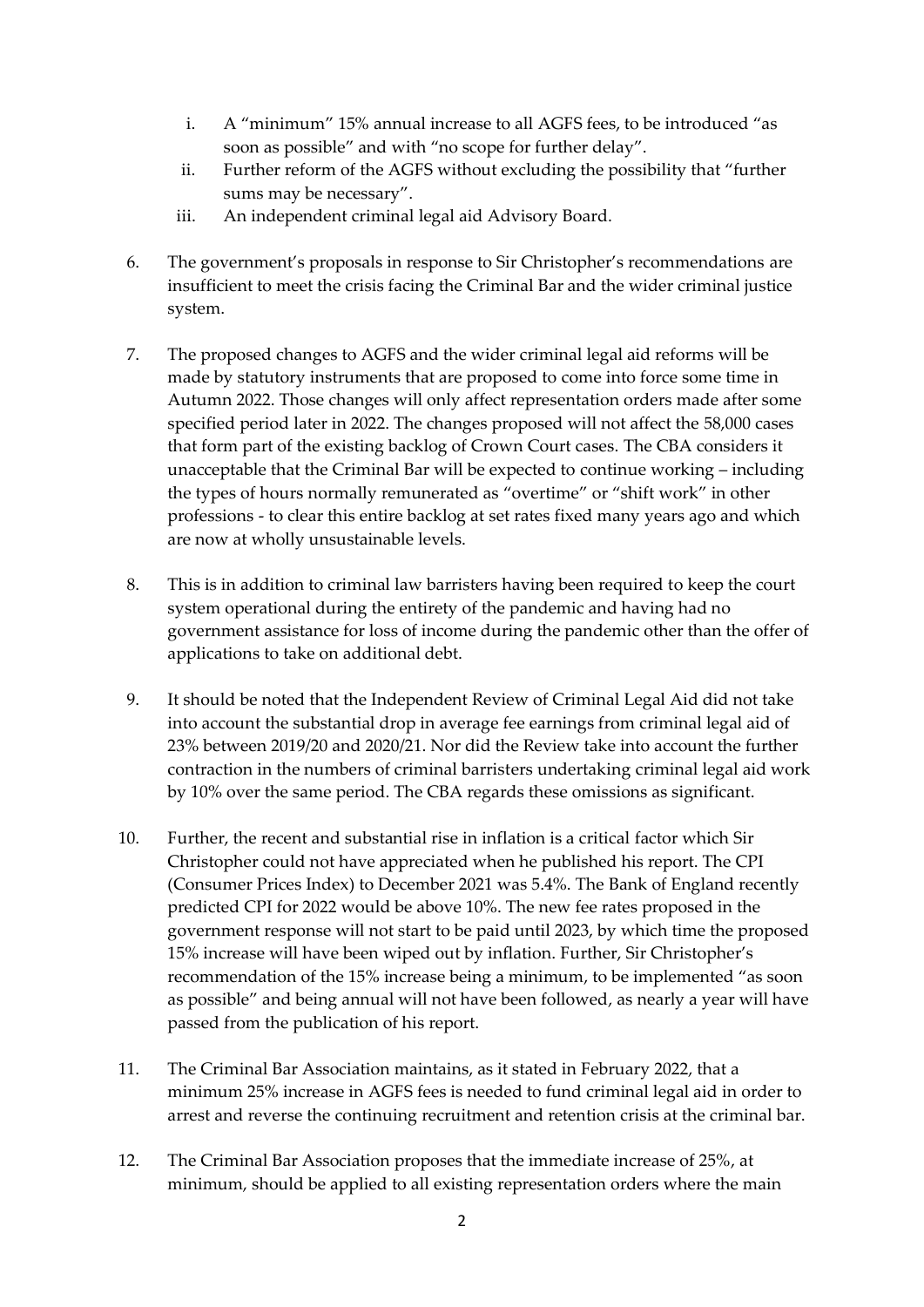hearing has yet to take place. This will provide the necessary and urgent investment required to address the unfolding crisis in the criminal justice system. In addition, the CBA considers that further investigation is required as to whether a Statutory Instrument could apply retrospectively in this specific situation. If so, the CBA proposes that the increase commences from the date of publication of CLAIR.

- 13. Further reform and funding will be needed to legal aid even after an initial investment of 25%. The government cannot have failed to realise that funding of the criminal justice system has been the main cause of discontent at the Criminal Bar, with repeated and increasing disputes and protracted negotiations over the last 12 years. The Criminal Bar has no wish for these recurring clashes with the government.
- 14. The Criminal Bar Association agrees that there should be an independent Advisory Board to provide recommendations for reform to criminal legal aid. Sir Christopher Bellamy recognised that proper remuneration should be part of (though not necessarily the main) remit of the Board's role. The CBA considers that the proposed advisory board must be able to make recommendations to changes in fees and that this should include the ability to periodically review the effect of inflation on fee levels.
- 15. There must also be a streamlined mechanism for making changes to AGFS and LGFS (Litigators Graduated Fee Scheme). The present system of delayed and drawn-out reviews, consultations, a further wait until publication of the statutory instrument which will then only affect representation orders after some later date, results in it taking years for any increase in remuneration to be implemented. Without some mechanism for regular review, the present processes for amending the AGFS and LGFS are no longer fit for purpose.
- 16. The Criminal Bar Association has provided specific responses to the consultation questions below.

#### **An Advisory Board**

#### 17. **Question 1. Do you agree with our proposal for an Advisory Board? Please give reasons for your answers.**

- 18. The CBA would welcome an independent Advisory Board but not the proposed "Engagement Forum" which would be unable to advise on "the uprating of criminal legal aid fees". (§35)
- 19. The level of legal aid fees is the single most important issue facing practitioners and those wishing to enter the profession; it is the low level of fees that creates obstacles in recruiting and retaining practitioners, and in maintaining a diverse profession. There has been a 28% decline in average real incomes over the last two decades, followed by a further collapse in average fee incomes by 23% in a single year of the pandemic.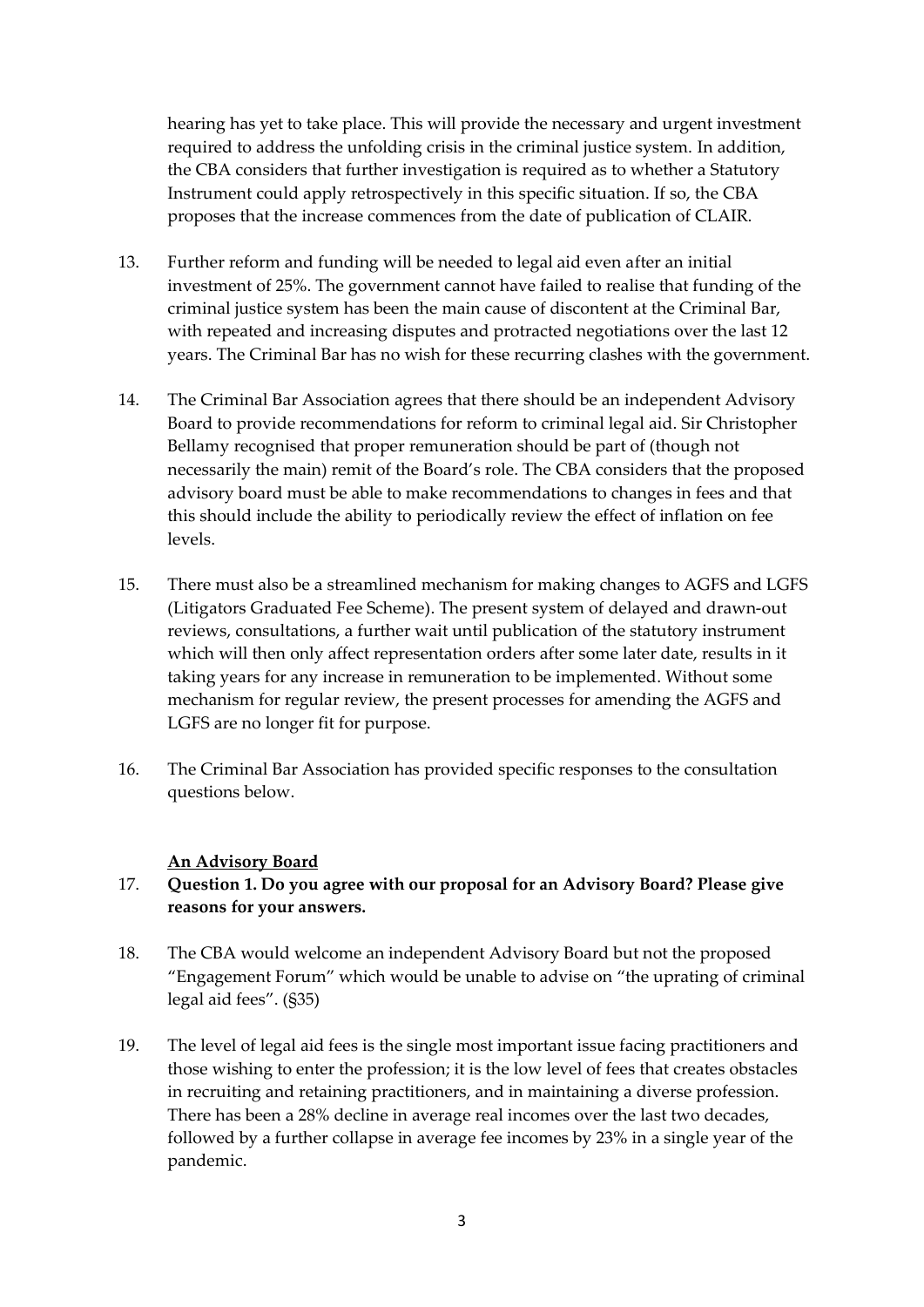- 20. When Sir Christopher Bellamy commenced his Review, it was extremely rare that a criminal trial could not proceed through lack of a barrister. Now it is commonplace. This was the position before the ongoing "no returns" action by the CBA.
- 21. The reason for the lack of barristers available to conduct trials is because so many have ceased practising in criminal law or chosen not to work in this area in the first place.
- 22. The CBA supports the Government's commitment to diversity at the Bar. However, a sustainable and diverse profession will only be possible through an immediate improvement to fee levels. Thereafter, legal aid rates and anomalies must be reviewed, and action taken on a frequent and regular basis. This is particularly so at a time when the Governor of the Bank of England forecasted soaring inflation and warned of "apocalyptic" food prices. In those circumstances, it is imperative that an Advisory Board should be able to advise on uprating criminal legal aid fees. There would be little or no purpose in an "engagement forum" that is nothing more than a discussion forum and is in reality another layer of bureaucracy and delay.
- 23. An Advisory Board that could respond rapidly to issues and concerns would lead to increased efficiencies. Importantly, it would support diversity. It also is a potential mechanism to improve morale in the profession and encourage those considering entry to it or reviewing their future in it.

## 24. **Question 2. Do you have any views on what the Advisory Board's Terms of Reference should cover?**

- 25. The CBA agrees with the Bar Council that an Advisory Board should include representatives from the solicitor's profession, the Criminal Bar Association (CBA), the Bar Council, independent members with appropriate skills, representatives from MOJ, Legal Aid Agency (LAA) and potentially a judicial representative.
- 26. The CBA also considers that members of other representative bodies from the Junior and BAME Bar should be represented so as to ensure that a range of perspectives are incorporated into the work of the Advisory Board.
- 27. We also agree with the Bar Council that there must be specific provision for ongoing data-sharing.
- 28. As stated in our answer to Question 1, the most important task for an Advisory Board is the consideration of speedy adjustments to fees, if this is deemed necessary, by the Board. The RPI / CPI must be taken into account on at least an annual basis. Furthermore, an Advisory Board must have powers to act; recommendations should be implemented quickly and administratively without further consultation periods.
- 29. At the very least it is imperative that LGFS and AGFS should be uprated, annually, in line with the recommendations by the judicial pay review body, to ensure that fees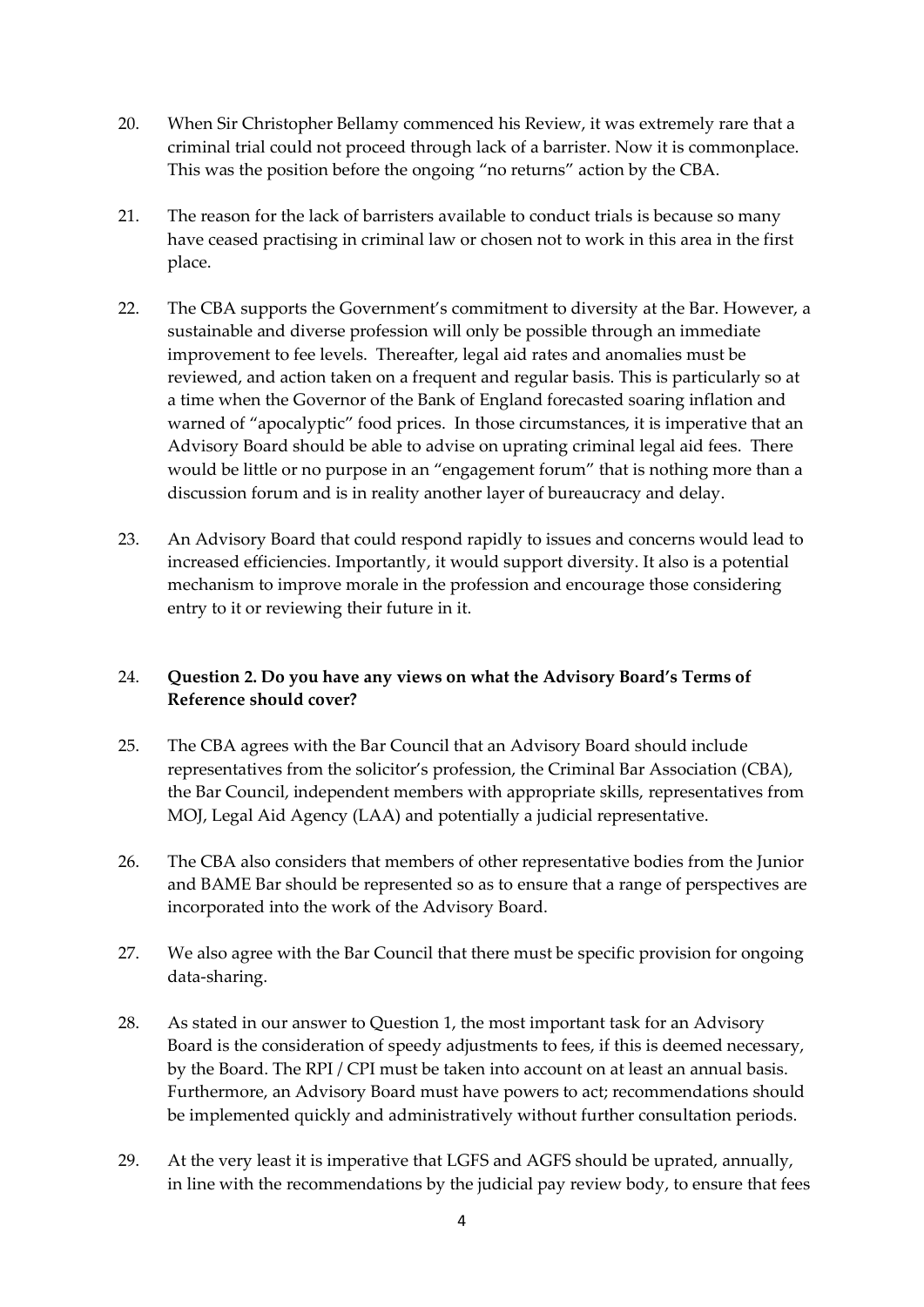do not continue to decline in real terms. This will also have the benefit of futureproofing the system.

- 30. **Question 3. Do you believe existing criminal justice system governance structures (such as the National Criminal Justice Board) could be utilised so a new Advisory Board was not required? Please outline your reasons.**
- 31. No. See answers to Question 1 and 2: the Board must be able to advise on fees.

### **Unmet need and innovation**

- 32. **Question 4. What are your views on our proposal to expand the Public Defender Service on a limited basis to provide additional capacity (and how much capacity) or where the criminal legal aid market has potential unmet need, risk of markets failing or being disrupted or could possibly provide greater value for money – for example to provide remote advice in police stations, particularly in rural areas and to have a presence in the market for in more Very High Cost Cases (VHCCs)?**
- 33. The Criminal Bar Association agrees with the Bar Council that the solution to low fee levels is not to expand the PDS to fill the gaps, but to pay fees at a sustainable level so that providers do not exit the market in the first place.
- 34. The CBA also shares the Bar Council's concern that any PDS expansion would go against the fundamental principle that a person accused of a crime should be entitled to choose their legal representation.
- 35. The CBA are not privy to the figures, but doubt whether an expansion of the PDS would be considered a financially prudent step once the cost of any expansion is compared to the cost of funding independent advocates.

## 36. **Question 5. What are your views on the benefits and disadvantages of requiring a provider to have a physical office to be a member of a duty scheme?**

37. The CBA defers to our colleagues at the Law Society to answer.

# 38. **Question 6. Do you have any views on how non-traditional forms of provider and new ways of working such as holistic models and not-for-profit providers might best play a part in the criminal defence market?**

39. The CBA agrees with the Bar Council that a situation where fees are so low that only the charity sector is able to provide legal services in criminal law defence is not the solution. The removal of a person's liberty is a significant interference with their rights and appropriate safeguards as to lawfulness include a high standard of representation. The CBA strives to support the profession in providing this high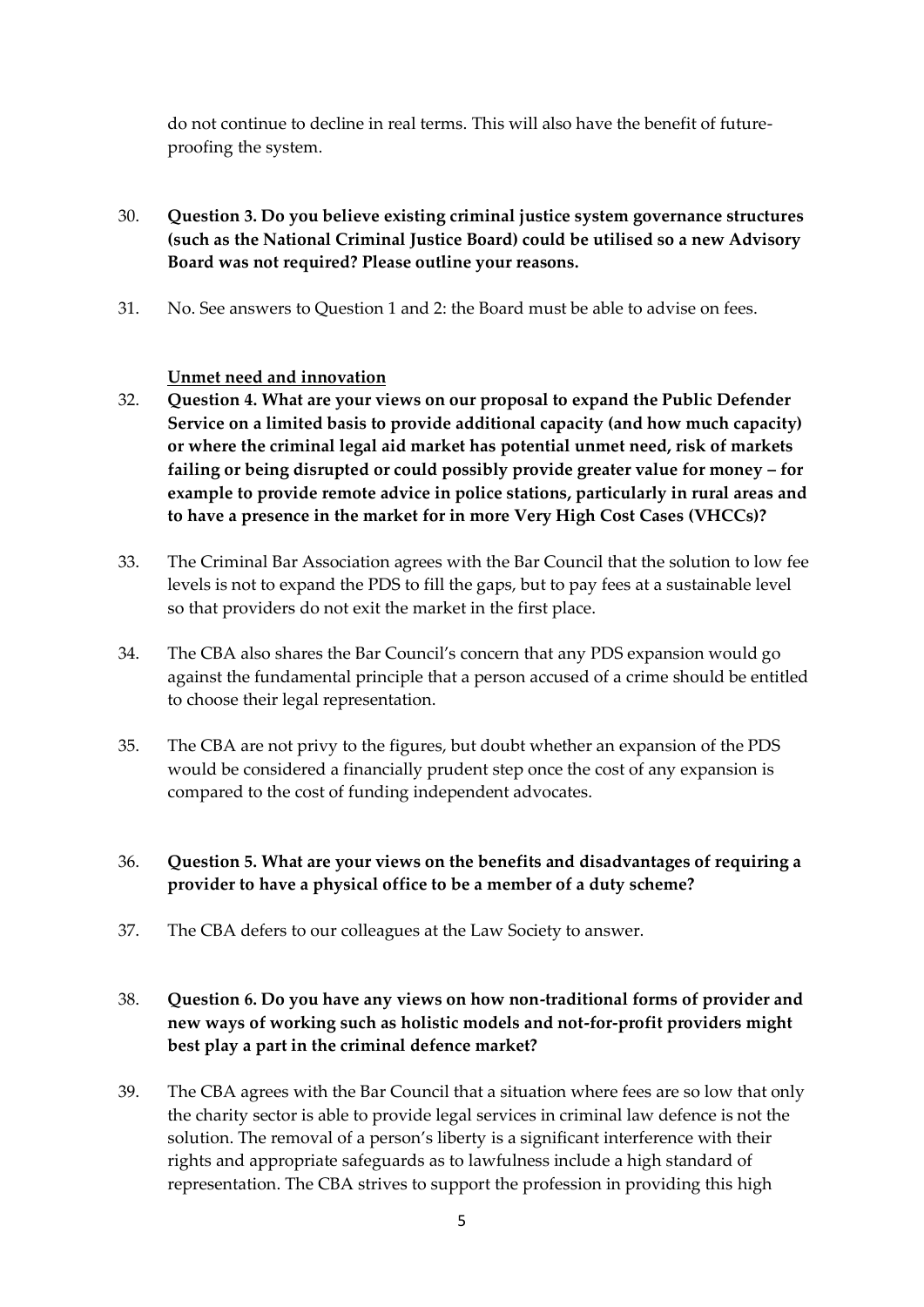standard. In terms of the rationale behind this question being further monetary savings; the CBA refers back to the Independent Review of Criminal Advocacy (2014) by Sir Bill Jeffrey commissioned by the Justice Secretary:

"*Effective advocacy is at the heart of our adversarial system of criminal justice. If prosecution and defence cases are not clearly made and skilfully challenged, injustice can and does result. Effective advocates simplify rather than complicate; can see the wood from the trees and enable others to do so; and thereby can contribute to just outcomes and save court time and public money."* (Introduction page)

#### And:

*"Inadequate preparation is the enemy of good advocacy. A combination of delay in assigning advocates (both prosecution and defence) and uncertainty over trial dates makes the system more hand to mouth than is conducive to good quality advocacy. What is badly needed is the timely assignment in as many cases as possible of an advocate who has a good prospect of actually conducting the trial."* (page 9)

40. It is a fact that the longer it takes to locate and instruct an appropriately qualified advocate, the less opportunity there will be for adequate preparation.

#### **Training and accreditation grant programmes**

- 41. **Question 7. What are your views on a training and accreditation grant programme? How can it make it more attractive to pursue a career in criminal defence?**
- 42. The CBA agrees with the Bar Council and would support training grants for those beginning a career in criminal defence. Grants should be available to those starting as solicitors in legal aid firms and barristers beginning a legal aid focussed pupillage in chambers. However, whilst grants for criminal pupils would, of course, be appreciated, this will not address the retention crisis. Resources which otherwise would be available for legal aid fees should not be diverted into such grants. The root cause needs to be tackled - we need higher fees for the work done, and fees for advocacy in the magistrates' court need to be paid to the advocate who undertakes the hearing.

### 43. **Question 8. How can the Government best support solicitors to gain higher rights of audience?**

44. The CBA considers that there should be a "level playing field" between the professions. This is particularly essential in terms of the necessary training each side of the profession has to engage in before qualification. The MOJ commissioned Sir Bill Jeffrey's review "Independent criminal advocacy in England and Wales" and his report was published in May 2014. In particular pages 5-7 of his report address this issue and the vastly differing levels of training necessary before each side of the profession is qualified to provide Crown Court advocacy: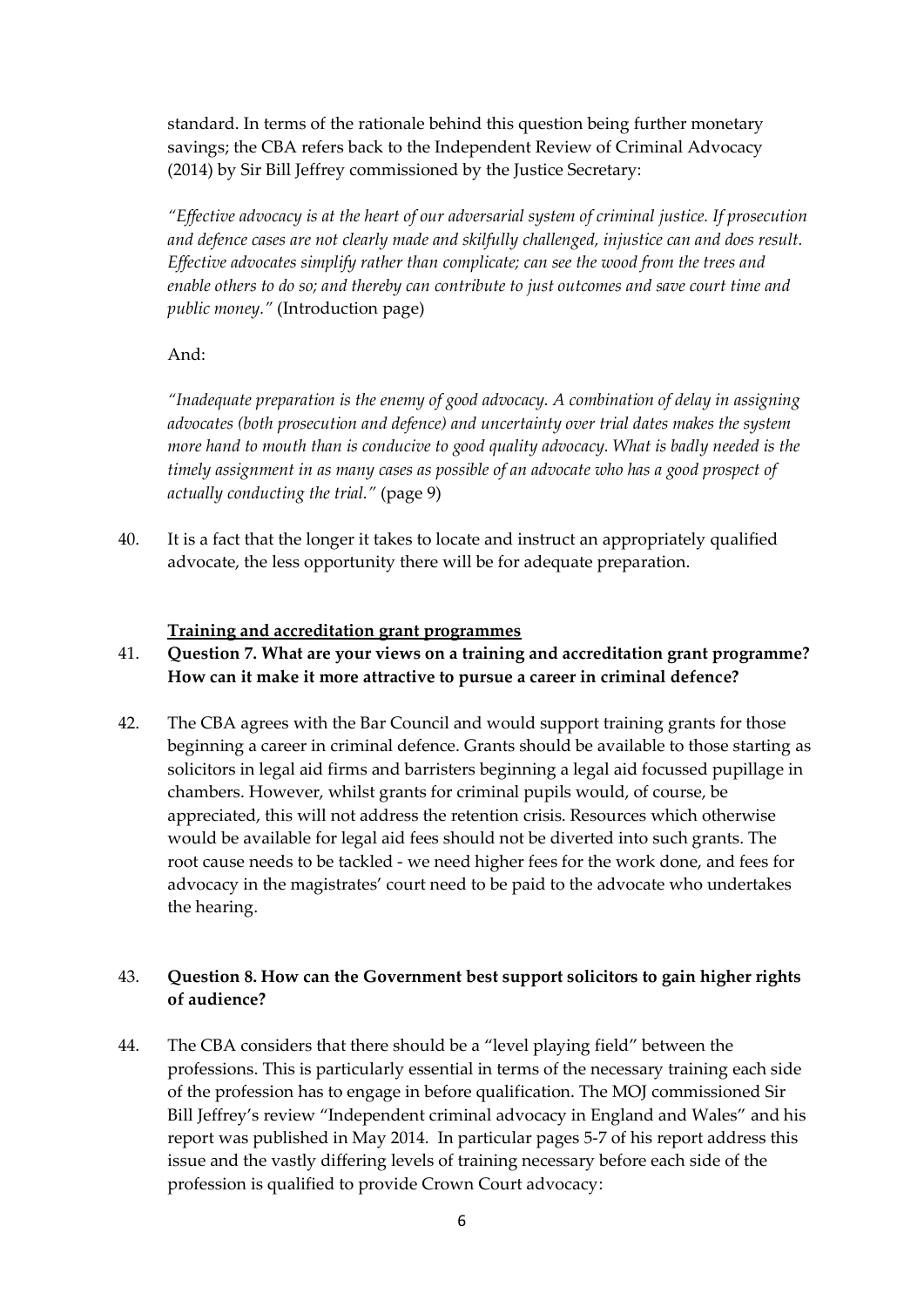*"The disparity in mandatory training requirements expected of barristers and solicitor advocates reflects historic differences in the main focus of the two sides of the profession. But it is no reflection on the many highly capable solicitor advocates to observe that it is so marked as to be almost impossible to defend. To be called to the Bar, a barrister needs to have completed 120 days of specific advocacy training. A qualified solicitor can practise in the Crown Court (subject to 1 MoJ/LAA Data – Defendants committed or sent for trial in the Crown Court in 2012 who were represented under legal aid. 2 MoJ/LAA Data 5 Independent criminal advocacy in England and Wales accreditation) with as few as 22 hours such training."*

- 45. The CBA has a justifiable concern that both Government and the professional regulators have not addressed the existing disparity in allowing the solicitors' profession rights of audience in the Crown Court unless accompanied by like levels of training before qualification. Nearly a decade has passed since the Jeffrey review.
- 46. The solution to the recruitment and retention crisis of advocates in the Crown Court is not to further lower the barrier to entry for one profession, but properly to fund advocacy in the Crown Court. The CBA also adopts the wording quoted above that this is not a reflection on the very able Solicitor Advocates who practise in the Crown Courts. Rather it is a point made by the CBA in its efforts to maintain high quality of representation for members of the public. The CBA strives to maintain a high quality of advocacy within the criminal justice system.

#### **Investigating disparity in barristers' income**

- 47. **Question 9. In your experience do you consider that it is the case that female barristers are more likely to be assigned lower fee cases, such as RASSO? Do you have any evidence to support this?**
- 48. The gender pay gap is stark at the publicly funded criminal bar. Repeated efforts to analyse and address why, have resulted in no simple answer. Since 2006 there has been a real-term decrease in the income of all criminal barristers. In the last 20 years the proportion of women coming to the Criminal Bar as a profession has increased from around 25% to 50%, but that balance is not maintained, and there is a significant loss of females, and of fewer males from the period after 5 years call. The overall position is 34% female barristers (in crime). The single answer to the retention issue is increased funding.
- 49. Whether females are discriminated against in the allocation and acceptance of briefs is a complex issue. Allocation is fundamentally driven by clients and solicitors, and relatively few defence briefs are in the 'gift' of the clerks' room. Most Chambers have access to data which should mean equality and diversity are monitored in respect of allocation of 'unnamed' briefs. Allocation is essentially dependent upon experience and availability.
- 50. Experience: Those who have taken a career break may have the same number of call years but less experience, and possibly no recent experience of a particular issue, a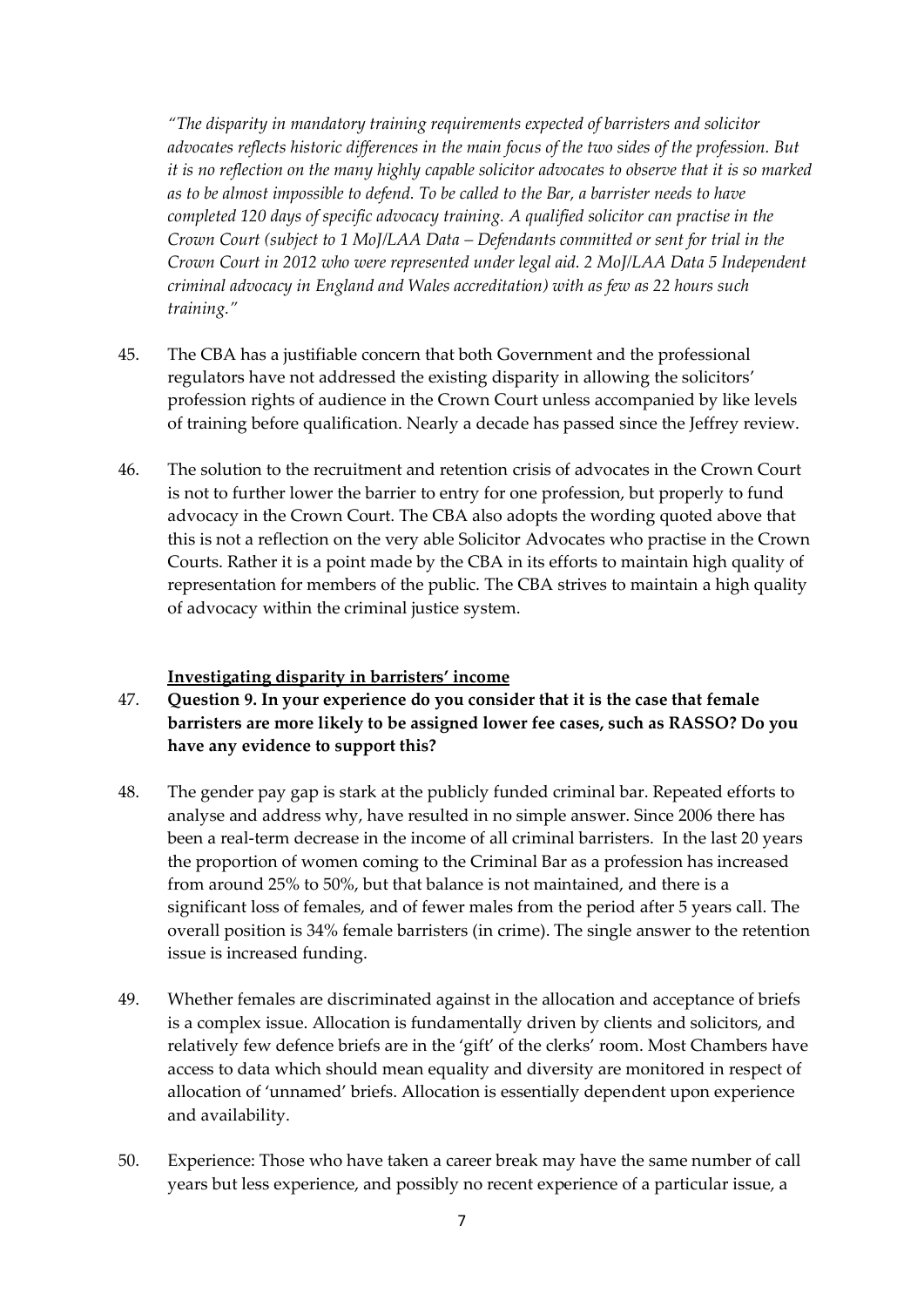fact with which instructing solicitors and clerks are familiar. Any barrister who takes a career break will potentially be 'off the radar' of the solicitor, until relationships are formed or renewed; the longer the break the more difficult to return at the same level of instructions and therefore remuneration.

- 51. Availability: Those with caring responsibilities have less availability. They are less likely to be able to travel long distances, and not able to 'stay away', they will be unable to commit to 'warned list' cases, or hearings that occur in a period they are required to care – due to Extended Court hours or school holidays.
- 52. There is therefore a complex matrix of facts which may result in the gender pay gap which may be fuelled, in part by allocation of less remunerative cases. To characterise those as RASSO cases is misconceived. The sums payable for brief fees (guilty, cracked or trial) and refreshers are a poor reflection of the amount of work involved.
- 53. RASSO cases and cases involving child or other vulnerable witnesses by their nature are serious and complex, requiring additional skill sets to be acquired before instruction. However, the skill sets which are utilised in the preparation of these cases are not remunerated at the same real hourly rate as other cases. There is no fee allocated for reading, watching, and editing ABE interviews, no additional fee for pre-hearing preparation of all the cross-examination of any number of child witnesses (for Judicial approval), nor the editing of the recorded cross examination – all of which take many hours over and above other cases allocated to counsel of similar experience. The extra burden of time in preparation, inevitably reduces the availability of counsel conducting these cases, and reduces their earning capacity. Also having to be available for split hearings interrupts normal availability, in addition to all standard preliminary hearings. It is important for the MOJ to consider the structure of these cases:

Hearing 1. The Ground Rules Hearing: by this stage the entire trial preparation (including all unused material) needs to be addressed. This is currently only paid as a 'legal argument' fee. Counsel are expected to make themselves available for this (although the Court does not require it).

Hearing 2. s.28 Pre-Recorded Cross-Examination of Child Witnesses: the brief may be claimed for this hearing but often many months may pass before the trial is listed requiring the case to be prepared again without any further brief fee. If the same counsel is not able to cover the trial fresh counsel only receives refresher fees for the whole trial with the result that a de facto "no returns" policy is likely to occur as counsel vote with their feet and refuse to take on any returned work of this type because of the poor remuneration.

54. Please see out answer to Q74 & 75. It is vital that two brief fees and special preparation are available to be paid for this work so as properly to pay for the extra work required and to reflect the fact that this depresses the income of those engaged in it. It is important to note in this context that data obtained by the Bar Council and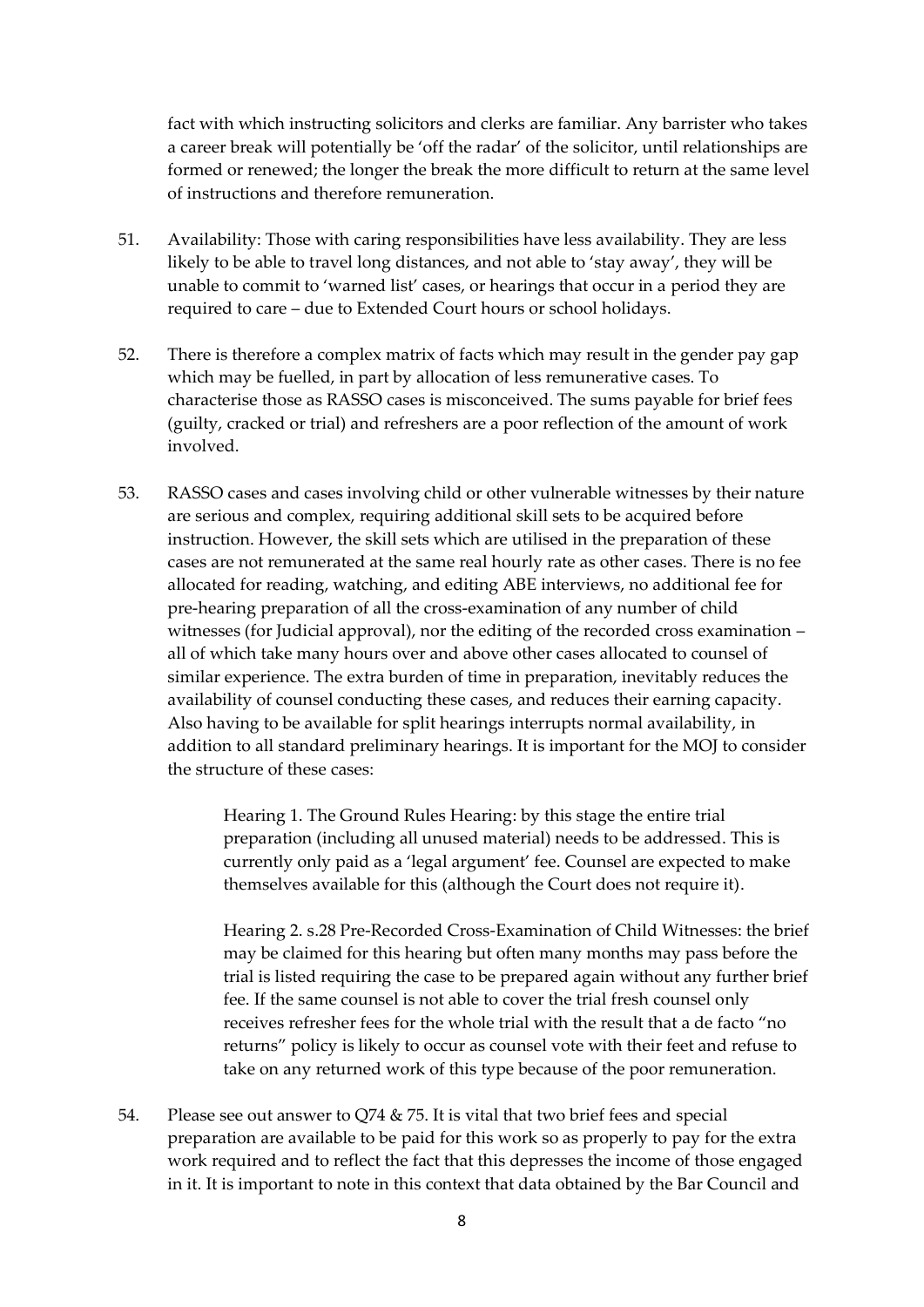the Data Compendium relied on by CLAIR shows that it is accurate that a greater proportion of a female barrister's income is generated from RASSO cases.

### **Diversity**

- 55. **Question 10. Would training grants for criminal legal aid chambers in your view help with recruitment and retention issues? If yes, how could such an initiative best be targeted to support diversity?**
- 56. Training grants for criminal legal aid chambers will not, it is believed, address the recruitment and retention issue, at the Criminal Bar. All criminal pupillages are funded by the existing tenants from their income. Thus, it is only with an increase in fees that it is likely that there will be better funding of pupillages/training. Obviously, removing the burden from barristers of paying for the training of future generations of barristers would be welcomed. However, it does not address the root cause.
- 57. Recruitment is impeded by the very high cost of tertiary education and the debt legacy before pupillage is commenced. This is emphasised for the socially and/or economically disadvantaged. Poor remuneration at the Criminal Bar discourages the number of socially disadvantaged applicants aware of their inability to address the amelioration of their educational debt.
- 58. The perception that there is an immediate increase in income upon achieving tenancy is not sustained by the data or experience. Earning capacity at the junior Bar is stymied. Accordingly, it is important that fees in the Magistrates' Court should be increased and paid directly to counsel.
- 59. The issue of retention after pupillage, and after tenancy can only predominantly be addressed by an increase in fees. It should be noted that the median income of criminal barristers in their first three years of practice is a mere £12,200 which is below the minimum wage.

## 60. **Question 11. What do you think the Government can do to improve diversity within the independent professions?**

61. Ensuring proper remuneration across the board for ALL publicly funded hearings both in the Magistrates' and Crown court is the only achievable solution. A lack of pay, poor working conditions, irregular/inconsistent hours, requirement to work weekends and late nights and lack of certainty for diary management, aggravated by the Covid back log, lead those most financially challenged to leave the Criminal Bar and often to leave the profession. The lack of remuneration for cases not used in 'warned lists' leaving counsel 'unemployed' and unremunerated is a particular problem at the younger end of the bar – causing them to review their value to the profession. How counsel can be expected fully to prepare and remain available for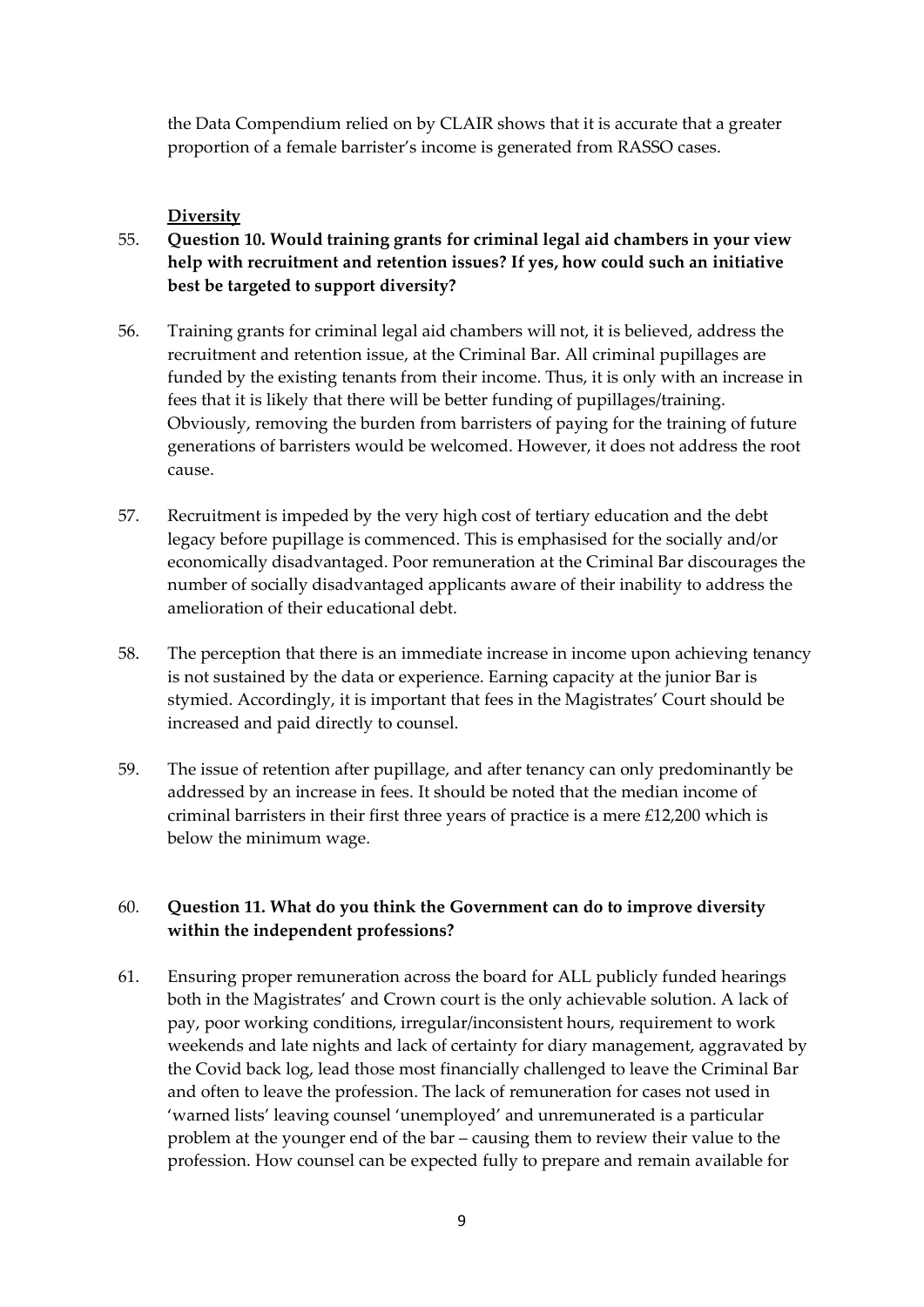cases they may not be called upon to appear in is contrary to any commercial sense and conscience.

- 62. The financial barriers are further compounded by the continuation of the threat of Flexible/Extended/Covid working hours in courts and its disproportionate impact on primary care givers (predominantly women).
- 63. The Government is encouraged to extend the use of remote hearings (where appropriate – always keeping fair trial rights of the defendant at the forefront) for a number of reasons:
	- i. The reduction in travel costs.
	- ii. Better use of professional time and ability to undertake more administrative hearings at disparate locations
	- iii. Enables all who have trial commitments, care givers and those with disabilities to access a greater range and volume of work.
- 64. Education of Law Schools in tertiary education is vital. There remains a historic perception of stereotyping in relation to barristers leading to misinformation about paths to the Bar, accessibility to it as a career and the funding available, reducing the diversity of applicants to the Criminal Bar.

# 65. **Question 12. What do you think the professional bodies can do to improve diversity within the independent professions?**

- 66. Unless remuneration is addressed there is little progress that can be made to improve diversity as the attraction of the profession in a diminished financial state is much reduced and often untenable. This coupled with an improvement in working conditions will ensure a greater diversity of applicants. The introduction of the wellbeing protocol at the Criminal Bar would assist in maintaining a better work life balance for practitioners.
- 67. Once remuneration had been addressed, education on the routes to the professions, access to scholarships and opportunities for work experience are vital measures to ensure that the profession's recruitment pool is as extensive and diverse as possible.
- 68. We note the data replied upon by the Bar Council from its surveys and support their analysis.

# 69. **Question 13. What evidence do you have of barriers different groups face in forging careers in criminal defence work generally?**

70. Remuneration remains the single biggest factor challenging access and continuation within the profession. The Criminal Bar of England and Wales is the only section of the Bar that has been subjected to a real terms decrease in income over the last 20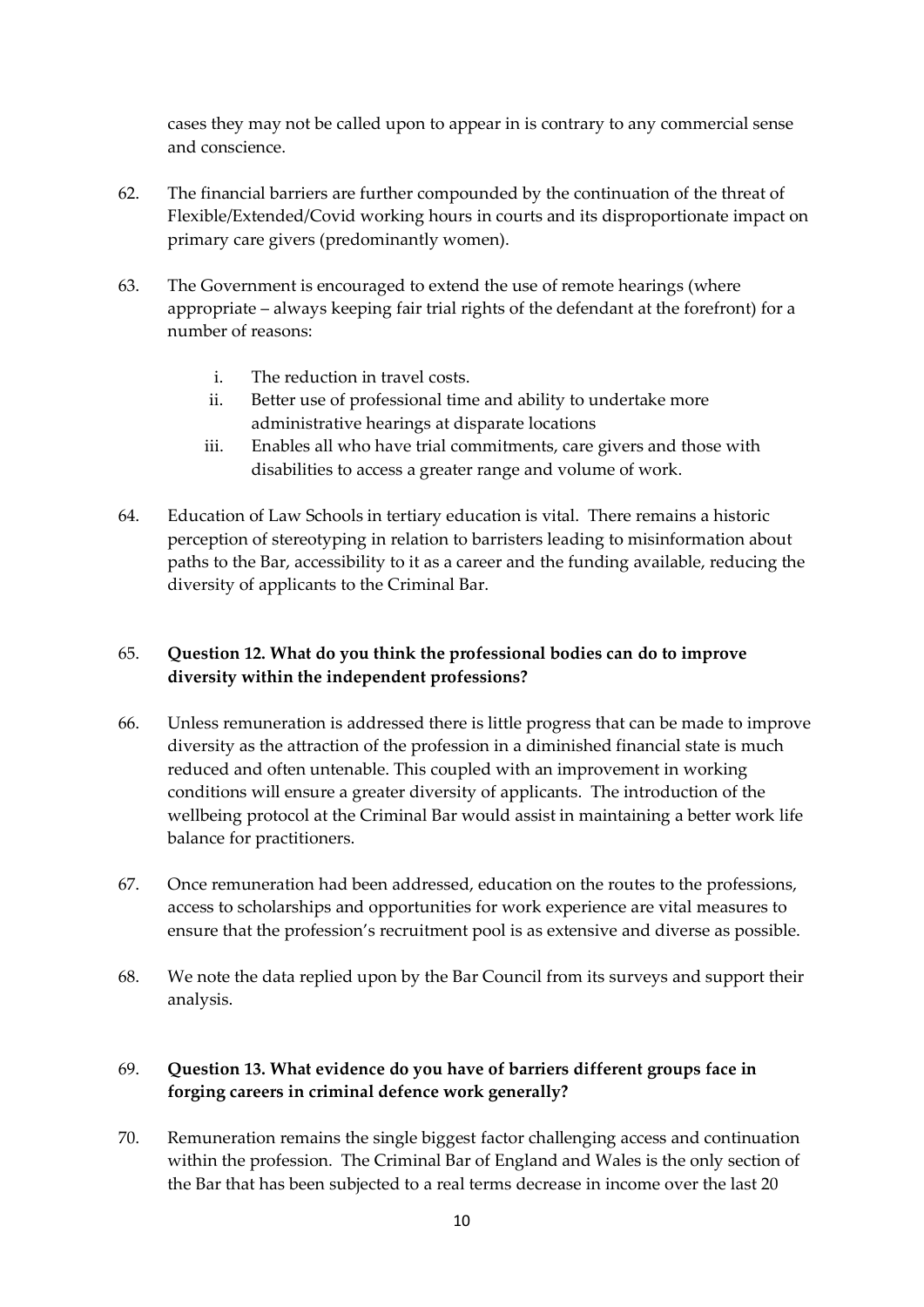years. And this decrease is substantial - between 33% and 22% according to the "Barrister earnings data by sex and practice report 2021" (Bar Council September 2021).

- 71. Whilst recruitment may be equal across the sexes, the lower level of retention at 10 years call for female practitioners signals the lack of viability of a career as a criminal barrister for women. This in turn negatively impacts upon the availability of diverse senior barristers from which to recruit Recorders (part- time Crown Court judges) and full- time Judges.
- 72. The available data is revealing. We refer to the Barrister Earnings and Barristers working Lives statistics.
- 73. The Bar Council addresses key statistics, and their response is self-explanatory.
- 74. **Question 14. What evidence do you have of other barriers women face in working within duty schemes beyond those identified? How much of a difference would an increase in remote provision of advice make to improving the sex balance? Is there anything else we should be trialling to address this?**
- 75. The relates to the solicitors' duty scheme and so the CBA defers to the Law Society who are best placed to answer.
- 76. **Question 15. What do you think might be driving the disparities in income in the Criminal Bar noted by the review? What evidence do you have to support this?**
- 77. Please see our answer to Q.13

# 78. **Question 16. What more in your view could solicitor firms and chambers do to support those from diverse backgrounds embarking on careers in criminal defence?**

79. The only way to make the criminal law professions more attractive and diverse is to ensure fair remuneration - a failure to address this leads to a decision not to apply in the first place - leaving the only applicants being those with an independent income or significant parental support - these are barriers to application and the reduced diversity issue perpetuates.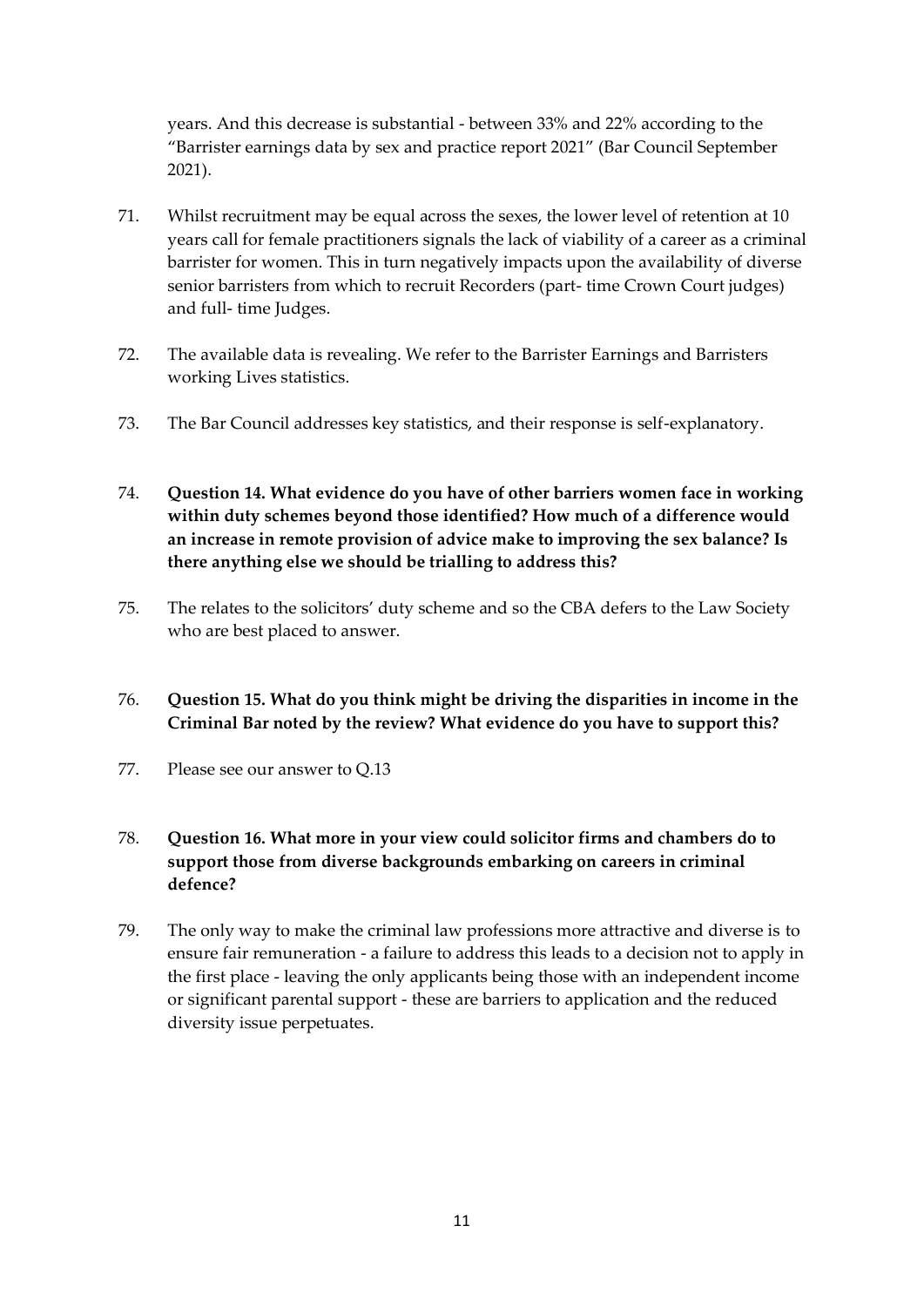**Quality Issues**

- 80. **Question 17. How can the Government assist the professions to review the balance between the various quality measures to minimise the administrative cost while ensuring quality is not compromised? Do you have any views on this?**
- 81. The CBA, like the Bar Council, would support a reduction in overbearing and unnecessary bureaucracy. However, we defer to our colleagues at the Law Society to answer.
- 82. **Question 18. How can the Government best design the qualification criteria for any Lord Chancellor's lists of criminal defence advocates to ensure that listed advocates are incentivised toward quality control, professional development and consistent availability for work?**
- 83. There is a lack of detail to this question as to what is meant by "qualification criteria" and "Lord Chancellor's lists of criminal defence advocates". The only criteria referred to in the Government response is an application to "independent advocates".
- 84. Presuming this means self-employed barristers, the Bar Standards Board (BSB) has a statutory duty to ensure that criminal Barristers attain and maintain high professional standards through specialist advocacy training in qualification and pupillage including high quality advocacy training provided by the Inns of Court and within the New Practitioner programme. Thereafter the Regulator maintains quality control through targeted Continuous Professional Development overseen by the BSB's supervision department.
- 85. In relation to areas of criminal law which have been recognised as requiring specialist training such as youth crime and vulnerable witnesses, the Criminal Bar Association provides Criminal Barristers with training. Barristers fund their own training. Government support for the funding of that training would be a low-cost step for Government and might incentivise practitioners to ensure that their training is up to date. However, CBA experience is that high quality practitioners are conscientious but undoubtedly would welcome financial assistance in their engagement of the various courses that they attend.
- 86. It is important to pay attention to the operation of the specialist professionals that make up the Criminal Bar. The Criminal Bar is a specialist referral profession. This means that its membership survives and continues to advance to the more complex and serious work through high quality of work. Practitioners who do not deliver to this high standard generally find that their services are no longer required. However, the current context is that due to low pay, the number of barristers who are prepared to make themselves available for criminal defence work has diminished. Criminal barristers are forced by the nature of case demands -constantly increased by procedural and government reforms in the criminal justice system which are not accompanied by remuneration -and low pay to accept that their personal lives and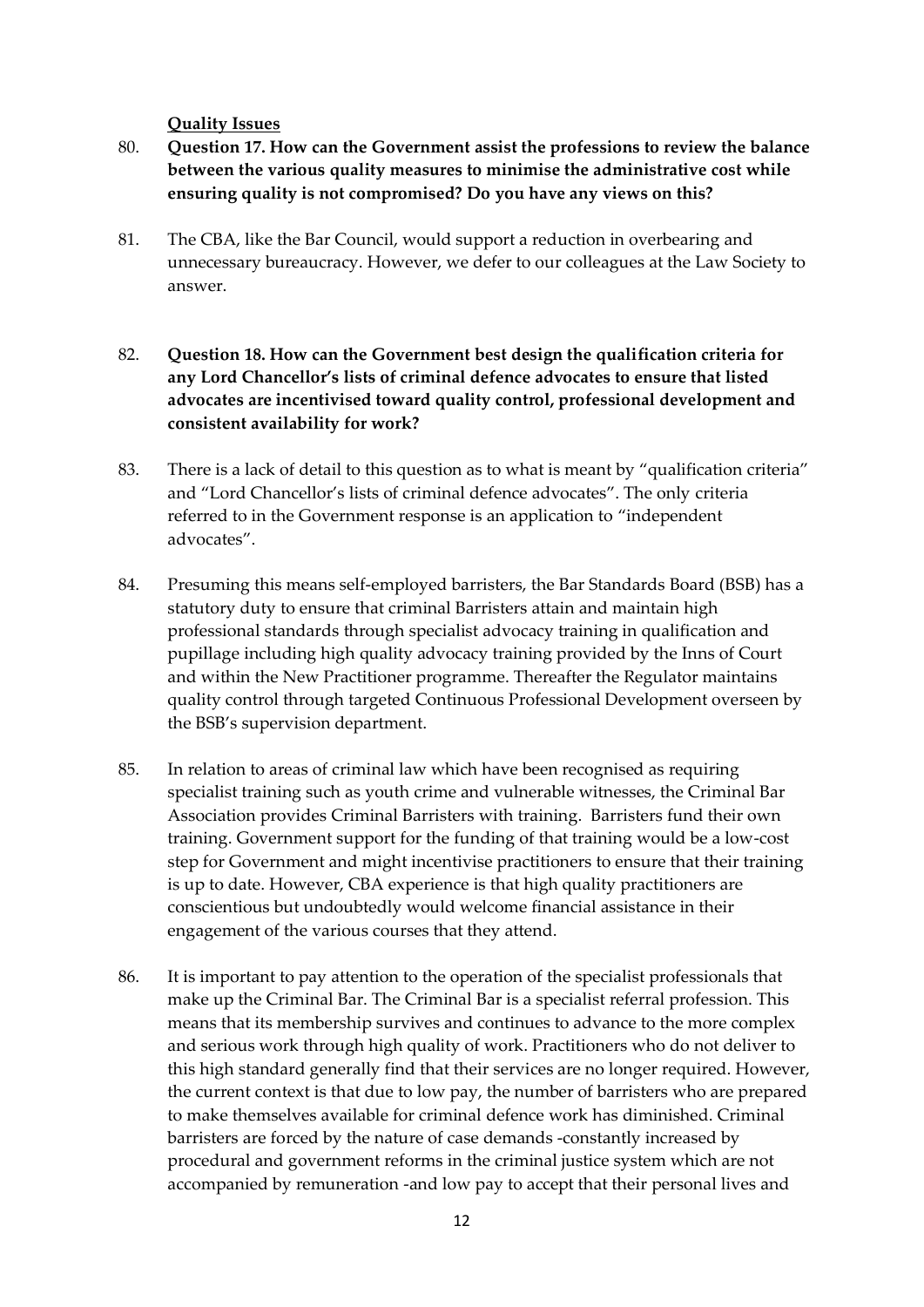family and caring responsibilities must be negatively impacted and severely restricted. This is limiting those barristers who are prepared to continue taking criminal law cases.

- 87. As to ensuring "consistent availability" for work, the remedy is proper remuneration. Currently, 'consistent availability' is negatively impacted by low pay as barristers often take whatever work is available in order to maintain a basic income stream and this means that their overall availability and capacity to follow through on a case is reduced.
- 88. Currently, the crisis in legal aid forces barristers to undertake too much work in adverse conditions with low pay. These adverse working conditions are hostile to the recruitment of barristers from diverse backgrounds and those with family or caring responsibilities.
- 89. The result is a failure to retain talented practitioners, disproportionately women, into the senior ranks of the bar and into judicial and Queen's Counsel positions. This undermines equality, client and solicitor choice and the development of a profession reflecting society.
- 90. The "Lord Chancellor's lists"- if founded on a proposed increase in fees of the baseline of 15%- would militate against high quality; and would promote inadequate remuneration for long hours at times usually worked by other professions as paid "shift work" and in poor working conditions.
- 91. Incentivisation will be provided by an immediate increase of 25% across all fees.
- 92. In addition, incentivisation of criminal law barristers can be reinforced by government regularly and publicly recognising their work. It is welcomed that the Response recognises barristers' work during the pandemic: "*We owe our whole legal profession – solicitors, barristers, court staff and judiciary – a debt of gratitude for keeping the wheels of justice turning over the last two years. Thanks to their efforts, we are making headway in tackling the court backlog, and getting back to a more normal way of working – in the interests of victims, witnesses and the wider public".*
- 93. However, the sincerity of statements like "debt of gratitude" is undermined by repeated and publicised government attacks on the legal profession, particularly over the last decade. This has further driven down the morale of criminal barristers and the wider legal profession.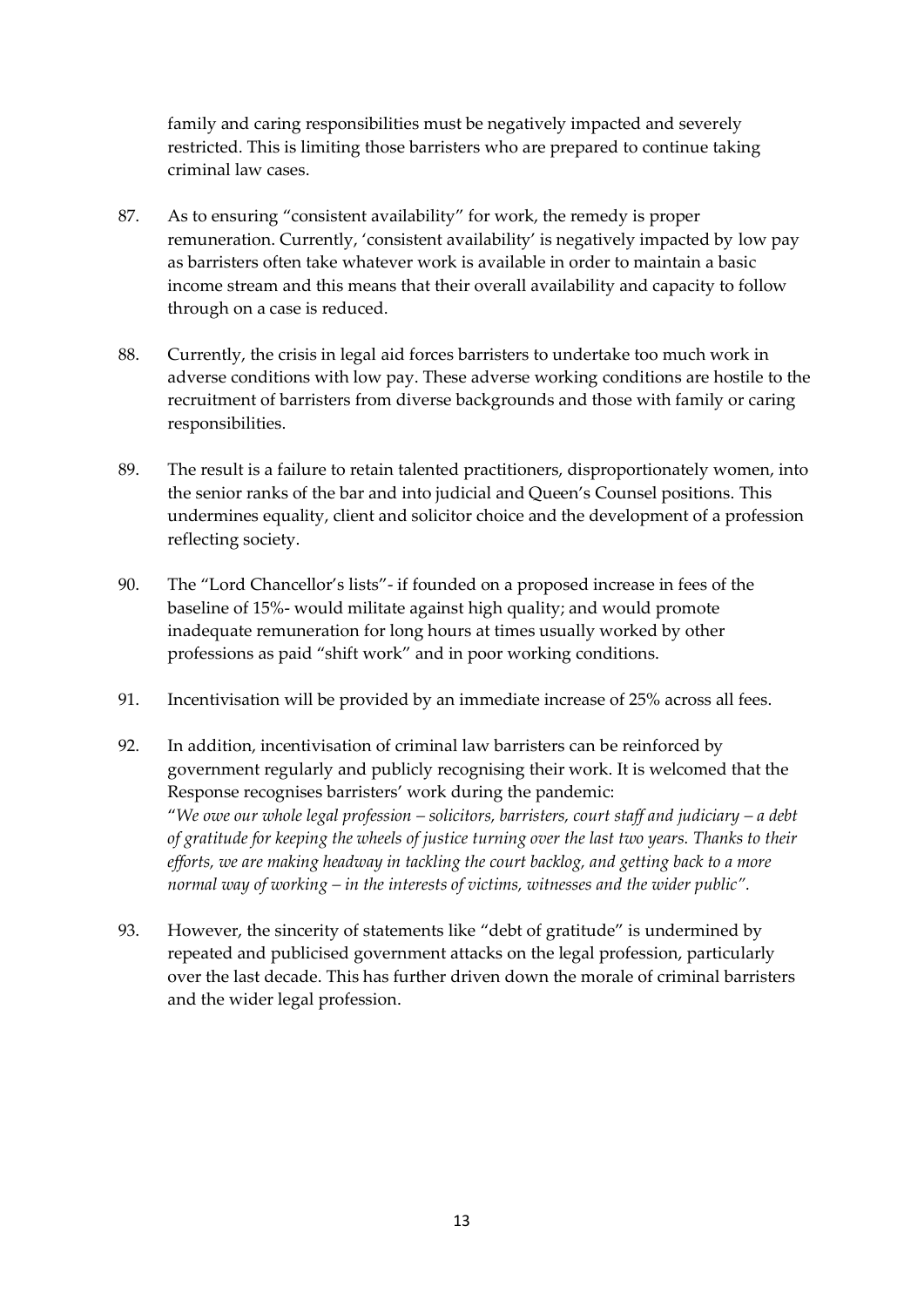#### **Technology**

- 94. **Question 19. How and to what extent does technology, including remote technology, support efficient and effective ways of working in the criminal justice system?**
- 95. Technology has enormous potential to support efficient and effective ways of working. It has already done so by removing the need to serve all the material in a criminal trial as paper and instead served evidence is served and "uploaded" digitally (Crown Court Digital Case System). Recently, uploading also has been extended to unused material.
- 96. The Covid pandemic had the unexpected benefit of accelerating the use of remote technology to allow the more routine court appearances by counsel to be done remotely (Cloud Video Platform – CVP). This has the enormous advantage that instructed counsel can be in two places at once - or three, or four - and deal with the more administrative aspects of trial preparation in a time efficient manner with the added advantage of not incurring travel costs and thus saving the taxpayer money. In addition, less use of transport to travel reduces the carbon footprint of practitioners. As fees continue to lose value through the failure over decades to improve rates for publicly funded work, as well as the effects of inflation, this benefit cannot be overstated. It can mean the difference between earning money for an attendance rather than making a loss by paying more in travel expenses than the fee for the appearance. Such a loss was a depressing norm for barristers, particularly junior barristers.
- 97. Remote attendance cannot and should not replace oral advocacy entirely. The interests of the client must remain at the forefront of considerations when remote hearings are granted. However, they have operated effectively in other jurisdictions in England and Wales and with appropriate protocols they provide advantages for the swift and efficient disposal of procedural hearings and, where appropriate, sentencing hearings. However, criminal barristers experience many examples of the technology not working as it should. As ever, appropriate investment and training of court staff is required. Further the CBA suggests that close communication between listing offices in courts and barristers' clerks promote a symbiotic system of efficient case management through the use of CVP.
- 98. Thirdly, the electronic presentation of evidence can improve the jury's comprehension of a case. However, a significant drawback is in the failure to invest properly in hardware in courtrooms. At present criminal barristers are all too often reliant upon one 'large' screen for the jury to peer at across a courtroom. This means that fine detail is impossible to see, and documents cannot be presented that way. Because the technology is inadequate, in more serious cases the prosecution hire equipment from independent contractors at great cost. This is a very good example of the lack of joined-up thinking in the criminal justice system. This expense does not come out of the budget of HMCTS who do not want to incur the cost of equipping enough courtrooms with monitors for the jury and barristers; however, it does come out of the CPS budget. The net result is that the taxpayer is not getting value for money. It also means that the prosecution has the benefit of the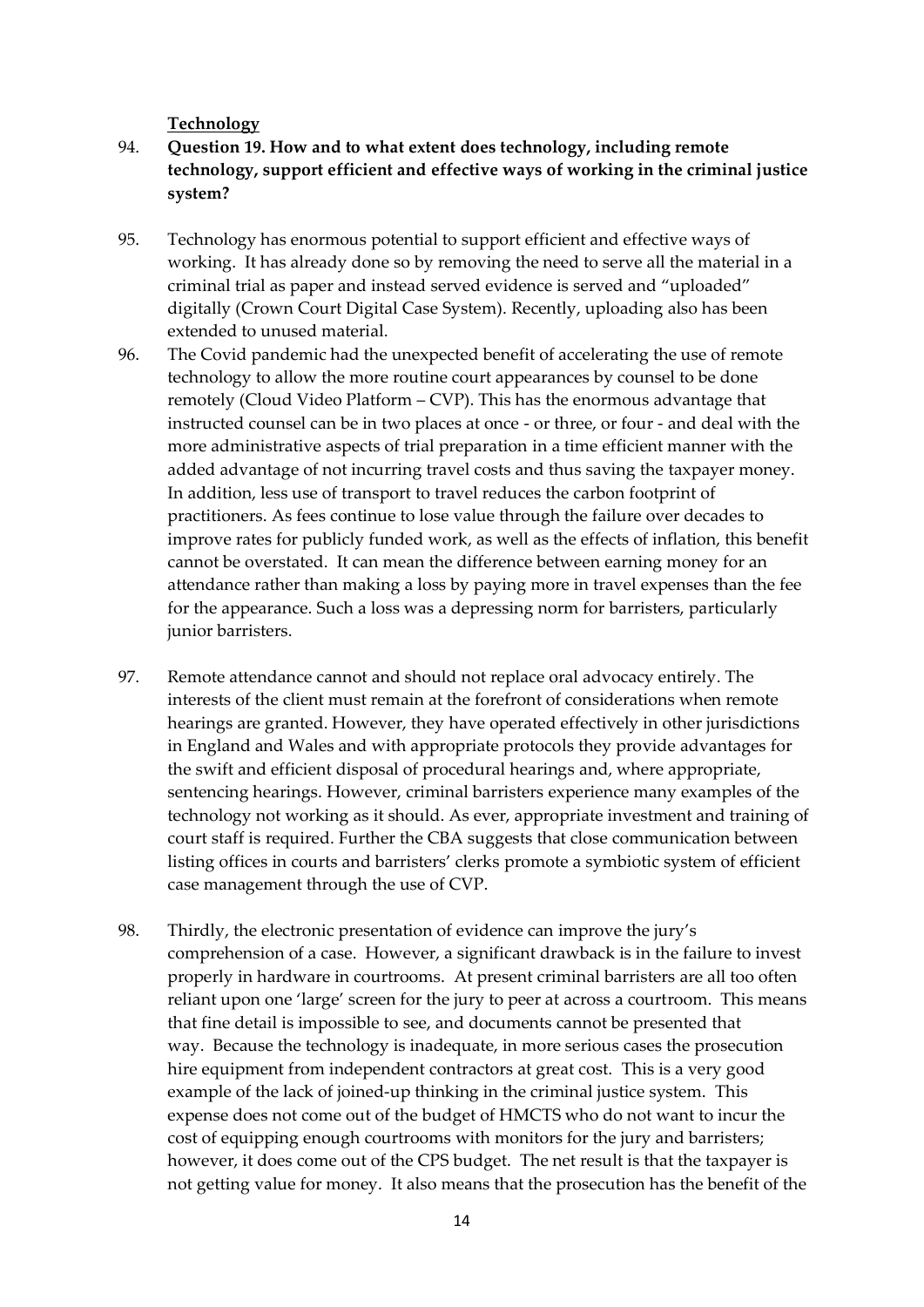technology and the defence do not, which is unfair and contrary to the principle of equality of arms which should apply in our adversarial system of justice.

- 99. There has been a lack of investment in people to manage and run the technology which has been installed, instead relying upon advocates, court ushers and clerks to do the job. Many are very capable, but this is a "make do and mend" approach and is symptomatic of the approach to managing the criminal justice system which is to load more and more work onto the shoulders of people who are neither trained nor paid to carry out functions which should be done by properly trained and paid staff. Instead, advantage is taken of the goodwill of the people working in the CJS who are prepared to step in and make up for lack of proper investment.
- 100. We are aware of barristers lending their own screens for use by the court and introducing work arounds to keep trials progressing when the court equipment fails. On occasions jurors have sent notes advising what equipment is needed. The hardware fails on a regular basis. It is rare for a case which utilises technology to progress without issues. These issues often result in the loss of much court time and cause stress to witnesses and frustration to jurors.
- 101. Finally, the CBA has received information that the Common Platform has worked badly for court staff, barristers, and staff. Significant improvements are required before it continues to be rolled out.

#### **Pre-charge engagement: preparatory work**

- 102. **Question 20. Do you agree that the proposal under scenario 1 would allow preparatory work to be paid fairly? Please explain the reasons for your answer.**
- 103. The CBA defers to the Law Society who are best placed to answer.
- 104. **Question 21. Do you agree that the proposal under scenario 2 would allow preparatory work to be paid fairly? Please explain the reasons for your answer.**
- 105. The CBA defers to the Law Society who are best placed to answer.

## 106. **Question 22. Are there any other factors, beside remuneration that limit practitioners from carrying out PCE? Please explain the reasons for your answer.**

107. The CBA defers to the Law Society who are best placed to answer.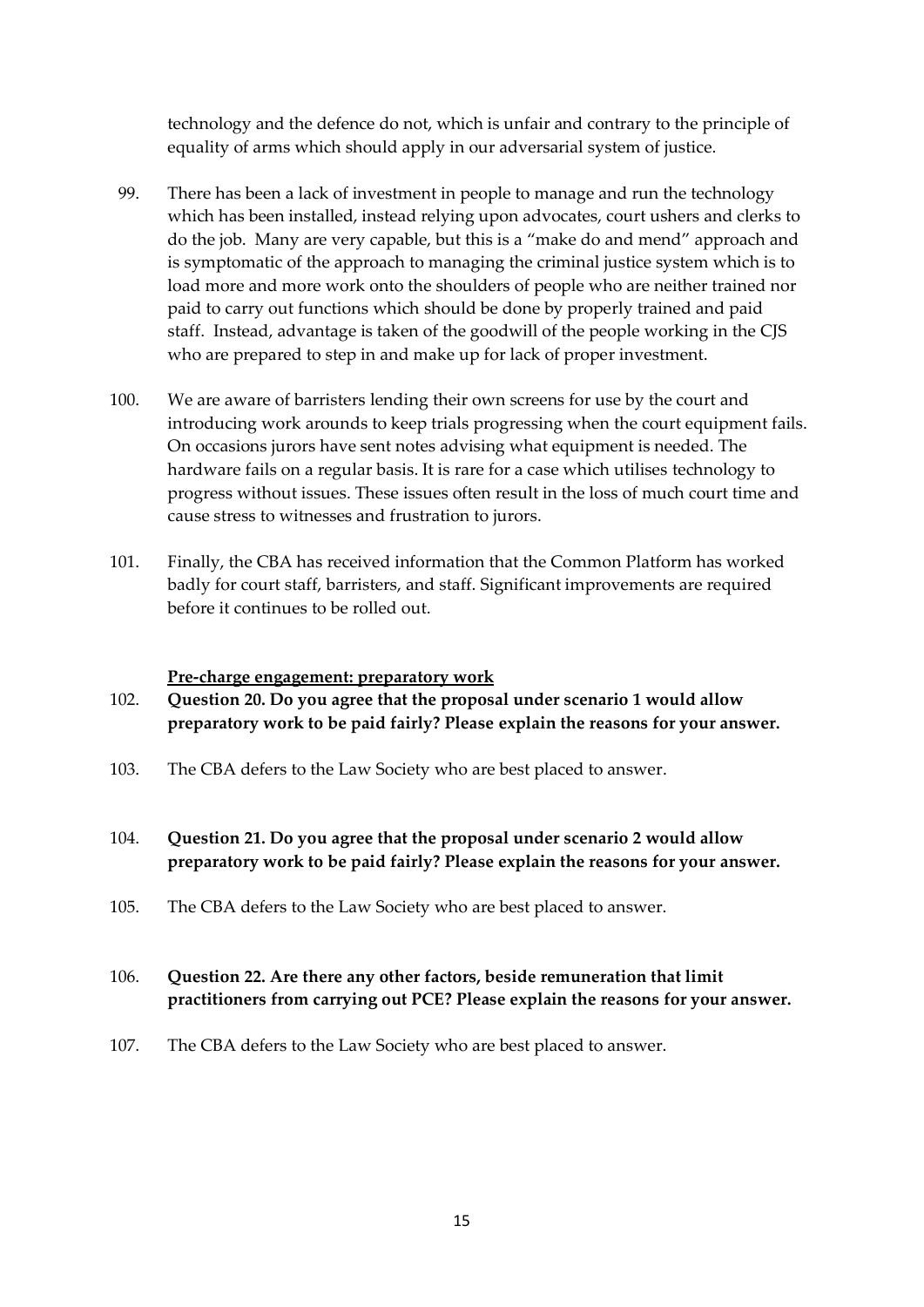- 108. **Question 23. In our Impact Assessment we have indicatively assumed that preparatory work would be paid at an average of two hours per case with an uptake of up to 6% (or up to 32k cases). Do you agree that these are reasonable assumptions? Please explain the reasons for your answer.**
- 109. The CBA defers to the Law Society who are best placed to answer.

#### **Pre-charge engagement: sufficient benefits test**

- 110. **Question 24. Do you agree with the proposed amendments to the 'Sufficient Benefits Test'? Please explain the reasons for your answer.**
- 111. The CBA defers to the Law Society who are best placed to answer.
- 112. **Question 25. Do you have alternative proposals for amending the 'Sufficient Benefits Test' under scenario 2?**
- 113. The CBA defers to the Law Society who are best placed to answer.
- 114. **Question 26. Do you think paragraph 4 of Annex B of the Attorney General's 'Guidelines on Disclosure' also reflects the type of preparatory work likely to be undertaken ahead of a PCE agreement?**
- 115. The CBA defers to the Law Society who are best placed to answer.

## 116. **Question 27. Are there any other types of preparatory work that you think should be funded prior to the PCE agreement?**

117. The CBA defers to the Law Society who are best placed to answer.

#### **Investment in police station fees**

- 118. **Question 28. Do you have any views on our proposal to increase police station fees by 15%?**
- 119. The CBA defers to the Law Society who are best placed to answer.

#### **Standardised police station fees**

- 120. **Question 29. If we were to pursue option 1, what features of a case do you think should be used as an indicator of complexity: (a) time spent; (b) case type – e.g. theft, murder; (c) case type – e.g. summary only, either way; indictable; (d) anomalous complexities – e.g. vulnerable client,** *drugs problems; (e) a combination of the prior; (f) other? Why?*
- 121. The CBA defers to the Law Society who are best placed to answer.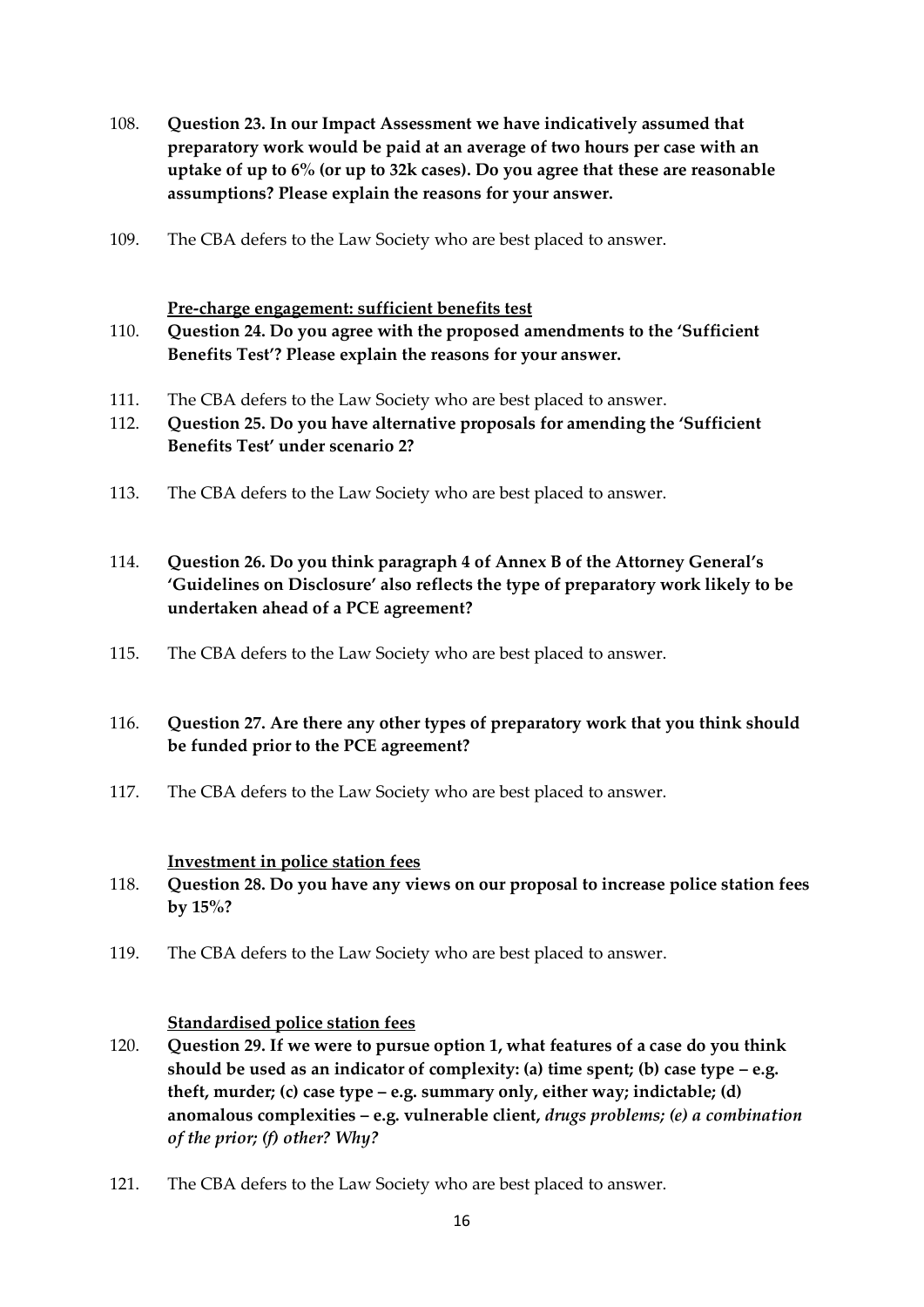- 122. **Question 30. Would you need to change your current recording and billing processes in order to claim for standardised fees which are determined by reaching a threshold of 'time spent' on a case?**
- 123. The CBA defers to the Law Society who are best placed to answer.

### **Both options for police station structural reform**

- 124. **Question 31. Do you agree we should explore the types of structural reform proposed above, within the same cost envelope, in order to more accurately remunerate work done in the police station?**
- 125. The CBA defers to the Law Society who are best placed to answer.
- 126. **Question 32. If you agree we should explore this reform, which option (1 or 2) do you think would better achieve the aims of better remunerating work done by differentiating case complexity, while reducing administrative burden? Why? Do you have any other ideas for reform?**
- 127. The CBA defers to the Law Society who are best placed to answer.
- 128. **Question 33. To enable any structural reforms, we would need to collect a substantial amount of information from providers about time spent and other case features. As a provider, would you be able to provide this information from your existing systems, or by adapting your record keeping? Are there any particular barriers you foresee in providing this information reliably?**
- 129. The CBA defers to the Law Society who are best placed to answer.
- 130. **Question 34. Do you think that the lower fee (under either option 1 or 2, either the lower standard fee or the fixed fee respectively) should account for 80% of cases? Why?**
- 131. The CBA defers to the Law Society who are best placed to answer.

#### **Practitioner seniority and harmonisation of fees at police stations**

- 132. **Question 35. How could the police station fee scheme be reformed to ensure complex cases get the right level of input by an adequately experienced practitioner?**
- 133. The CBA defers to the Law Society who are best placed to answer.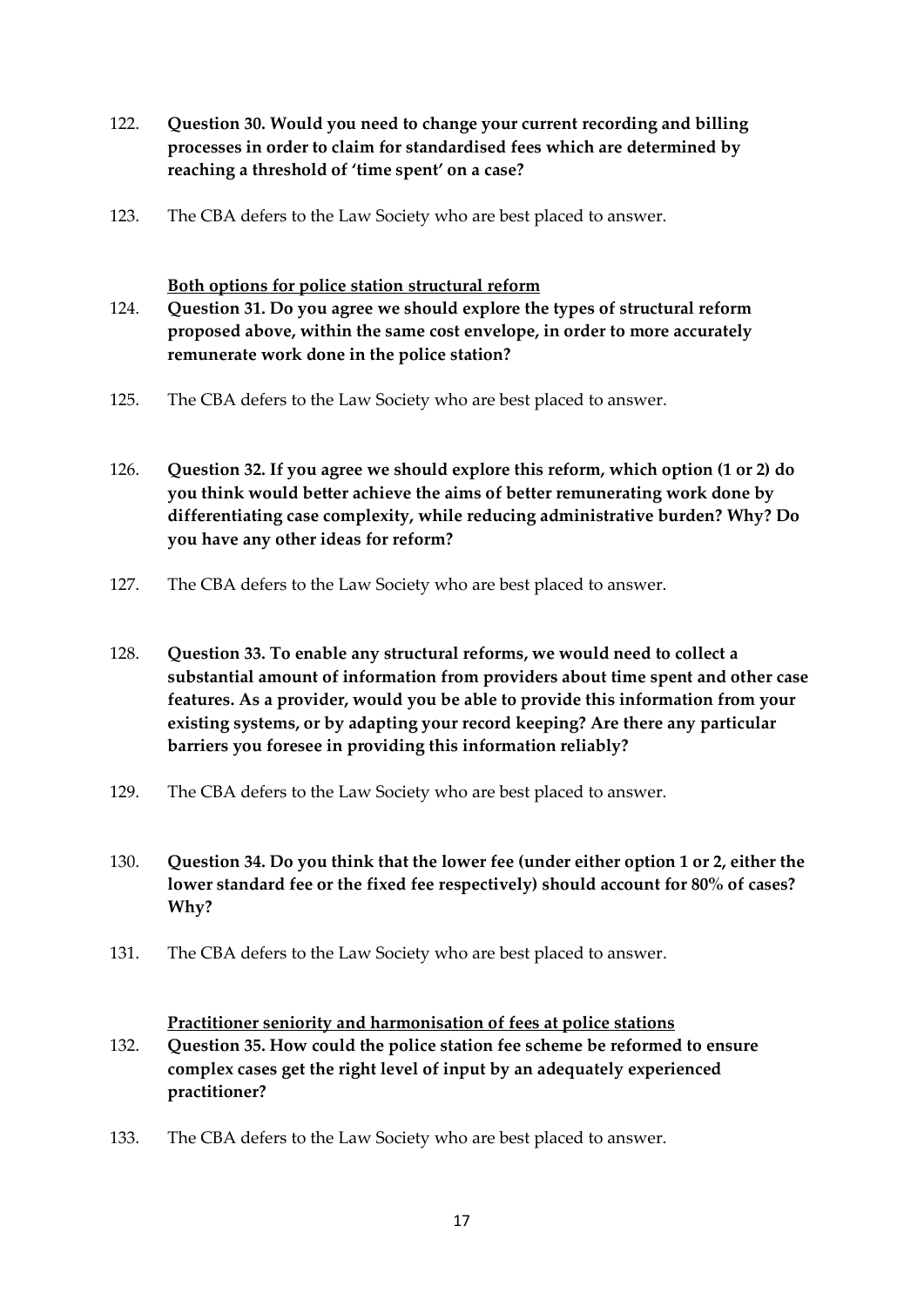- 134. **Question 36. Should there be more incentives for a senior practitioner to undertake complex cases in the police station? Why? What impacts would this have?**
- 135. The CBA defers to the Law Society who are best placed to answer.
- 136. **Question 37. Do you agree that the reformed scheme should be designed at harmonised rates, rather than existing local rates? This may be at national level or London/non-London rates. Please also provide reasons why.**
- 137. The CBA defers to the Law Society who are best placed to answer.

**Longer-term reform for early engagement - Subsuming PCE into the Police Station Fee Scheme**

- 138. **Question 38. Do you agree that in the longer-term, PCE should be remunerated under the police station fee scheme as a specific element of police station work? Please explain the reasons for your answer.**
- 139. The CBA defers to the Law Society who are best placed to answer.
- 140. **Question 39. How do you think PCE could best function within the police station fee scheme for example as an in-built or separate fee, and based on hours spent or not, noting our options for broader reform?**
- 141. The CBA defers to the Law Society who are best placed to answer.

#### **Improving the uptake of legal advice in custody**

- 142. **Question 40. Which cohorts of users would benefit most from being part of an extended roll out of the trial / what should we prioritise?**
- 143. The CBA defers to the Law Society who are best placed to answer.

#### **CILEX members as duty solicitors**

- 144. **Question 41. Do you agree CILEX professionals should be able to participate in the duty solicitor scheme without the need to obtain Law Society accreditation? If not, why not? If yes, what, if any, accreditation should they require to act as a duty solicitor?**
- 145. Like the Bar Council, the CBA does not have sufficient direct experience of the operation of the accreditation scheme to give a fully informed opinion and we defer to our colleagues at CILEX and the Law Society.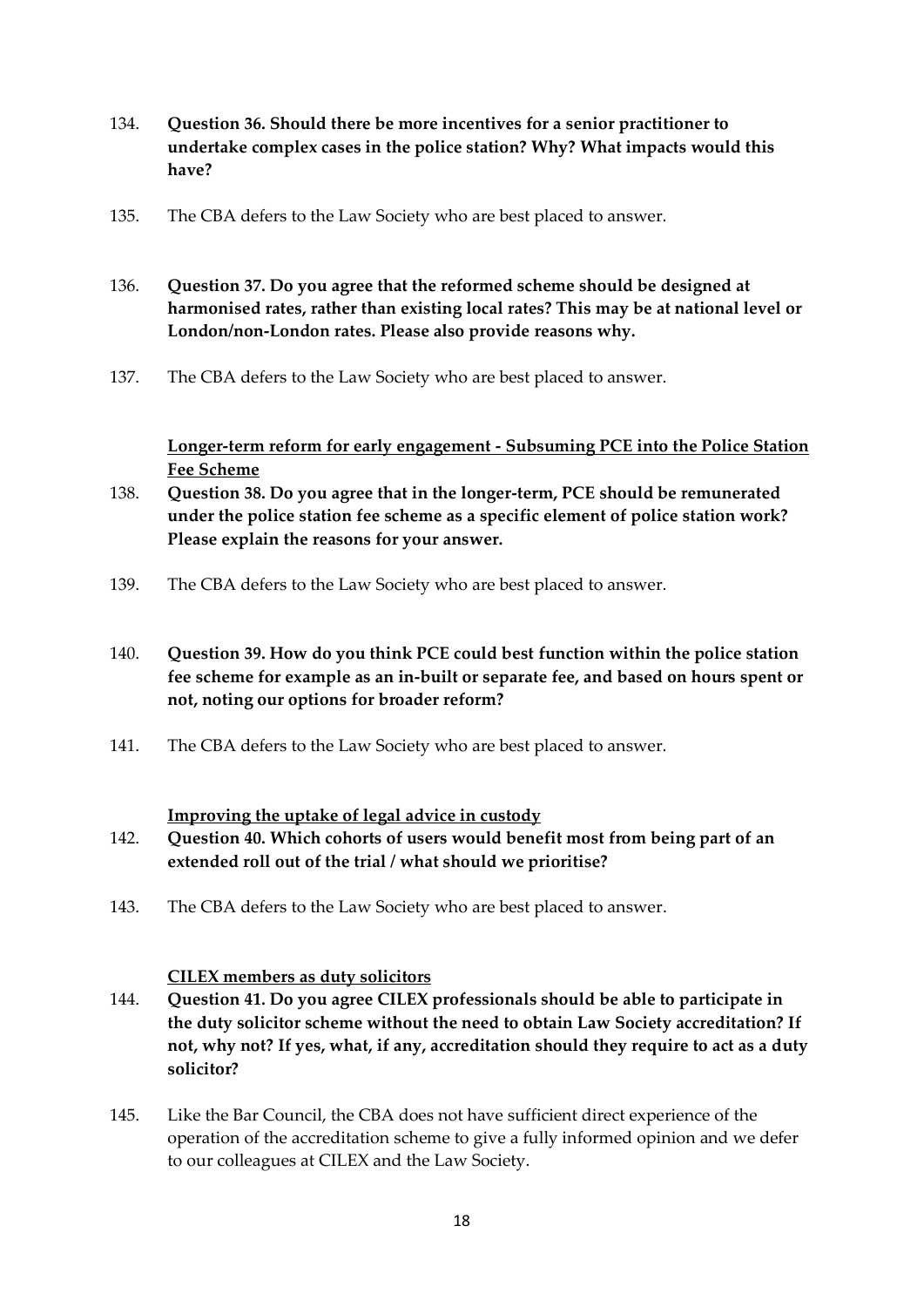#### **Defence Solicitor Call Centre**

- 146. **Question 42. How else could we improve the DSCC, for example would greater digitisation and automation of LAA processes increase the quality of service?**
- 147. The CBA defers to the Law Society who are best placed to answer.

#### **Post-charge engagement**

- 148. **Question 43. Do you think changes need to be made to the way work is remunerated between the period after charge and the first hearing at the Magistrates' Court? Please explain the reasons for your answer.**
- 149. The CBA defers to the Law Society who are best placed to answer.

### 150. **Question 44. Do you routinely carry out post-charge engagement? Do you record this work in order to claim for a fee under the Magistrates' Court scheme?**

- 151. The CBA defers to the Law Society who are best placed to answer.
- 152. **Question 45. Do you face any issues which limit you from carrying out post-charge engagement ahead of the first hearing at the Magistrates' Court? Please elaborate on the kind of issues.**
- 153. The CBA defers to the Law Society who are best placed to answer.
- 154. **Question 46. If you have experienced issues with PCE, what kind of solutions do you think could be put in place? What changes do you think needs to be made and by whom?**
- 155. The CBA defers to the Law Society who are best placed to answer.

#### **Investment in Magistrates' Court Fees**

# 156. **Question 47. We are proposing to increase Magistrates' Court fees by 15%. Do you have any views?**

- 157. Magistrates' Court work is important. It is the first entry point into the court system. The fees currently paid in the magistrates' court are uneconomic, with many firms relying on other fees to cross subsidise this important work. The recommendation of 15% by the Bellamy Report is as a bare minimum first step. It is plain from the evidence that greater sums are required.
- 158. The parlous state of magistrates' court fees is seen from the fees payable to counsel for magistrates' court trials, with the fees often falling far below minimum wage levels. The protocol in place for Greater London demonstrates this with payments of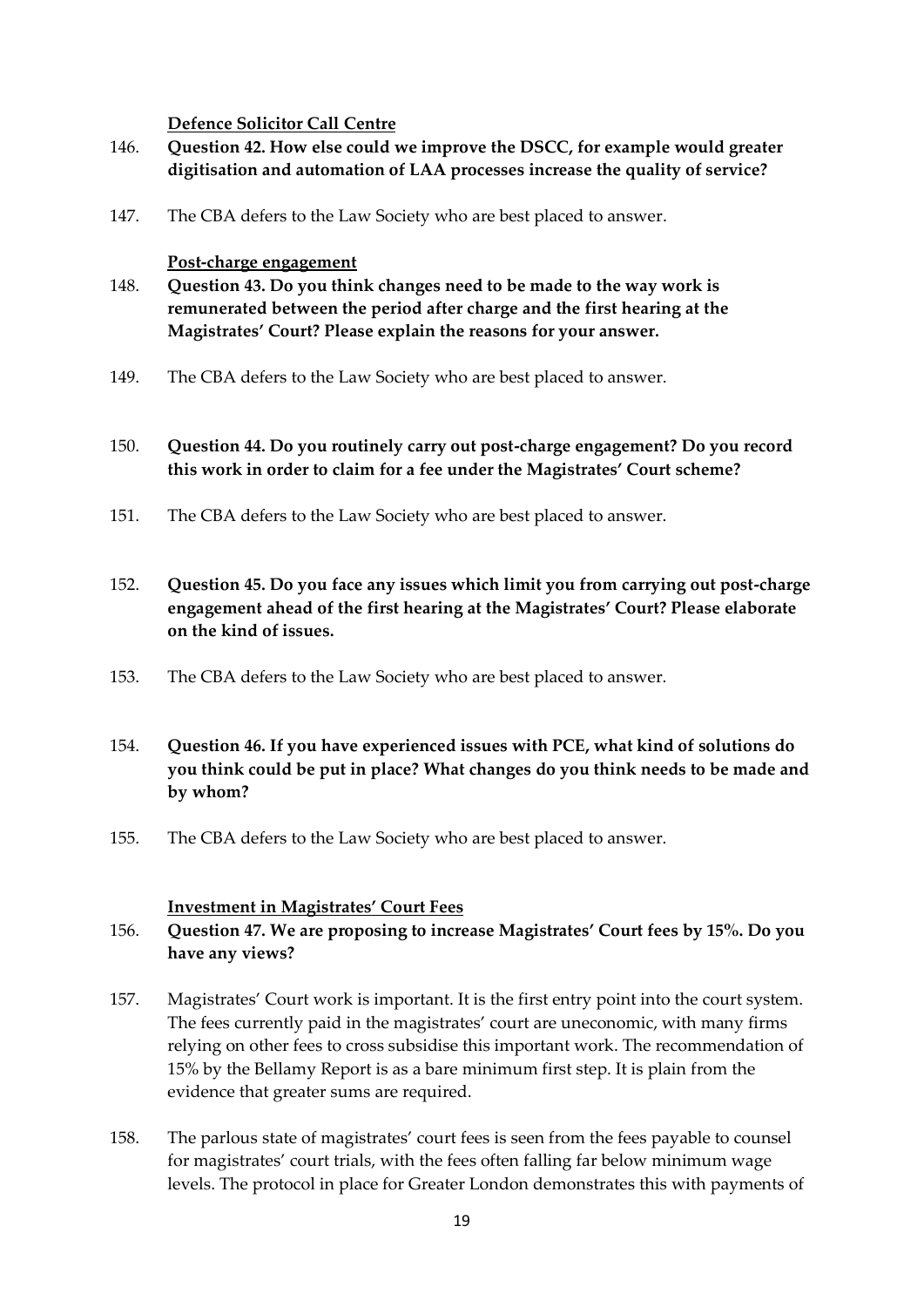£75 for a half day trial (9am -1.30pm - 4.5 hours) and £150 for a full day (9am-5pm - 8 hours)<sup>1</sup>. These rates are also inclusive of all preparation for trial, which often runs to several hours with multiple witnesses and the recent proliferation of body worn video evidence. These cases can also be legally complex and/or engage the most vulnerable with specific needs. The situation is even more bleak when it is appreciated that these rates also apply to youth court trials.

- 159. These rates compare poorly to prosecution fees of £150 (half day) and £300 (full day) in the Magistrates' Court, and £200 (half day) and £400 (Full day for the Youth Court, with an additional daily bolt-on payment of £100 for trials over 1 day. These fees are considered to be too low, however, as a minimum equality of arms demands parity.
- 160. The impact of such low fees on the junior bar can be seen in the analysis contained with the Bellamy report. The junior bar are reliant on this work in the initial stages of their career. The impact of such fees on those without independent wealth means that there is a significant attrition. The impact on diversity is clear. The situation is compounded by the frequent inability to actually recover the fees owed for work done in the magistrates' court (see answer to q.48).

#### **Structural Reform of the Magistrates' Court Fee Scheme**

## 161. **Question 48. Do you agree that the Magistrates' Court fee scheme does not require structural reform at the current time? Please give reasons for your answer.**

- 162. The CBA agrees, save for one important issue: the payment of fees to counsel. The scheme should enable direct payment from the LAA to counsel for work done. At present fees to counsel are treated as a disbursement and fall to be paid by solicitors. This has unfortunately led to abuse by some firms, with the result that many junior barristers at the criminal bar never receive even those meagre fees set out above. This can run into thousands of pounds when considering the volume of work undertaken at that level. There is no effective recourse for criminal barristers when this happens.
- 163. It is appreciated that the Bellamy Report recommended governance by the LAA through audit; however as set out in the Bar Council response to this question the LAA are unable to do so. The Chief Executive of the LAA has confirmed this: "the LAA's ability to intervene, even where the regulations are breached is limited, given that the contractual relationship regarding payment of fees exists between the barrister and instructing solicitor. [...] Where fees are in dispute, or where firms dispute that payment that has not be made, there is little the LAA can do". It is selfevident that this is an unfair and unacceptable situation.

<sup>1</sup> See, the Revised Protocol for the Instruction and Payment of Counsel in Magistrates' Courts Cases within the Greater London Area, 2019 'at [https://www.barcouncilethics.co.uk/documents/protocol-](https://www.barcouncilethics.co.uk/documents/protocol-%20instruction-counsel/) instruction-counsel/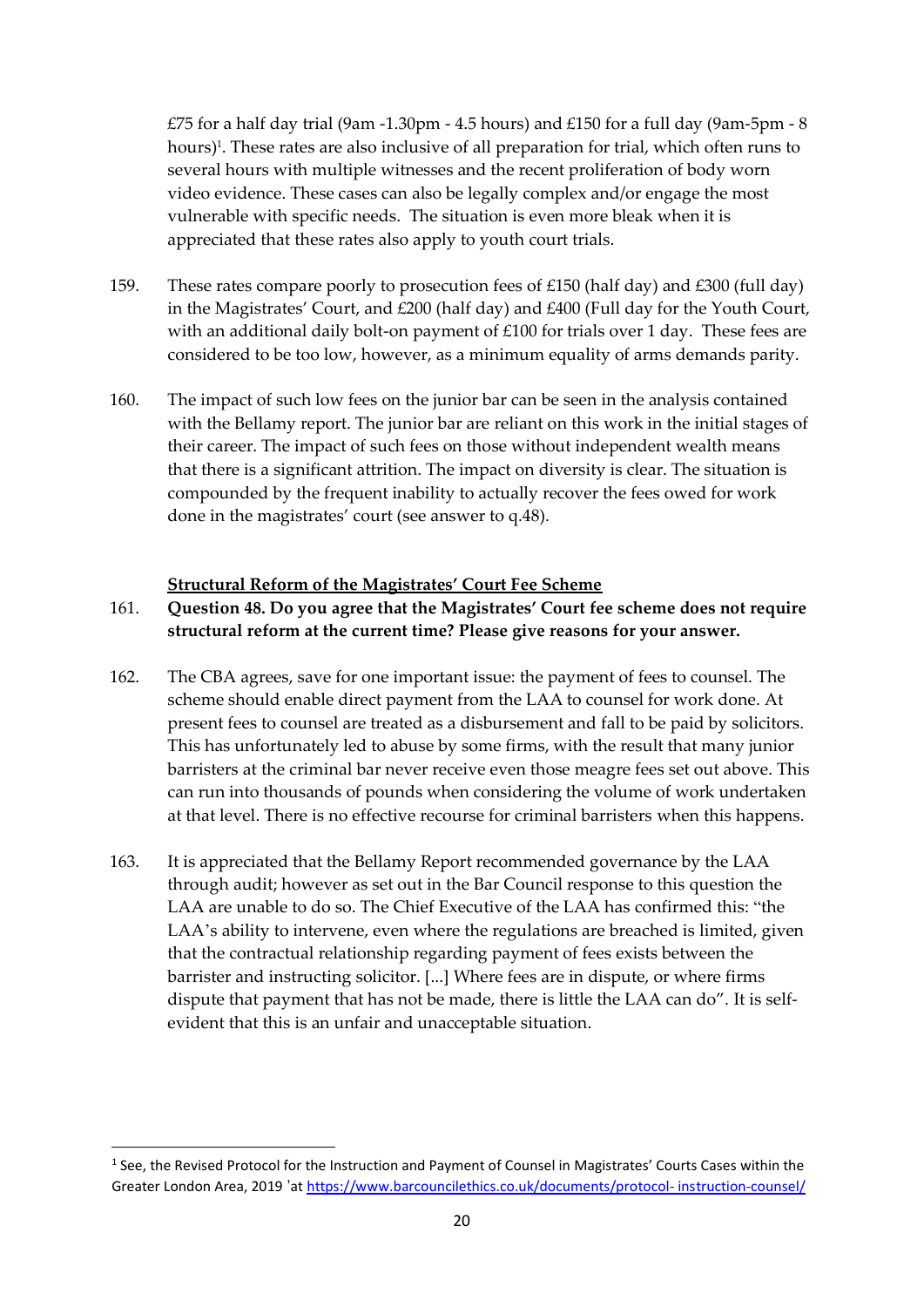#### **Investment in criminal legal aid fee schemes**

- 164. **Question 49. Do you agree with our proposed approach of short-term investment in the LGFS and AGFS as they currently stand, followed by further consideration of longer-term reform options? Please give reasons for your answer.**
- 165. Whilst the CBA welcomes the injection of a further 15%, paragraph 144 of the consultation envisages that after the 15% fee increase, any subsequent restructuring of AGFS would be "cost neutral". The CBA fundamentally disagrees with this proposal. It is important that it is recognised that at paragraphs 1.37-1.39 of his report on CLAIR Sir Christopher Bellamy made his central recommendation which does not support cost neutrality. We set it out below for ease of reference:

### *"Central Recommendation*

*1.37 My central recommendation is that the funding for criminal legal aid should be increased overall for solicitors and barristers alike as soon as possible to an annual level, in steady state, of at least 15% above present levels, which would in broad terms represent additional annual funding of some £135 million per annum…*

*1.38 I would emphasise that the sum of £135 million is in my view the minimum necessary as the first step in nursing the system of criminal legal aid back to health after years of neglect. If I may say so, I do not see that sum as "an opening bid" but rather what is needed, as soon as practicable, to enable the defence side, and thus the whole CJS to function effectively, to respond to forecast increased demand, and to reduce the back-log. I by no means exclude that further sums may be necessary in the future to meet these public interest objectives.*

*1.39 It is also three years since CLAR was announced, and attention had been drawn to the underlying problems for many years before that. There is in my view no scope for further delay.*

## *(Our Emphasis)*

- 166. It is clear that he was recommending a minimum increase of 15% annually until the criminal justice system was balanced and functioning properly again. Since the publication of the Criminal Legal Aid Review (CLAIR) and since its earlier fact finding, there has been a cost of living crisis and near double digit inflation. In addition, CLAIR was commissioned before the pandemic and before the additional loss of specialist criminal law practitioners which took place during the pandemic. Criminal law barristers had little government assistance during the pandemic; the only option has been to incur more debt which now requires repaying (for example "bounce back" loans).
- 167. The cost of living and inflation hikes alone have resulted in significant increases in remuneration for non-legally aided practitioners meaning that the retention crisis for those providing publicly funded criminal work is now still more acute than when Sir Christopher Bellamy published his report.
- 168. It should also be borne in mind that if the statutory instrument isn't in force and operational until October 2022 and only applies to representation orders granted after that date, the increase in fees will not make any effective difference to incomes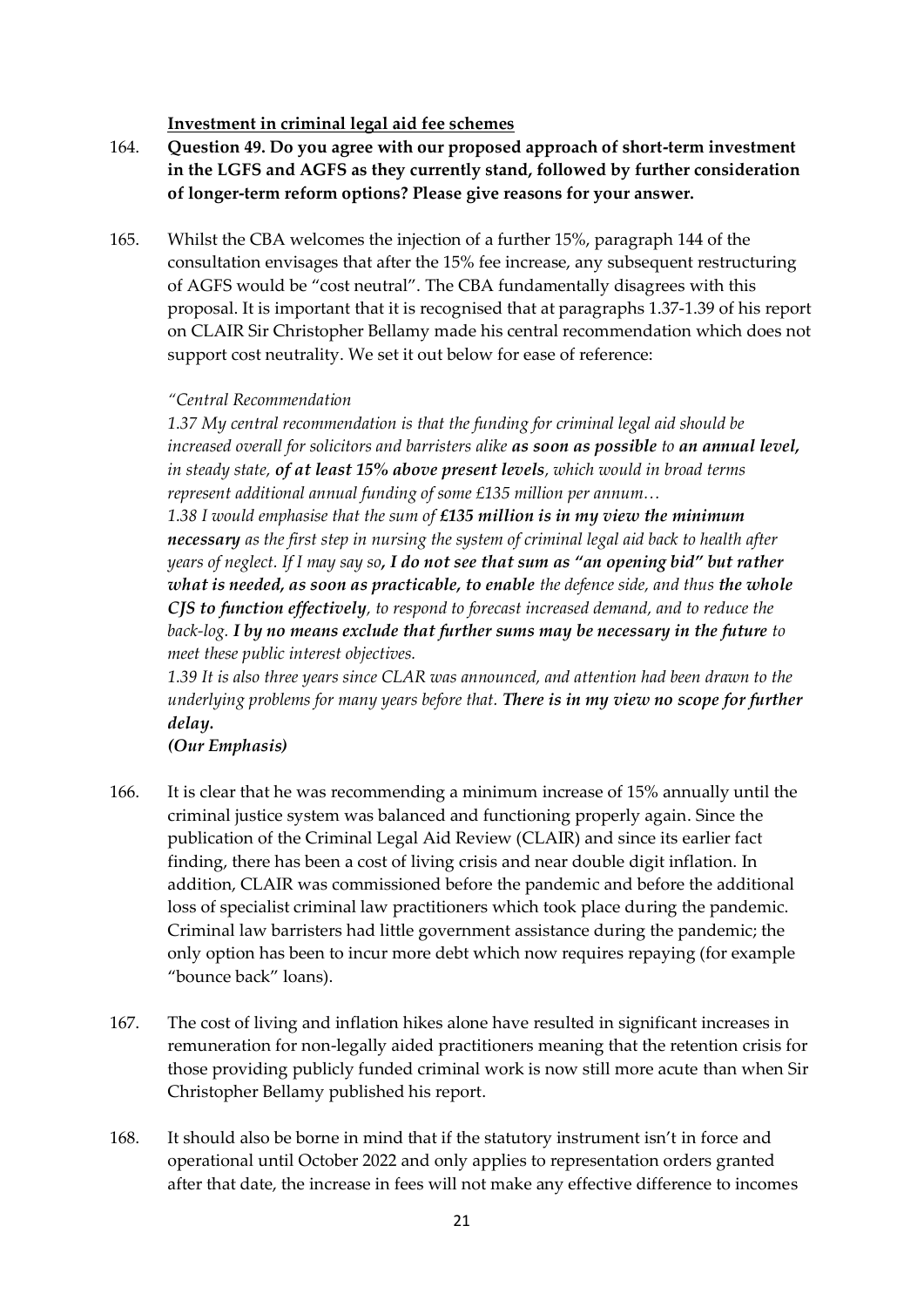for advocates until late 2023 at the earliest. Accordingly, the present proposal means the entire existing backlog will be paid at rates set years ago.

- 169. It has been the consistent view of the CBA that an immediate increase of a minimum of 25% is essential if the criminal bar is to have any prospect of surviving as a cadre of specialist advocates from whom the QCs and Judges of the future are to be drawn. Moreover, it would be a fundamental abandonment of Sir Christopher's key recommendation for the government to suggest that future injections of funding after the initial *minimum* 15% proposed would be cost neutral. Accordingly, additional funds are urgently required. Further, any increase needs to be immediate, as he recommended.
- 170. Additional delay to the 6/7 months that already has passed since the publication of CLAIR should not be supported. It is not an option and contradicts the recommendations of the government's own independent review
- 171. Therefore, the urgent increase to legal aid needs to apply to any bill where the main hearing has not yet taken place at the time the statutory instrument is laid.
- 172. Further, where it is legally possible, legal aid increase should apply retrospectively to all claims from the date of the publication of CLAIR. Finally, the CBA urges immediacy in relation to the increase of barristers' fees. This means that a statutory instrument should be laid in advance of October. The CBA suggests that by July 2022 at the latest is a reasonable timeline for the government to consider this further consultation – which is in addition to the consultation in 2019 and in addition to CLAIR and to constant data and feedback from the relevant legal professionals – and for the Statutory Instrument to be brought into force and be operational by the Legal Aid Agency.

# 173. **Question 50. Do you agree with our proposed 15% uplift to LGFS basic fees, fixed fees, and hourly rates, noting the further funding for LGFS reform? Please outline your reasons.**

- 174. In principle the CBA defers to the Law Society as this affects them directly. However, we agree that a flat increase is required but it should be a minimum of 25% and it should, at minimum, apply to all representation orders in existence where the main hearing has not occurred by the date that the proposed statutory instrument is laid.
- 175. The CBA is not satisfied that a Statutory Instrument could not apply retrospectively. Primarily, its position is that the increase in fees should commence from the time of the publication of CLAIR.
- 176. In addition, there should be parity between the professions. We note that an increase to hourly rates is proposed to LGFS. We agree with this but note that no similar increase is proposed to AGFS (see below). Further, that the increase that is proposed to AGFS is limited to the basic payment for unused material. It is essential that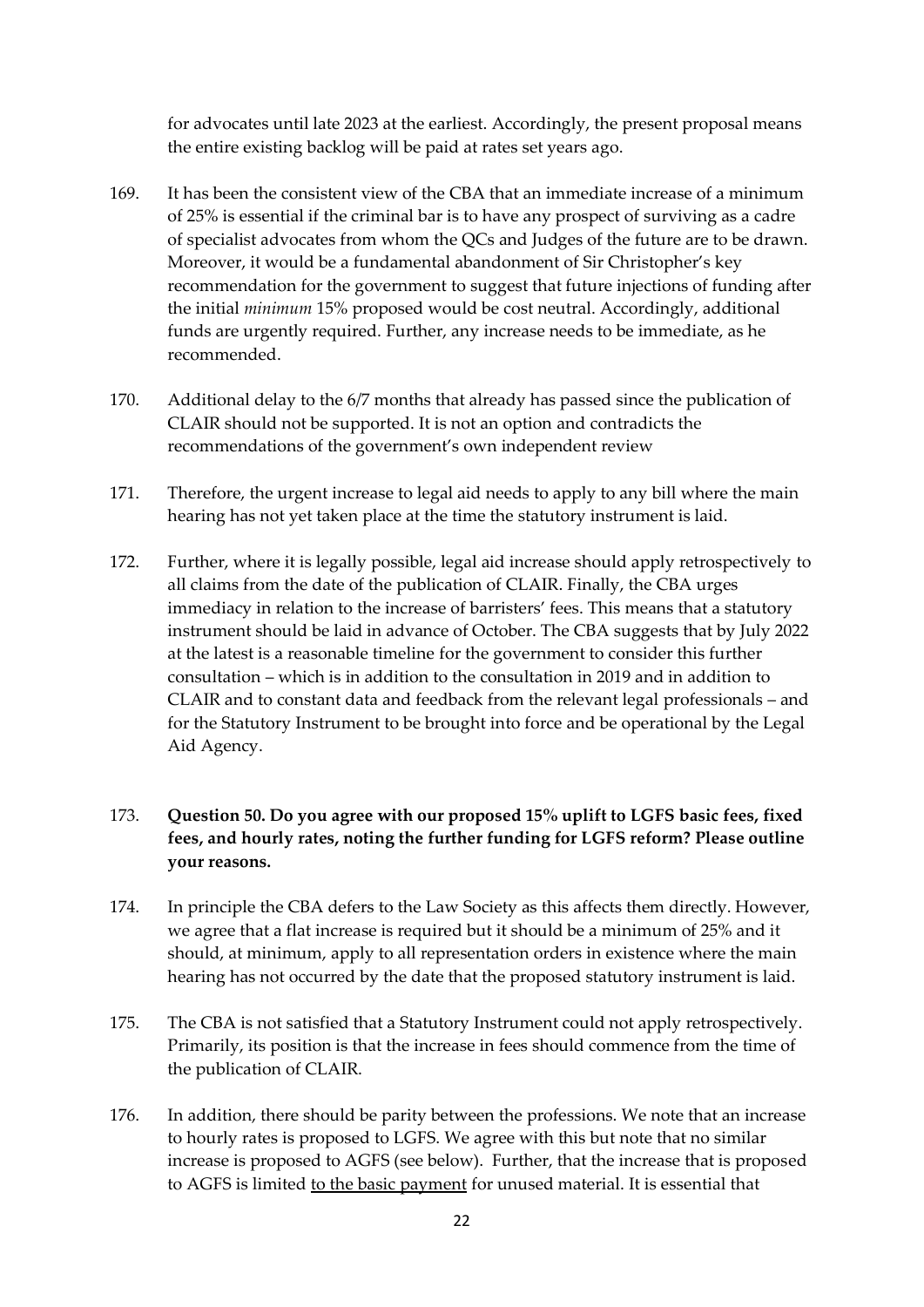increases to the hourly rate for special preparation, wasted preparation and consideration of unused material should be included in the proposals for AGFS for the reasons already adumbrated in our answer to Q.49 and at the rates set out there, namely a minimum of 25%. Moreover, the present hourly rates represent only approximately 10-20% of the rates for the Summary Assessment of Costs published by the Senior Courts Costs Office for private work; the higher percentage only being achieved when comparison is made with the rates paid to Queen's Counsel. Please see the CBA's response to Sir Christopher Bellamy at **paragraphs 64-72 of our Interim Response dated 7<sup>th</sup> May 2021.**<sup>2</sup> It is essential that the connection between the two not be lost completely if recruitment and retention are not to be further damaged.

# 177. **Question 51. Do you agree with Government proposals to apply a flat 15% increase to all remuneration elements covered by the AGFS? Please outline your reasons.**

- 178. Please see the answer to Questions 49-50 above which the CBA maintains in answer to this question as well. In addition, in the CBA's response to Sir Christopher Bellamy's committee the CBA provided detailed proposals as to where, over and above the suggested 25% flat rate increase, increases in fees are necessary e.g. to the remuneration of murder generally and to the page count criteria for special preparation under the accelerated asks which urgently needs to be reduced in cases of murder, fraud and serious drugs. Again, our responses of 07.05.21 and 07.07.21 to Sir Christopher set this out.<sup>3</sup>
- 179. **Question 52. Do you agree that the fixed fee payable for "Elected not proceeded" cases under the LGFS and AGFS should be abolished, with the result that these cases will attract the relevant guilty plea or cracked trial payment? Please outline your reasons.**
- 180. The CBA agrees that this is essential. Firstly, because in the overwhelming majority of cases the barrister will have no previous input into the case and will not have been in a position to influence the lay client's choice (certainly not prior to election). The barrister should not be penalised for the client's choice.
- 181. Secondly, any case sent following election will require preparing in just the same way as any other case that comes to Crown Court. The level of work required is no different and should be paid for.
- 182. Thirdly, it presently results in rates of payment that are often below the minimum wage. These cases are carried out by the very youngest practitioners or the most

<sup>2</sup> [CBA.IRCLA-Response-7.5.21.pdf](file:///D:/Desktop/CBA%20response%20re%20Bellamy/CBA.IRCLA-Response-7.5.21.pdf)

<sup>&</sup>lt;sup>3</sup> [CBA.IRCLA-Response-7.5.21.pdf;](file:///D:/Desktop/CBA%20response%20re%20Bellamy/CBA.IRCLA-Response-7.5.21.pdf) and Microsoft Word - CBA Submission to CLAR 07.07.21.docx [\(criminalbar.com\)](https://www.criminalbar.com/wp-content/uploads/2021/07/CBA-Submission-to-CLAR-07.07.21.pdf)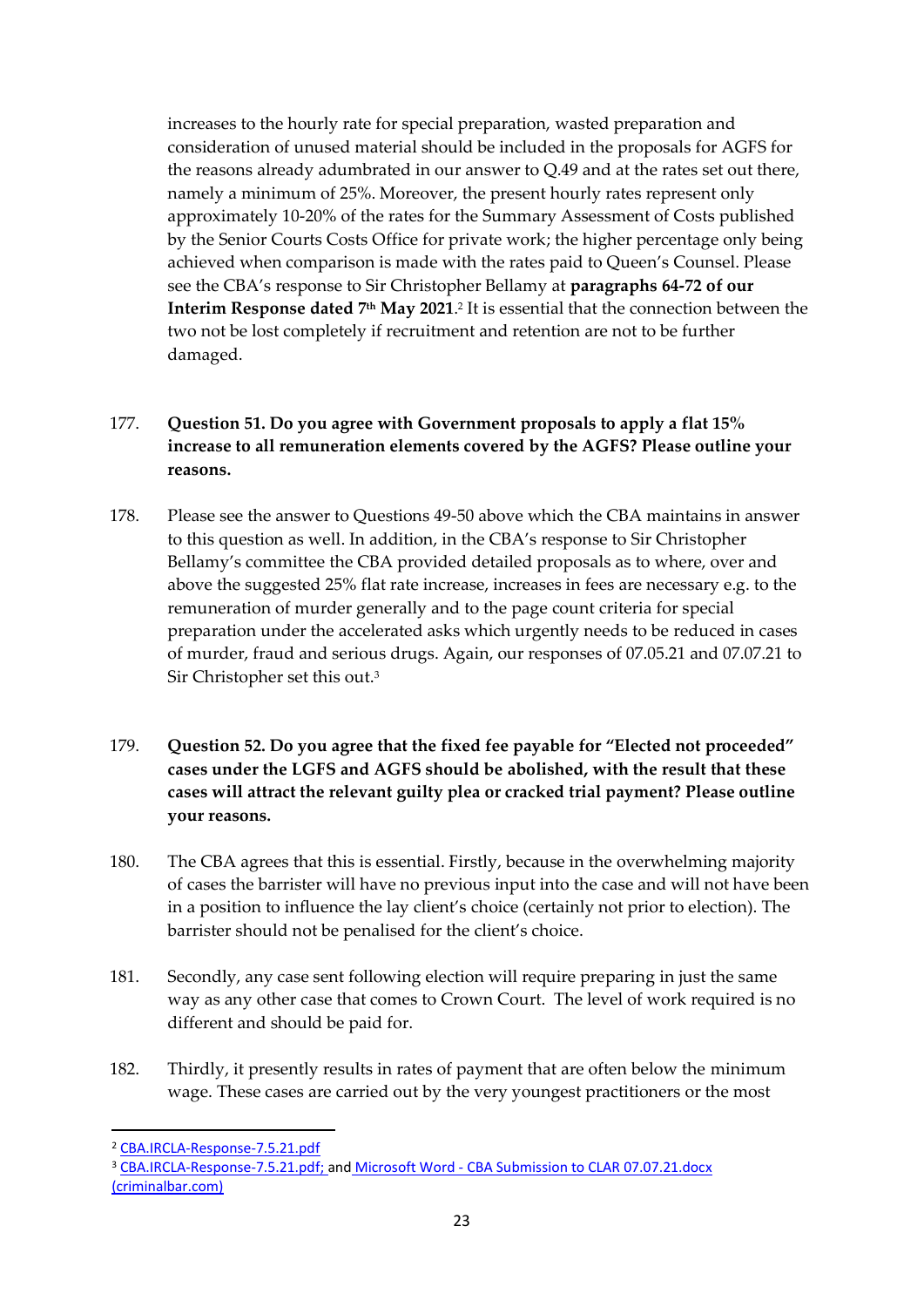disadvantaged, yet they are having to complete as much work as for any other Crown Court case. Accordingly, this is exactly the sort of change that must be made if there are to be good rates of retention. In short, the payment scheme that presently exists discriminates against the young and those forced to take on such work.

**Enhancing the LGFS' effectiveness in remunerating substantive matters** 183. **Question 53. Do you consider replacement of basic fees within the LGFS with a standard fee structure, akin to the Magistrate's Court scheme, to be, in principle, a better way to reflect litigators' preparatory work and reduce reliance on the PPE proxy? Please outline the reasons for your answer.**

184. The CBA defers to the Law Society who are best placed to answer.

## 185. **Question 54. Do you consider that PPE requires reform and should be considered further once we have established an evidence base? Please outline your reasons.**

186. The CBA defers to the Law Society who are best placed to answer.

# 187. **Question 55. In your view, how should the LGFS promote earlier engagement and case resolution without introducing incentives which could compromise the interests of justice?**

188. The CBA defers to the Law Society who are best placed to answer.

#### **Improving the service and assessment of PPE**

- 189. **Question 56. What improvements would you like to see made in relation to the way in which evidence (especially electronic) is: a) Served on the defence? b) Defined in Regulations? c) Quantified at assessment?**
- 190. The CBA defers to the Law Society who are best placed to answer. However, if any proposal was to be made relating to AGFS we would wish to be consulted.

### **Confiscation Proceedings**

- 191. **Question 57. Do you agree with our proposal to increase confiscation fees by 15%?**
- 192. The CBA agrees that an increase in fees is required but it has been the consistent view of the CBA that an immediate increase of a minimum of 25% is essential, for the same reasons as given in our answers to question 49 and 51.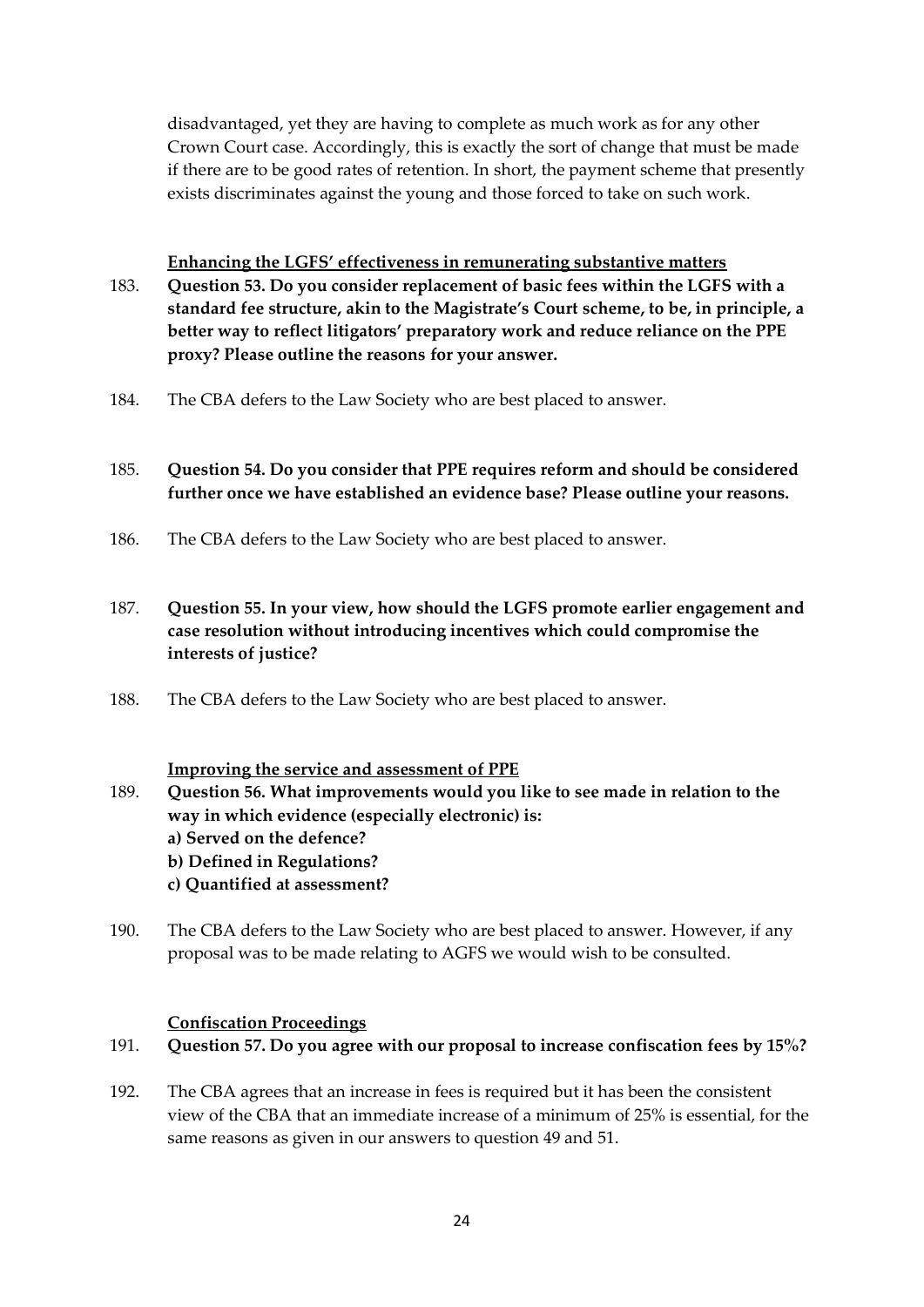### **Standard fees for appeals to Crown Court and committals for sentence**

- 193. **Question 58. Would you welcome replacement of LGFS fixed fees for appeals to the Crown Court and committals for sentence with a standard fee arrangement, akin to the Magistrates' Court scheme? Please give your reasons.**
- 194. The CBA defers to the Law Society who are best placed to answer.

### **Understanding Crown Court litigator work**

- 195. **Question 59. What new data would you recommend the MOJ should gather to build a picture of the tasks and time required of litigators in preparing Crown Court cases and facilitate refinement of the LGFS? Do you record this data, and would you be willing to share it with us?**
- 196. The CBA defers to the Law Society who are best placed to answer.

# 197. **Question 60. Which factors influence the time you spend preparing for substantive Crown Court proceedings, appeals to the Crown Court, and committals for sentence?**

198. The same factors exist as with all Crown Court cases. There should be proper remuneration for both litigators and advocates for all cases committed to the Crown Court, or subject to appeal at the Crown Court. Appeals are fresh trials and should be paid the same as trials for those offences that are committed for trial in Crown.

## **Fundamental AGFS structure**

- 199. **Question 61. Do you consider the current AGFS model to be optimal for remunerating Crown Court advocacy? What changes would you like to see? Please outline your reasons.**
- 200. The CBA agrees with the MOJ in paragraph 163 of the consultation that the task is to make improvements to the AGFS rather than replacing it with an entirely new scheme. Criminal barristers are familiar with how the present scheme operates. They are in agreement with CLAIR that it needs to be kept as the basic template, albeit it requires significant amendment.
- 201. The AGFS would benefit from some reform in the following ways:
	- i. Review of brief fees within specific categories.
	- ii. Greater use of escape mechanisms for cases which require more preparation than would normally be anticipated by AGFS.
	- iii. Substantial increase in hourly rates, substantially higher than 25%, for socalled "special preparation" and "wasted preparation".
	- iv. Payment for written work typically undertaken for Crown Court cases.
	- v. The mechanism for making such claims should be simplified and done so on the basis that the LAA will view such claims with a "presumption of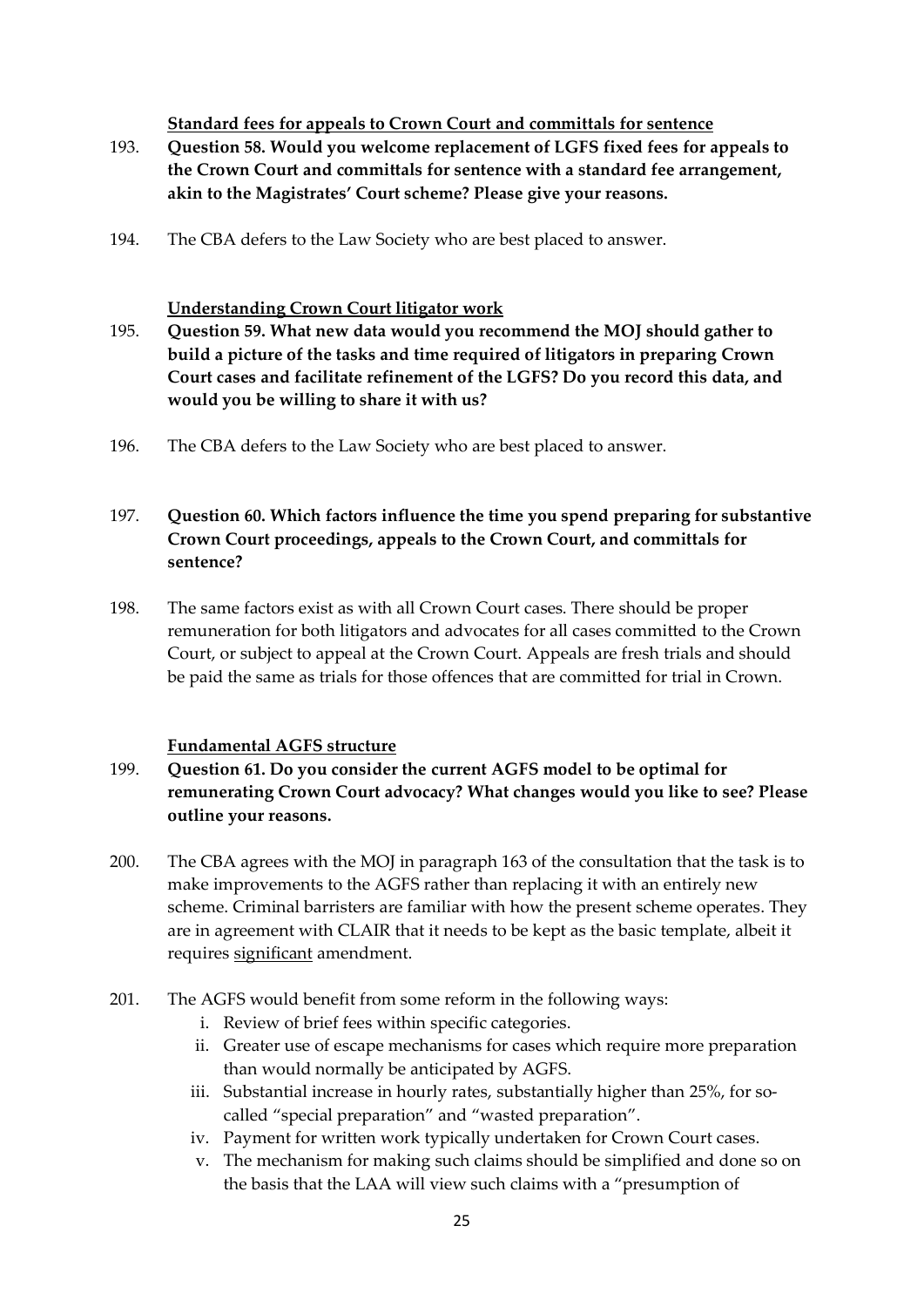payment". In the CBA's opinion this will require a culture change within the LAA. Please see Sir Christopher's observations and recommendations at paragraphs 15.56-15.66 of his report.

- 202. Specifically, fees need to be increased generally in line with our comments set out at Question 49 above. However, in particular, fees need to be increased for certain classes of case and hearing, specifically the basic fees for murder, fraud and sex cases and for important pre-trial hearings, legal arguments and extra documents that counsel is now required to draft. We have addressed all of this in detail in our two responses to the Bellamy Review. In particular, we would draw attention to paragraphs 20-60 of our second submission to Sir Christopher Bellamy, dated 7<sup>th</sup> July 2021<sup>4</sup> which provides almost a complete template for the necessary improvements. We are happy to engage with the MOJ to make the system better along these lines, provided genuine improvements and fee increases result. We are disappointed that we are having to repeat the same responses we made to the Bellamy Review, nearly a year later in the circumstances of crisis that engulfs the criminal justice system and criminal barristers.
- 203. We fundamentally disagree with paragraph 161 of the consultation that any changes must "*be within the same cost envelope*." We repeat paragraphs 137-139 of Sir Christopher Bellamy's report, which it seems to us is the very antithesis of the proposal at paragraph 161:

*1.37 My central recommendation is that the funding for criminal legal aid should be increased overall for solicitors and barristers alike as soon as possible to an annual level, in steady state, of at least 15% above present levels, which would in broad terms represent additional annual funding of some £135 million per annum… 1.38 I would emphasise that the sum of £135 million is in my view the minimum necessary as the first step in nursing the system of criminal legal aid back to health after years of neglect. If I may say so, I do not see that sum as "an opening bid" but rather what is needed, as soon as practicable, to enable the defence side, and thus the whole* 

*CJS to function effectively, to respond to forecast increased demand, and to reduce the back-log. I by no means exclude that further sums may be necessary in the future to meet these public interest objectives.*

*1.39 It is also three years since CLAR was announced, and attention had been drawn to the underlying problems for many years before that. There is in my view no scope for further delay.*

*("Our Emphasis)*

204. Any proposed reforms should be assessed using an evidence-based approach to determine what is required to ensure the sustainability of the criminal justice system, promotes diversity, and does not create adverse incentives.

<sup>4</sup> Microsoft Word - [CBA Submission to CLAR 07.07.21.docx \(criminalbar.com\)](https://www.criminalbar.com/wp-content/uploads/2021/07/CBA-Submission-to-CLAR-07.07.21.pdf)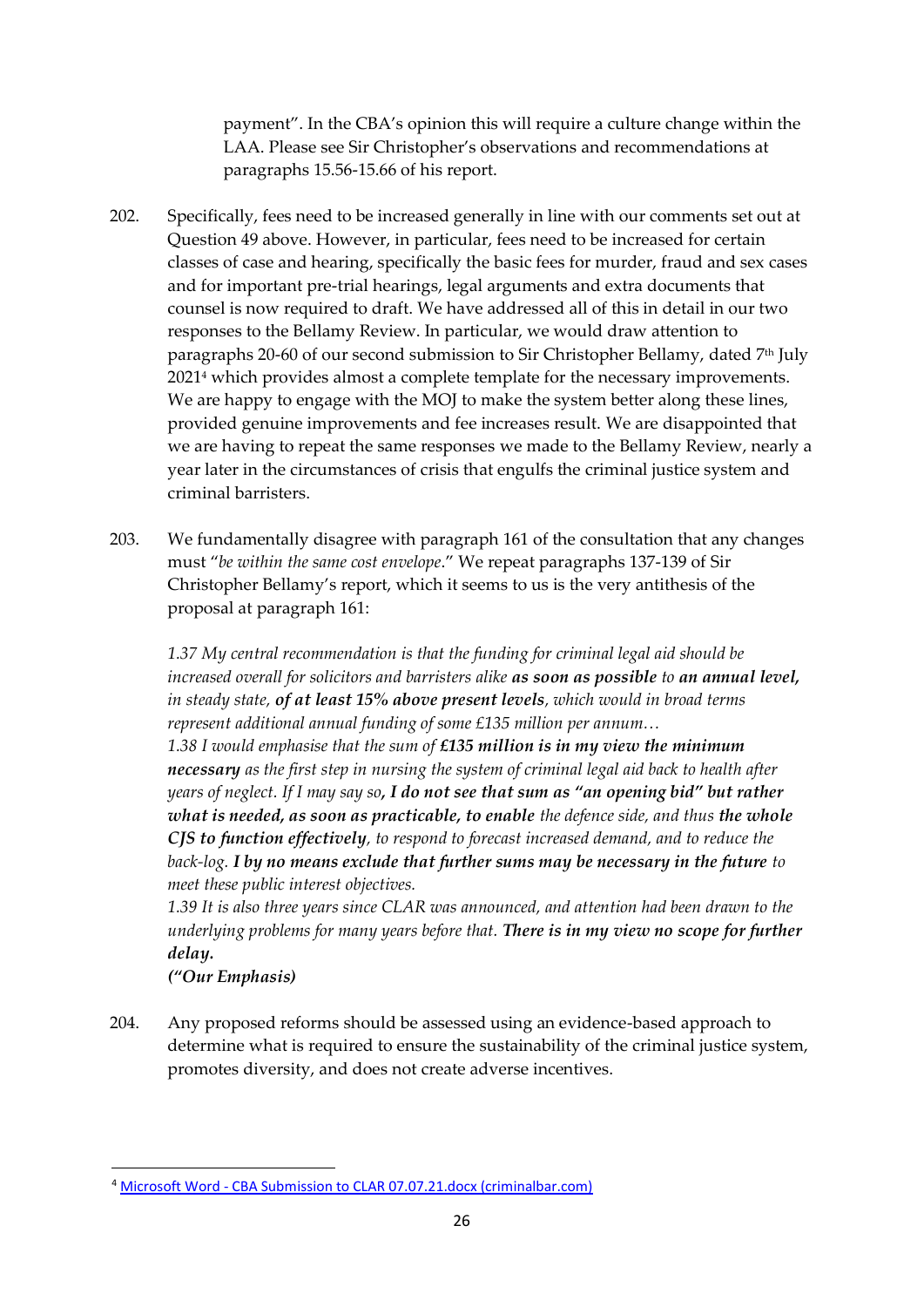- 205. **Question 62. We propose to deliver reform within the existing cost envelope. To ensure we achieve our objectives, we would welcome views on which elements or tasks within Crown Court advocacy should be prioritised for funding.**
- 206. Please see the answer to Q.61

**Supplementing the basic or hearing fee where preparatory work required exceeds the norm**

- 207. **Question 63. Do you consider broadening the availability of Special Preparation payments to be the best method of remunerating cases (or hearings within cases) where preparation required of the advocate exceeds the norm? Please tell us the reasons for your answer.**
- 208. The CBA agrees with Sir Christopher's findings, that a large amount of necessary work undertaken by advocates is not currently remunerated by the AGFS. Therefore, broadening the Special Preparation mechanism is one remedy. The CBA agrees with paragraph 166 that there is a risk that "increasing the availability of Special Preparation payments would create a significant administrative burden for both practitioners and the LAA, and a proliferation of billing disputes." The solution would be that this work should no longer be called "special" preparation because it is work that is necessarily required in many cases, and the bureaucratic burden that currently surrounds the claiming of that fee should be removed. For example, rather than being required to justify to the LAA the number of hours worked, there may be an opportunity in some areas for a set fee to be paid for particular work without the need to supply work logs on a basis similar to the unused material set fee system but with the option to claim more if the case merits it and the claim is supported by appropriate supporting evidence. However, it is imperative that there is a change of culture at the LAA to have some level of trust in its providers, with for example dip sampling, rather than detailed assessment of every claim. The CBA would be happy to engage with the MOJ to work out the details. As stated above, these changes must not be on a 'cost neutral' basis. We have already made detailed proposals in our response to the Bellamy review dated 7<sup>th</sup> July 2021 at paragraphs 20-60.<sup>5</sup>

# 209. **Question 64. Do you agree with the recommendation that fixed fee payments for interlocutory hearings should benefit from the possibility of enhancement? If so, under what circumstances should an enhancement be applicable?**

- 210. The CBA supports this proposal as long as any enhanced fee does not require extensive bureaucratic justification to the LAA by the advocate, and the fee increase is not on a "cost neutral" basis.
- 211. In our 7th July 2021 response to the Bellamy Review at paragraph 23 we have suggested an alternative mechanism based on use of the existing banding system

<sup>5</sup> Microsoft Word - [CBA Submission to CLAR 07.07.21.docx \(criminalbar.com\)](https://www.criminalbar.com/wp-content/uploads/2021/07/CBA-Submission-to-CLAR-07.07.21.pdf)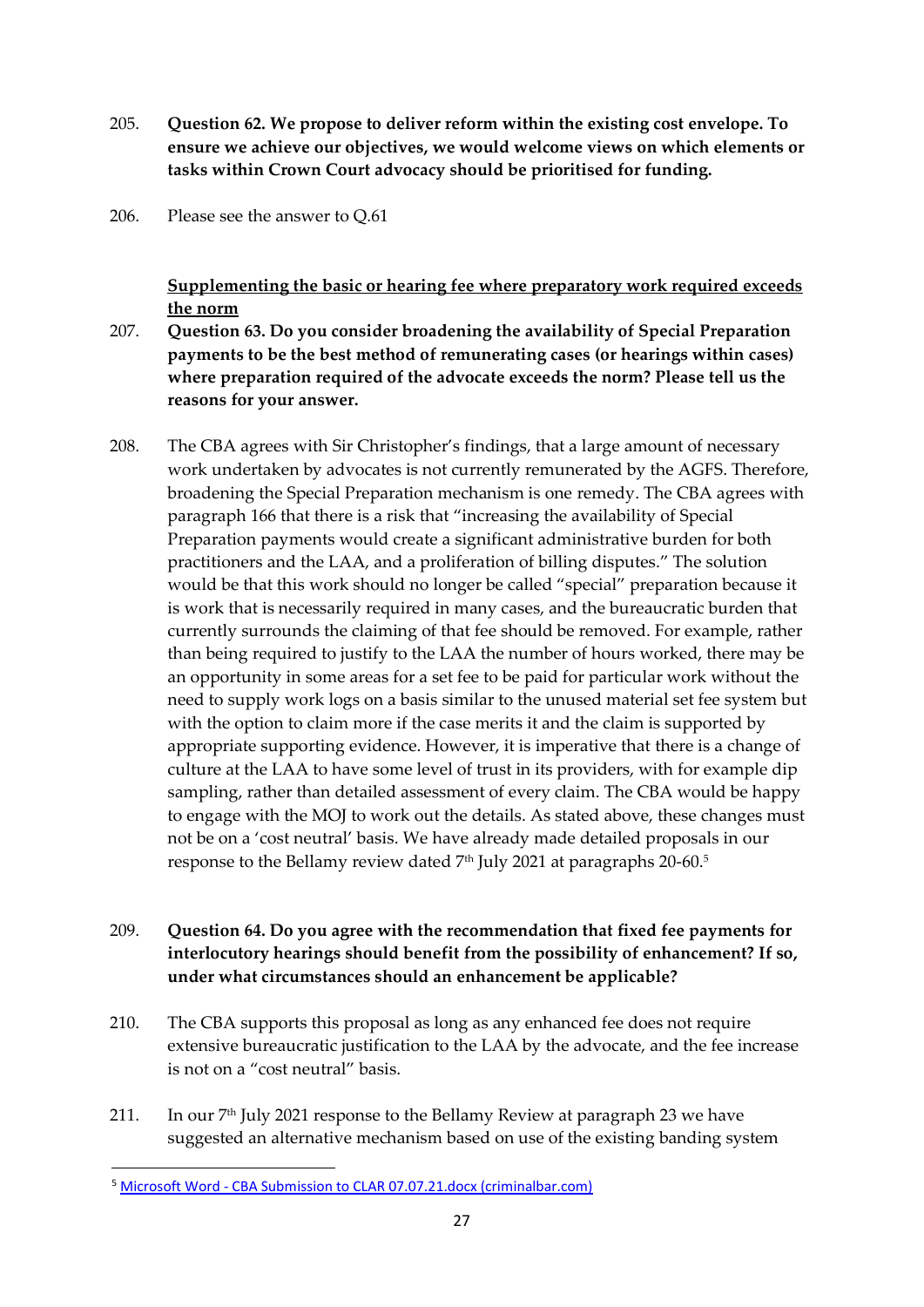which we commend for its relative simplicity and the ease with which it could be administered. We repeat this response.

- 212. **Question 65. Would you welcome introduction of a fee scheme for advocacy which reduces the weighting accorded to basic fees in favour of remuneration where complexity criteria are satisfied and/or discrete procedural tasks have been completed? Please outline your reasons.**
- 213. The CBA would be willing to discuss this but suggests that the model ought to be increasing the basic fee and then paying for the additional work as well as rather than reducing the basic fee. Please see our paragraphs 20-60 of our Response to the Bellamy Review dated 7<sup>th</sup> July 2021. Once again, any suggestion that this be dealt with within the existing cost envelope or with cost neutrality is opposed and is the very antithesis of the recommendations of the Bellamy Review namely:

*1.37 My central recommendation is that the funding for criminal legal aid should be increased overall for solicitors and barristers alike as soon as possible to an annual level, in steady state, of at least 15% above present levels, which would in broad terms represent additional annual funding of some £135 million per annum…*

*1.38 I would emphasise that the sum of £135 million is in my view the minimum necessary as the first step in nursing the system of criminal legal aid back to health after years of neglect. If I may say so, I do not see that sum as "an opening bid" but rather what is needed, as soon as practicable, to enable the defence side, and thus the whole CJS to function effectively, to respond to forecast increased demand, and to reduce the back-log. I by no means exclude that further sums may be necessary in the future to meet these public interest objectives.*

*1.39 It is also three years since CLAR was announced, and attention had been drawn to the underlying problems for many years before that. There is in my view no scope for further delay.*

*(Our Emphasis)*

- 214. **Question 66. Do you think that fairer remuneration of outlier cases could be achieved by way of amendments to the existing AGFS, e.g. adjustment to PPE thresholds beyond which Special Preparation can be claimed or the relative level of basic fees? If so, for which offence classes do you consider current provisions to be anomalous?**
- 215. Once again, the CBA commends the model set out in our reply to the Bellamy Review dated 7<sup>th</sup> July 2021 at paragraphs 20-60 thereof.<sup>6</sup>

<sup>6</sup> Microsoft Word - [CBA Submission to CLAR 07.07.21.docx \(criminalbar.com\)](https://www.criminalbar.com/wp-content/uploads/2021/07/CBA-Submission-to-CLAR-07.07.21.pdf)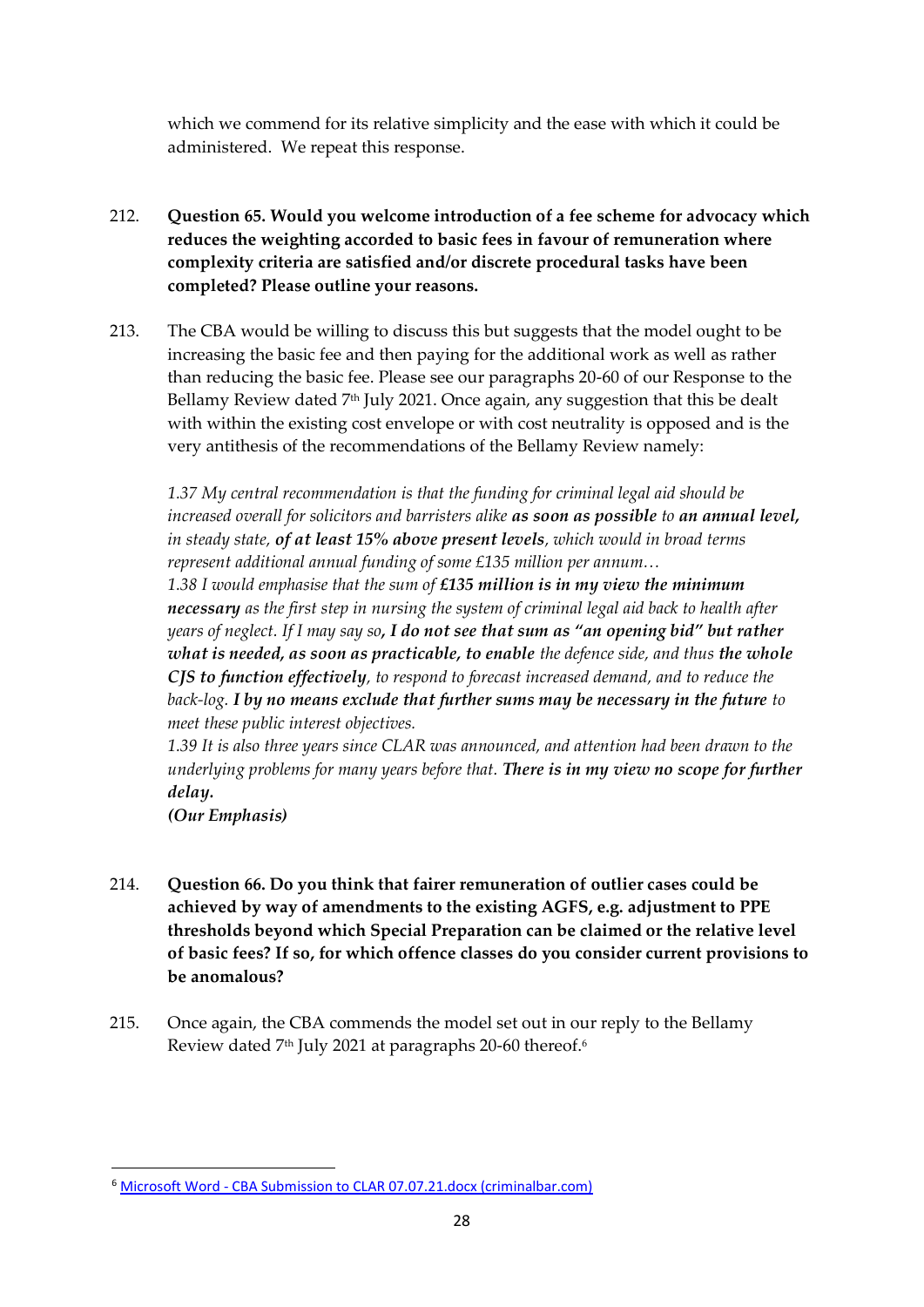### 216. **Question 67. Are there any models for Crown Court advocate remuneration you feel we have not yet considered? Please give details.**

- 217. The CBA repeats the answer to Q. 66. In addition, there needs to be an urgent review of expenses in terms of cost per mile which has not increased since 1992 and indeed was then £0.45 per mile, a rate that is almost never paid by the LAA, who instead insist on paying just the £0.25 per mile rate. Likewise, hotel expense levels have not kept pace with reality and the allowances are insufficient bearing in mind the need to have accommodation in which barristers can work in the evenings. Barristers therefore are required to subsidise the cost. This makes the case itself even less affordable as a source of income.
- 218. Train travel to courts (particularly remoter courts) needs to be refundable within 28 days of it being incurred and all of these types of costs must be recoverable for all hearings, not just the main hearing. Given the very low rates recoverable for interlocutory hearings, the Bar is often either paying to conduct these hearings when travel costs are greater than the hearing fee or subsidising these hearings to a considerable extent. We also are aware of examples of the LAA rejecting train tickets as adequate evidence of travel; requiring a receipt and being inflexible with barristers who can prove their attendance but no longer possess the train receipt or ticket. There is never reimbursement for first class train travel. Barristers often need to work on trains. This is not possible without an appropriately private space. First class train fares should at least be an option considered, particularly as this always used to be the default position. Barristers may not stay in accommodation as often if first class train travel were to be funded.

#### **Further data and research**

- 219. **Question 68. What new data would you recommend the MOJ should gather to build a picture of the tasks and time required of advocates in preparing Crown Court cases, and facilitate reform of the AGFS? Do you record this data, and would you be willing to share it with us?**
- 220. Like the Bar Council, the CBA does not have a separate source of data that is not already in the hands of the MOJ.

## 221. **Question 69. Which factors increase the complexity of the advocate's work in Crown Court proceedings?**

222. The CBA worked with the Bar Council, MOJ, LAA and the solicitor's profession to revise AGFS to properly reflect the complexities in Crown Court work within the last few years.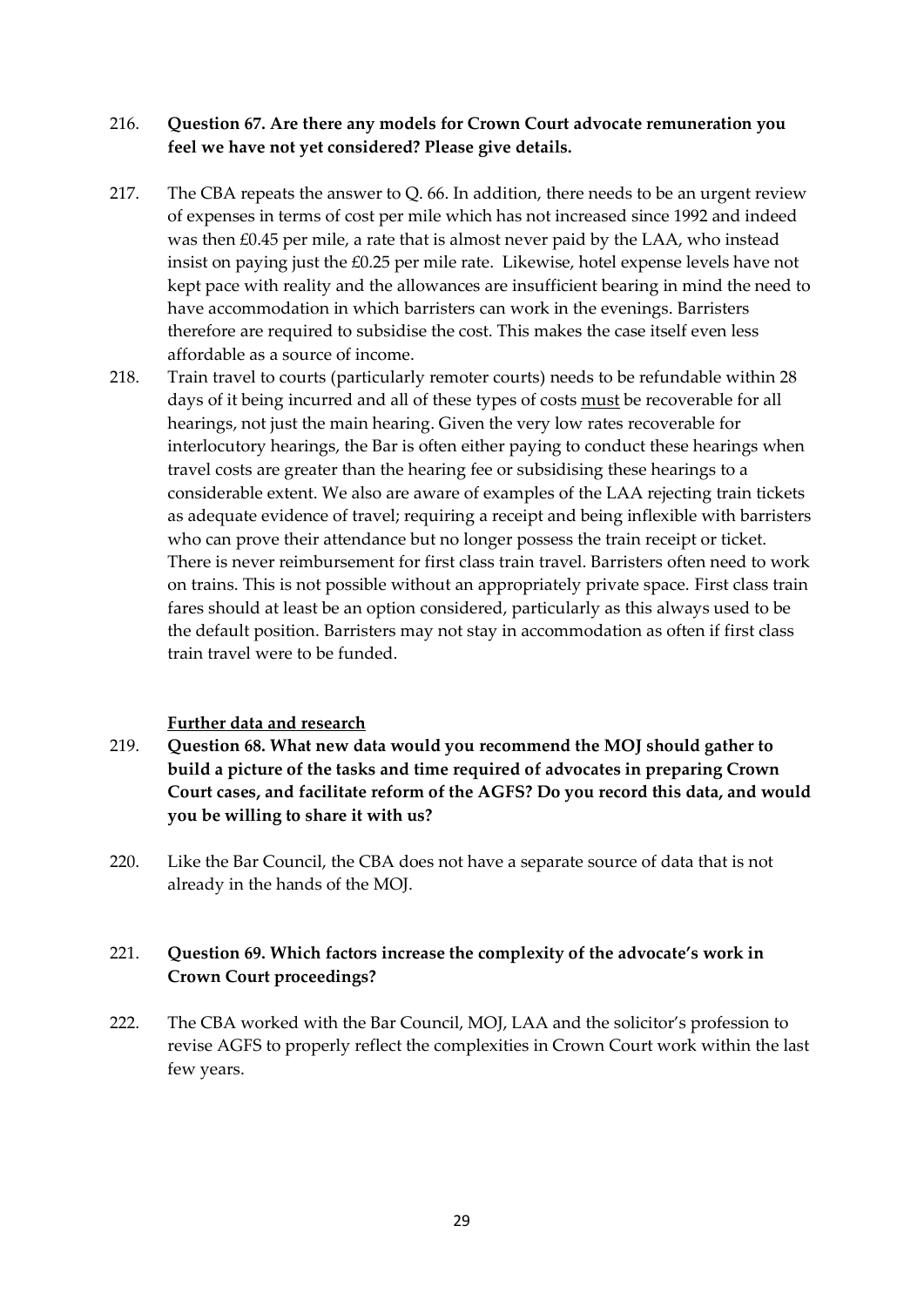- 223. The main factors that increase complexity are:
	- i. Different types of case, which can be categorised under the existing scheme.
	- ii. Pages of prosecution evidence.
	- iii. The volume of digital evidence.
	- iv. The volume of unused material either in page or digital form.
- 224. Proper funding of the system by using these proxies to augment the fee with reasonable hourly rates for the extra work required in cases that do not fit easily into the standard AGFS structure is the best way to pay advocates for the work that is required to prepare and conduct Crown Court proceedings at an acceptable professional standard.

# 225. **Question 70. In your view, how should the AGFS promote earlier engagement and case resolution without introducing incentives which could compromise the interests of justice?**

226. See our answer to Q.64. The CBA, like the Bar Council (and subject to our answers to Questions 1 – 3), would be happy to work with the Advisory Board to explore this matter further.

### **Enhanced payment for "Effective" PTPHs/FCMHs**

- 227. **Question 71. Do you think advocates should be able to claim a higher fee for attendance at a PTPH or FCMH where meaningful case progression has been achieved? If so, what criteria, in your view, should be satisfied for this type of hearing to be considered effective? Please outline your reasons.**
- 228. Please see our answer to Q.64 and, in particular, our Response to the Bellamy Review dated 07.07.21 at paragraph 23.<sup>7</sup>

#### **Wasted Preparation Payments**

- 229. **Question 72. Do you support the principle of making Wasted Preparation available in more instances? If so, under what circumstances should it be claimable? Please provide reasons**
- 230. The Criminal Bar Association agrees with Sir Christopher Bellamy's proposal that Wasted Preparation should be properly remunerated. It should also be remunerated in each and every instance; the proposal that barristers should be remunerated for work they are required to carry out should not be contentious.
- 231. Over recent years before the pandemic the listing of trials had become more and more uncertain. It is now routine for trials to be stood out on or before the day of trial

<sup>7</sup> Microsoft Word - [CBA Submission to CLAR 07.07.21.docx \(criminalbar.com\)](https://www.criminalbar.com/wp-content/uploads/2021/07/CBA-Submission-to-CLAR-07.07.21.pdf)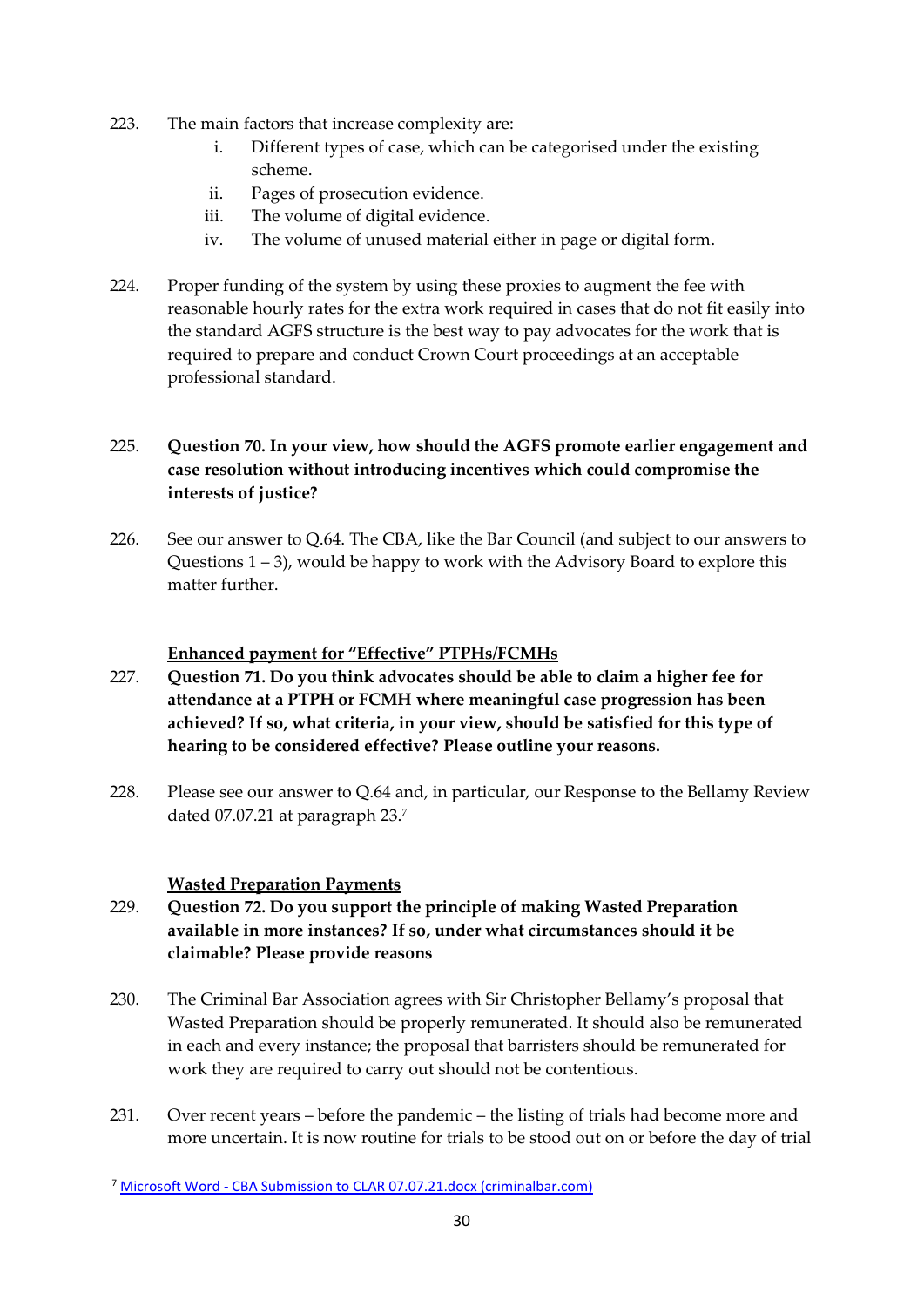through lack of either court, judge, or advocate. Those trials are then often re-fixed with either no regard to the instructed advocate's availability, or on a date when the instructed advocate is unavailable. The advocate will lose the brief fee when this happens. That is unsustainable for advocates who liken the system to working on zero-hours contracts.

232. It is noted that there has been some improvement in co-operation since the CBA's "no returns" action.

# 233. **Question 73. In your view, which case criteria should be satisfied for a Wasted Preparation claim to be allowable (e.g. duration of trial, volume of PPE, hours of preparation conducted)?**

- 234. The essence of the current scheme is acceptable to the CBA because it is designed to remunerate advocates for their "wasted preparation" when a trial does not proceed through no fault of barrister and the barrister is consequently prevented from claiming a fee for the work they have carried out.
- 235. The duration of any trial is irrelevant because it is often the case that the length of a trial is reduced by the pre-trial preparation carried out by the advocate. There have been many examples of cases involving 1000s of pages of evidence being dealt with in reduced time because of the (unpaid) work of the barristers. For example, barristers are expert at reducing substantial volumes of material into Agreed Facts. This avoids the requirement for the prosecution to call numerous witnesses to prove their case. There is avoidance of calling of police officers as evidence within unused material is reduced by barristers into Agreed Facts. Similarly, a lower page-count does not necessarily mean a simple case and little preparation.
- 236. A scheme similar to that in place for the reading of Unused Material is proposed: 1-3 hours of wasted preparation could be claimed as a standard fee where the advocate is prevented from claiming the brief fee through no fault of their own. Wasted preparation in excess of 3 hours would be claimed by the submission of work logs in the same way the more substantial claims for reading Unused Material are claimed.
- 237. This scheme cannot be cost-neutral. It must remunerate advocates for the work they are required to do. In a properly funded and resourced criminal justice system, there would be no lack of judges or courts and wasted preparation would be reduced. In the meantime, advocates must be remunerated for their work.

#### **Consultation Questions- Section 28 pre-recorded cross-examination**

# 238. **Question 74. Would you be willing to help us gather data on the additional work involved in a case with a s.28 hearing?**

239. Yes. However, there is already available a great deal of data and information which should preclude the necessity for further delay to address this important,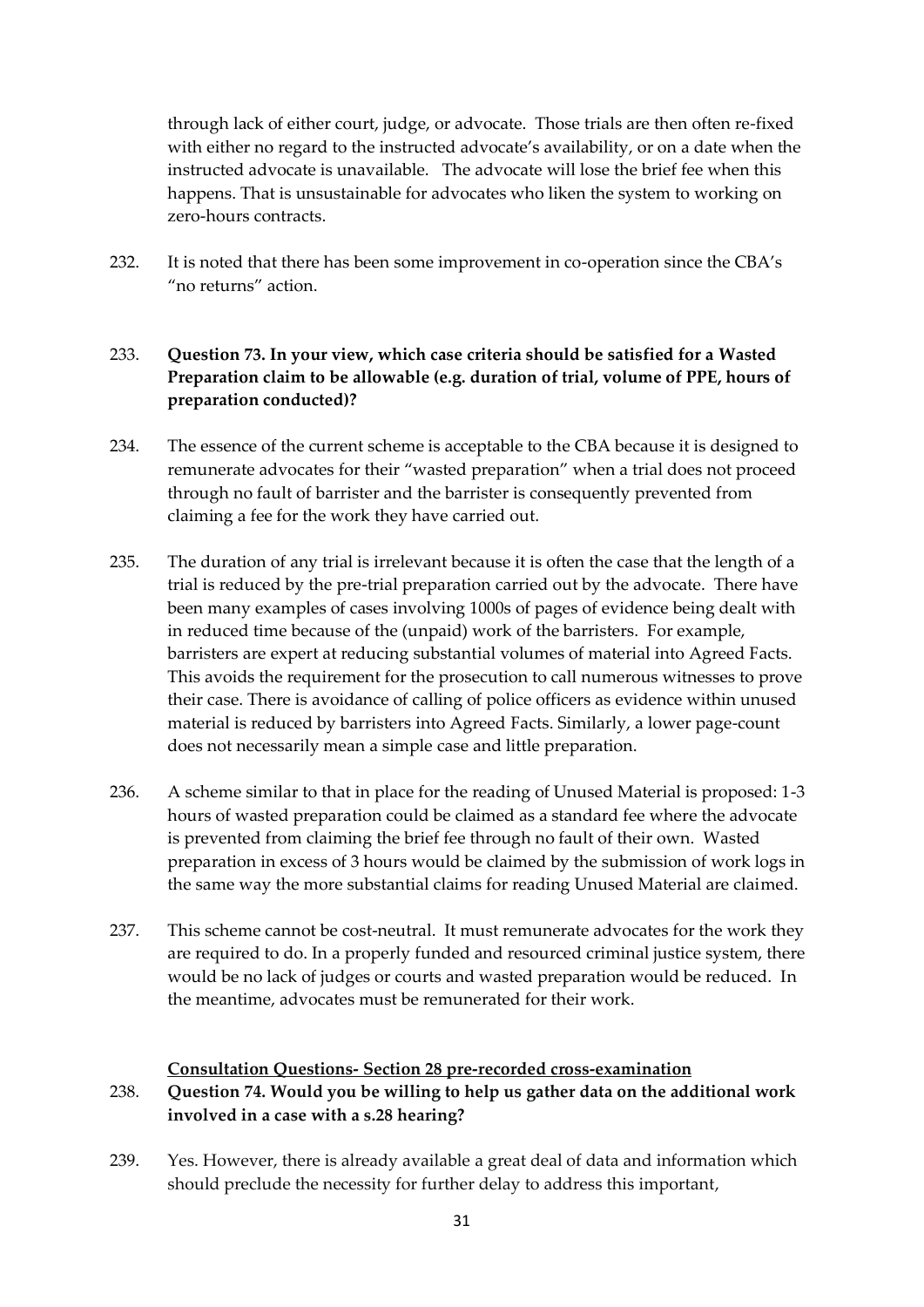underfunded area. The CBA already has provided evidence to the Public Accounts Select Committee (oral and written).

- 240. Section 28 Youth Justice and Criminal Evidence Act 1999 cases, involve pre-recorded cross-examination of vulnerable witnesses and children at an early stage which means criminal barristers are expected to read and prepare the case, submit proposed questions to the court and conduct the cross-examination of witnesses some time before a jury trial occurs. The Process is dictated by the CPR, which has recently been updated and came into force 25th March 2022.
- 241. The present scheme is insufficiently remunerated and requires adjustment. Counsel are required to commit to the case early, prepare it early and retain the case on an open-ended basis until the whole trial is concluded. The section 28 scheme effectively requires full preparation of the case for trial twice. These cases are generally more complex than cases not involving pre-recorded cross-examination.
- 242. If witnesses in a trial are identified as being within the s28 'umbrella', they must have provided a video recorded interview. At an early stage, often before all of the evidence is known, the video(s) must be viewed, and edits considered, and possibly argued, before cross-examination can be prepared. All other available evidence including all witness statements and interviews, and unused material must be considered, often including medical records, social services files, intermediary reports and any family proceedings, along with full instructions from the Defendant, which is effectively preparation for the trial - but many months in advance – and may not necessarily be conducted by the ultimate trial counsel if the trial is fixed when counsel is already booked on a case elsewhere, something which occurs ever more frequently given the huge backlog in cases. This is now recognised by the brief fee being paid on the first day of the s28 hearing.
- 243. A Ground Rules Hearing (GRH) will be ordered, before which counsel must complete the relevant form, and at which the Judge may require counsel to submit a complete list of questions for consideration and comment by the Court and Intermediary. As the Ground Rules hearing usually takes place in the week before the s28 hearing there is usually little time, and much pressure, to make/contest/explain required amendments. This is paid at the rate of a full or half day legal argument £240/£131, much less than a basic refresher @£530. Under recent changes to CPR, it is no longer mandatory for the same counsel to appear at the GRH and the s28 hearing.
- 244. At the s28 hearing the (approved) questions are asked and any additional material submitted. This can include matters arising, not anticipated, which have to be the subject of submission and approval before they can be asked, so a compendious knowledge of all of the material is crucial. Subsequently, and in short compass the recording is required to be viewed and reviewed and proposals submitted for editing based on the video. This all takes significant time both before and after the hearing. As this hearing is deemed the 'first day of trial' any credit for a guilty plea thereafter is lost – so all discussion re plea realistically has to have occurred before the s28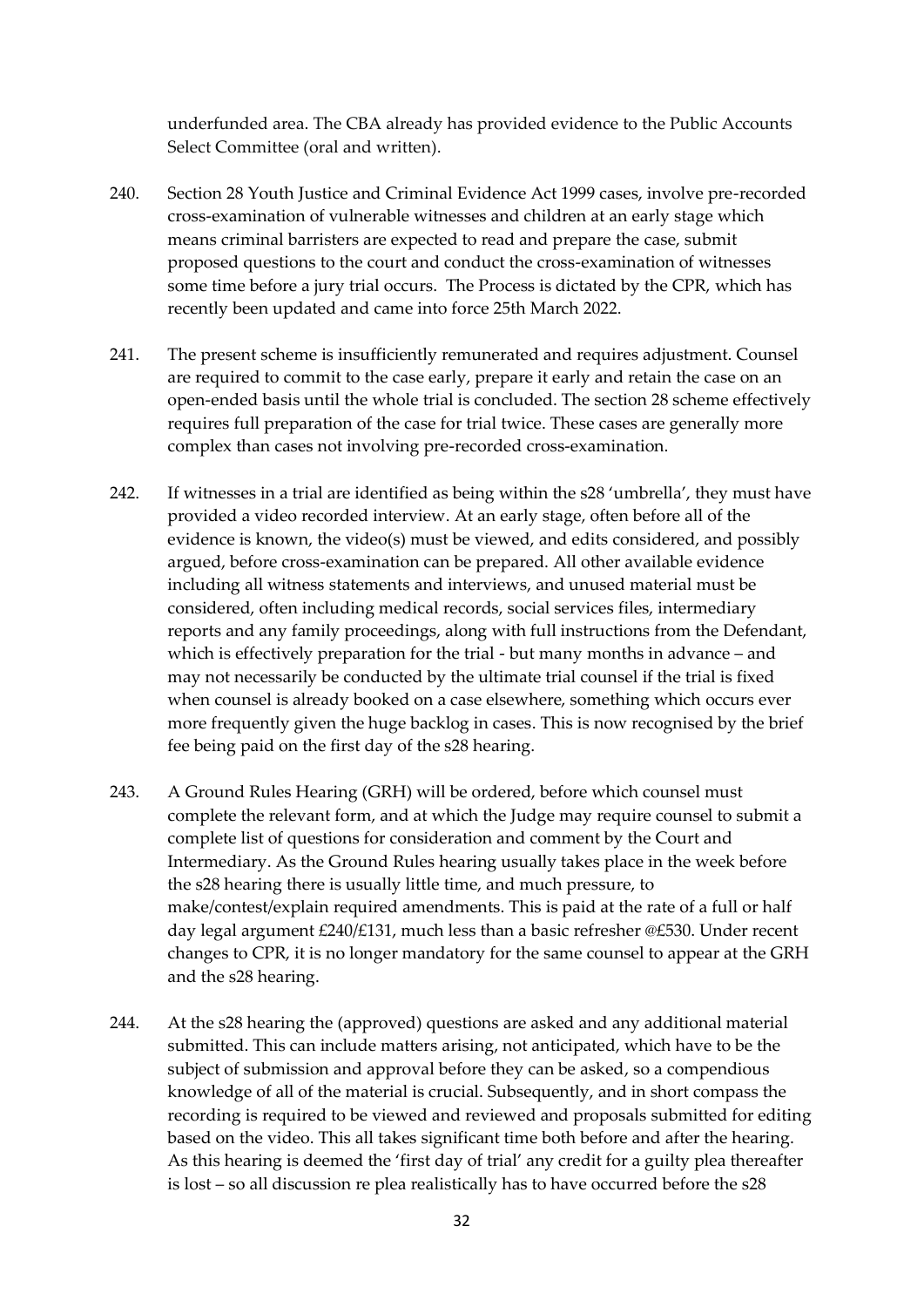hearing. The first day of the s28 hearings is paid as a brief fee, subsequent days as a refresher. There is no additional remuneration for the excessive work over and above that one would ordinarily expect in case preparation for trial. If new counsel is instructed for the actual trial, that advocate receives only the daily refresher and no brief fee.

- 245. We suggest that viewing and editing of ABE & cross-examination videos should be claimable by way of Special Preparation.
- 246. There may be a significant delay before the trial, which would require even the same counsel to review the entire case again before trial, particularly in the light of any additional material that may have come to light. There is no requirement for the counsel who has undertaken the ground rules hearing and the s. 28 hearing to be available for the trial date, the rules having been relaxed under the recent CPR. A fair reflection of the work would require a second brief fee to be paid.
- 247. Late service of relevant evidence or disclosure results in an application to repeat the entire process if the criteria under section 28(6) YJCE Act are satisfied and the judge makes a further special measures direction under section 28(5) YJCE Act. The CBA continues to submit that such a process should again be remunerated as at minimum a refresher fee for a further GRH, and refresher, if required, for a further s28 hearing.

## 248. **Question 75. How do you think the fee scheme should be remodelled to reflect s.28 work?**

- 249. Please see our comments on Q.74 above. There needs to be a remodelling of the AGFS scheme properly to reflect the substantial additional work required in these cases. The GRH should be paid as a minimum as a refresher (rather than legal argument). The S28 hearing should be remunerated by a Brief Fee but should be subject to permissible supplementation via Special Preparation for viewing of ABE interviews and reviewing and editing the s28 recordings. Brief fees for both the s.28 and the listed trial should be payable. Further, if the s28 is not conducted by counsel who prepared and conducted the GRH, provision should be made to enable special preparation to be claimed by GRH counsel.
- 250. The notion (as in para 173 of the consultation document) that this should be on a cost neutral basis is to deny the necessity for a fundamental increase in remuneration. An evidence-based assessment is the only proper approach when deciding whether to fund s.28 work.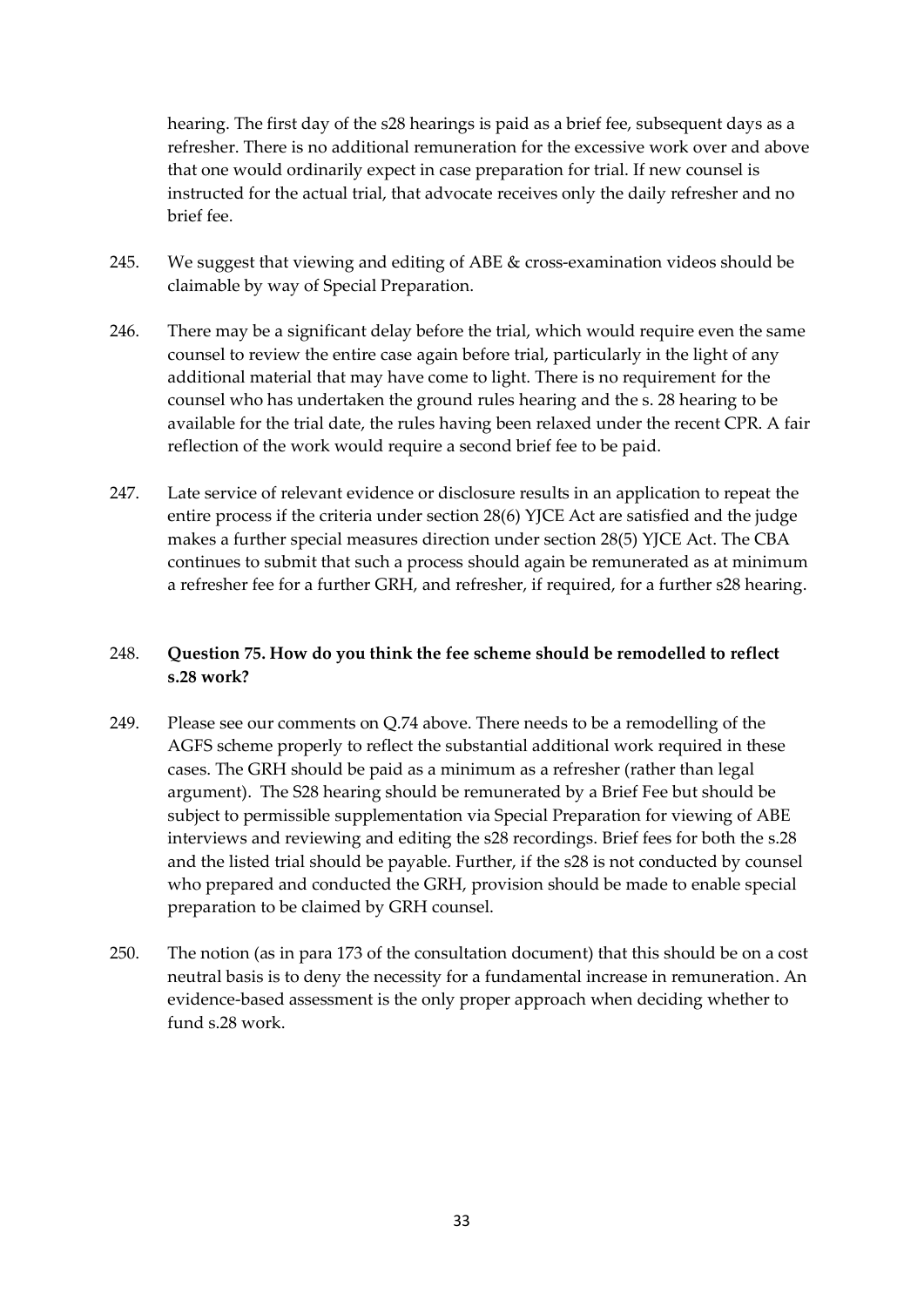#### **Youth Court Fees**

- 251. **Question 76. Considering the fee proposals above in paragraphs 186 to 187, which do you think would better reflect the seriousness and complexity of some Youth Court work and deliver improvements to legal advice for children, whilst ensuring good value for taxpayers?**
- 252. All youth court work is by definition both serious and complex. Diversion is a cornerstone of the justice system with regard to children and young people. It follows therefore that the less serious and less complex cases in general terms should have been filtered out (or require specialist representation to ensure that they are). In general terms this is reflected in the decreasing number of cases coming before the Youth Court. The cases in the youth court will either be serious, complex, or by definition involve representation of the most vulnerable cohort of children. This is compounded by the demographic profile of such children. The majority will present with significant communication needs, cognitive functioning impairment or mental health needs alongside a history of adverse childhood experiences.
- 253. This was recognised within CLAIR. It is unclear why the fee proposals do not mirror those recommendations set out in CLAIR, which considered the evidence and data in detail and proposed that all fees should be at a minimum the equivalent of that which would apply in the Crown Court for an adult. This could be accommodated by enhanced fees in the Youth Court however this does not seem to be what is suggested by the proposal.
- 254. CLAIR also recommended that cases in the Youth Court that would otherwise be triable in the Crown Court should, save in exceptional circumstances, qualify for a certificate for counsel. This should be adopted.
- 255. It is unconscionable that a child in the Youth Court is not entitled to a litigator and specialist advocate as standard in circumstances where were they an adult (including an adult facing a less serious offence) it would be automatic. This cannot as a matter of principle be justified.
- 256. In terms of public expenditure, the number of cases is low and the sums involved are minuscule. Evidence suggests that children are over criminalized and many children entering the Youth Court should have been diverted. In the long term, there are likely to be both direct cost savings and indirect cost savings, by improving the quality of representation children's underlying needs should be properly understood and addressed by the court ensuring they receive the most appropriate sanction and reducing the risk of reoffending.
- 257. Similarly, an enhanced fee scheme should be extended to all youth court cases. The fees are abysmally low and do not attract the most skilled and specialist advocates.
- 258. The CBA notes the aim of attracting specialised advocates. Fees play an important role in this regard. Most Youth Court cases are comprised of short pre-trial hearings, short contested trials, typically lasting a day or less (exceptionally longer), and short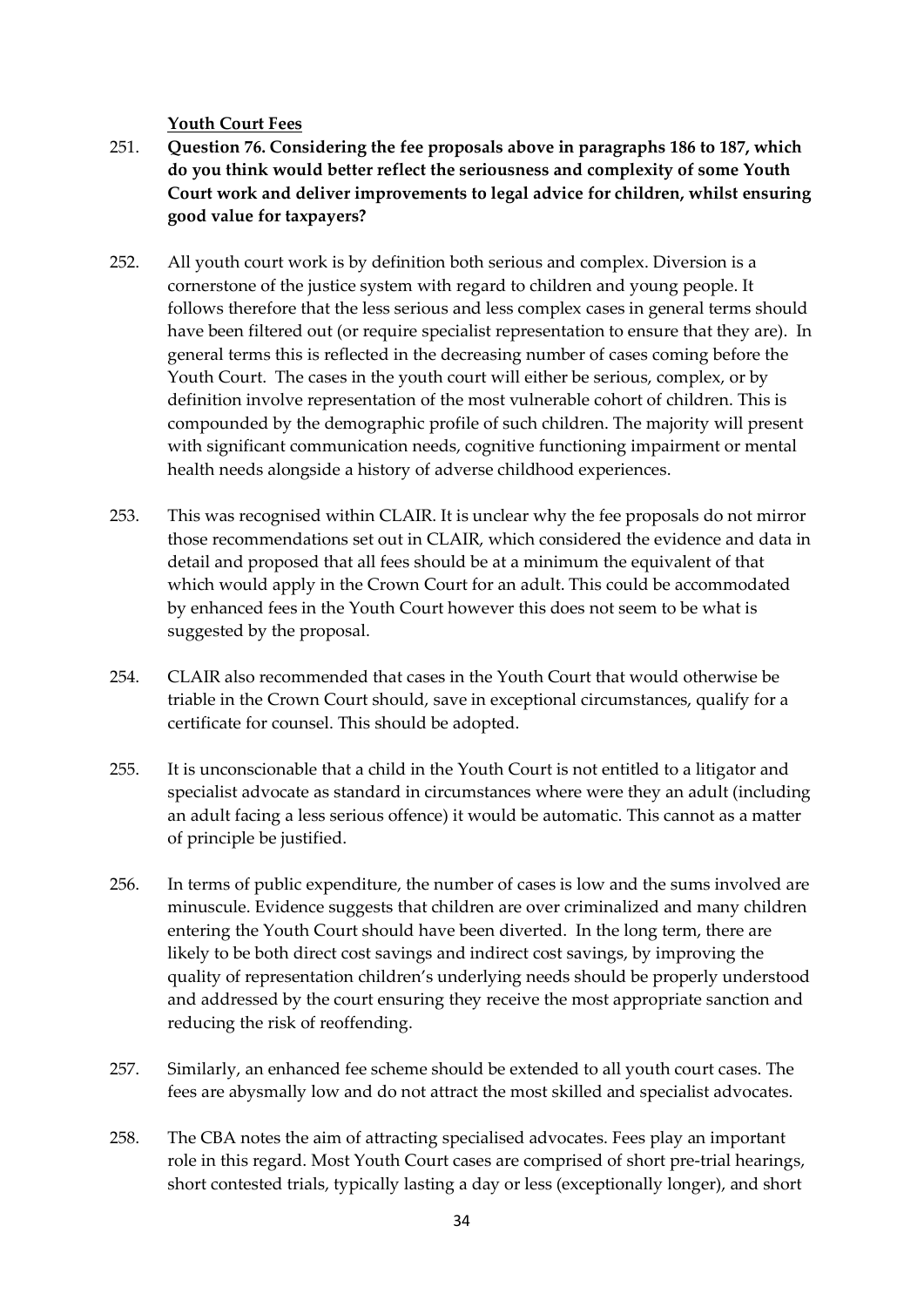albeit significant sentencing hearings (again lasting less than a day). At present it is simply uneconomic to expect counsel to keep their diaries free for such short matters which attract such low fees in circumstances where they can be instructed in simpler but more lucrative Crown Court work.

- 259. With regard to diversity, the CBA notes the over-representation of black, brown and minority ethnic children within the Youth Court. It is in the interests of those children and the public interest that they are properly represented by a diverse pool of specialist advocates and litigators, in part to address and challenge racial disparity, ensure the legitimacy of the system, and engender public confidence.
- 260. It is further noted that women advocates are over-represented in this area generally.
- 261. The MOJ's attention is drawn to the economic disparities of fee income in both this regard and with regard to black, brown and minority ethnic advocates.
- 262. In short, both fee proposals should be adopted but certificate for counsel should be extended automatically to encompass all either way and indictable only offences. As noted above, some summary offences, for example involving very young children/ children with specific vulnerabilities or matters of complexity may also warrant such representation. As such the provision ought to be extended to those cases in exceptional circumstances on application as proposed by CLAIR or an additional uplift payable.

## 263. **Question 77. Which proposal do you think would provide better quality legal representation for children before the Youth Court?**

- 264. Both proposals should be introduced; however even then it will not adequately address the quality of legal advice for all children.
- 265. **Question 78. If you oppose the outlined options or want to propose an alternative, please explain your proposal, the rationale and evidence behind it, and include any unintended consequences which you think could arise.**
- 266. See above.

#### **Youth court accreditation**

- 267. **Question 79. Do you agree that accreditation should not be made a formal condition of lawyers receiving increased fees for youth work? Please explain.**
- 268. All barristers undertaking youth court work have to be competent to do such work. It is a condition of instruction in accordance with the rules of professional conduct. The Bar Standards Board Handbook has the following code of conduct obligation upon barristers: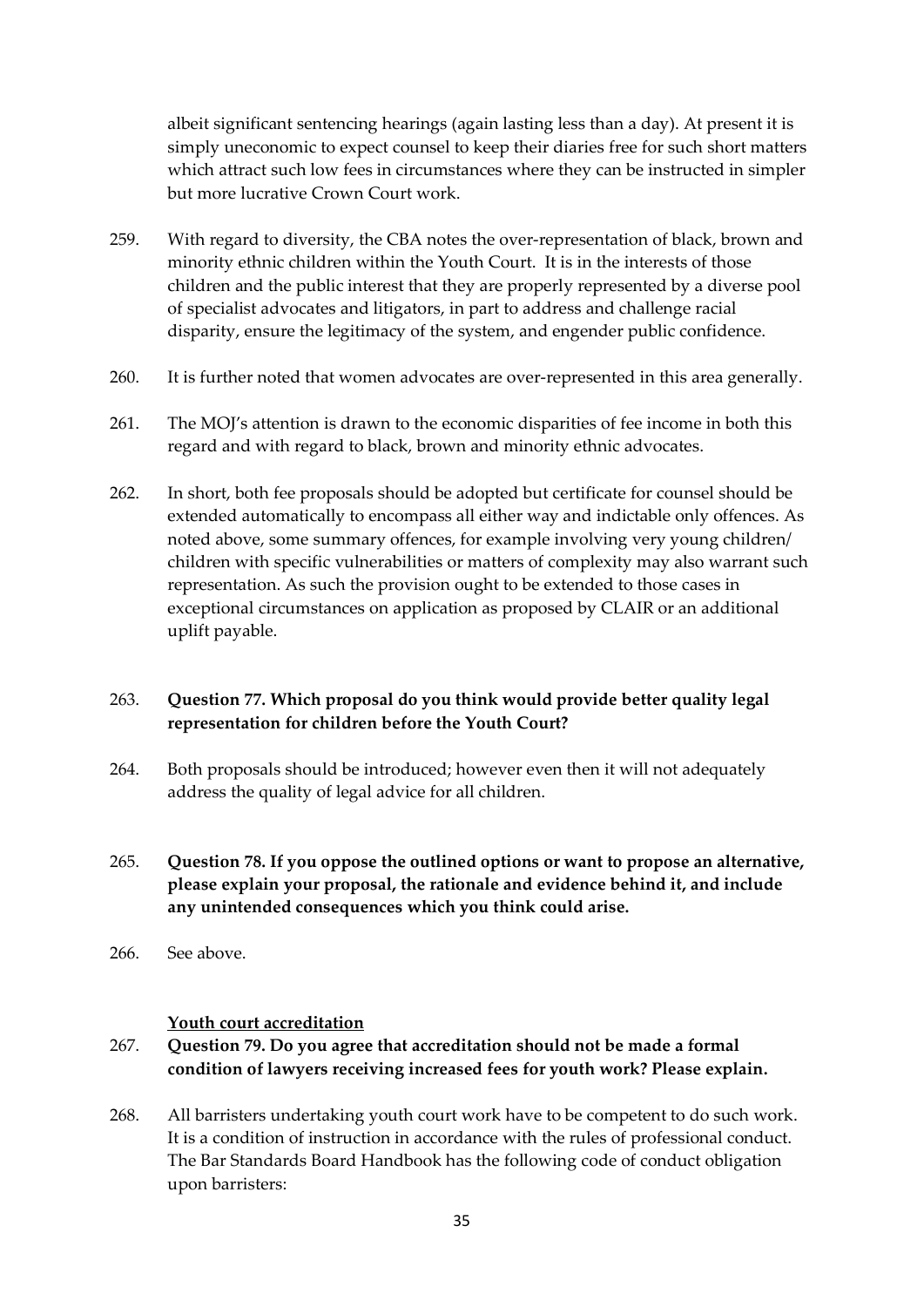- 269. "*rC21. You must not accept instructions to act in a particular matter if: […] you are not competent to handle the particular matter or otherwise do not have enough experience to handle the matter".*
- 270. The BSB has further addressed this issue with barristers having to declare competency in such proceedings if they intend to practice in the Youth Court as part of their practice certificate renewal. There is therefore no justification for a further accreditation scheme as a proportionate or appropriate response.
- 271. The CBA are aware that in addition, the ICCA has developed a course for national roll out: 'Advocacy for Children in Conflict with the Law' building on the successful Advocacy and the Vulnerable training. This will be a voluntary training court and is likely to be recognised by at Bar Council Quality Mark. Practitioners should be incentivised to undertake professional training and CPD in this specialist area by the increasing fees for such work.

### **Investment in VHCCs**

# 272. **Question 80. We propose increasing fees for litigators conducting VHCCs by 15%. Do you have views? Please explain your reasons.**

273. It is manifestly obvious that the hourly rates for litigators need to be increased. The CBA defers to the Law Society about the extent of the increase that is necessary.

#### **Individual Fixed Fee Offers (IFFOs): CLAIR'S Recommendation**

# 274. **Question 81. Do you support the further clarification of IFFOs in Regulations? Why?**

- 275. This question is opaque and does not specify what is meant by clarification.
- 276. The definition of cases which qualify for IFFO status is already sufficiently clear; it is cases whose time estimate is expected to exceed 12 weeks. These are exceptional cases which represent a tiny percentage of legally aided trials. No greater clarity is needed for this definition.
- 277. The Excel calculator which generates the initial offer is downloadable and sufficiently explains the basis of the calculation of the first offer. It includes notes on the relevant tabs. Additionally, the separate guidance note document also sufficiently explains why there might be variation from the calculator.
- 278. It may be that "clarification" is intended as a euphemism for bringing in cuts to the present fee offers made. Any such proposed cuts are unjustified and unjustifiable. The calculator is based on VHCC rates which are less than the VHCC rates when the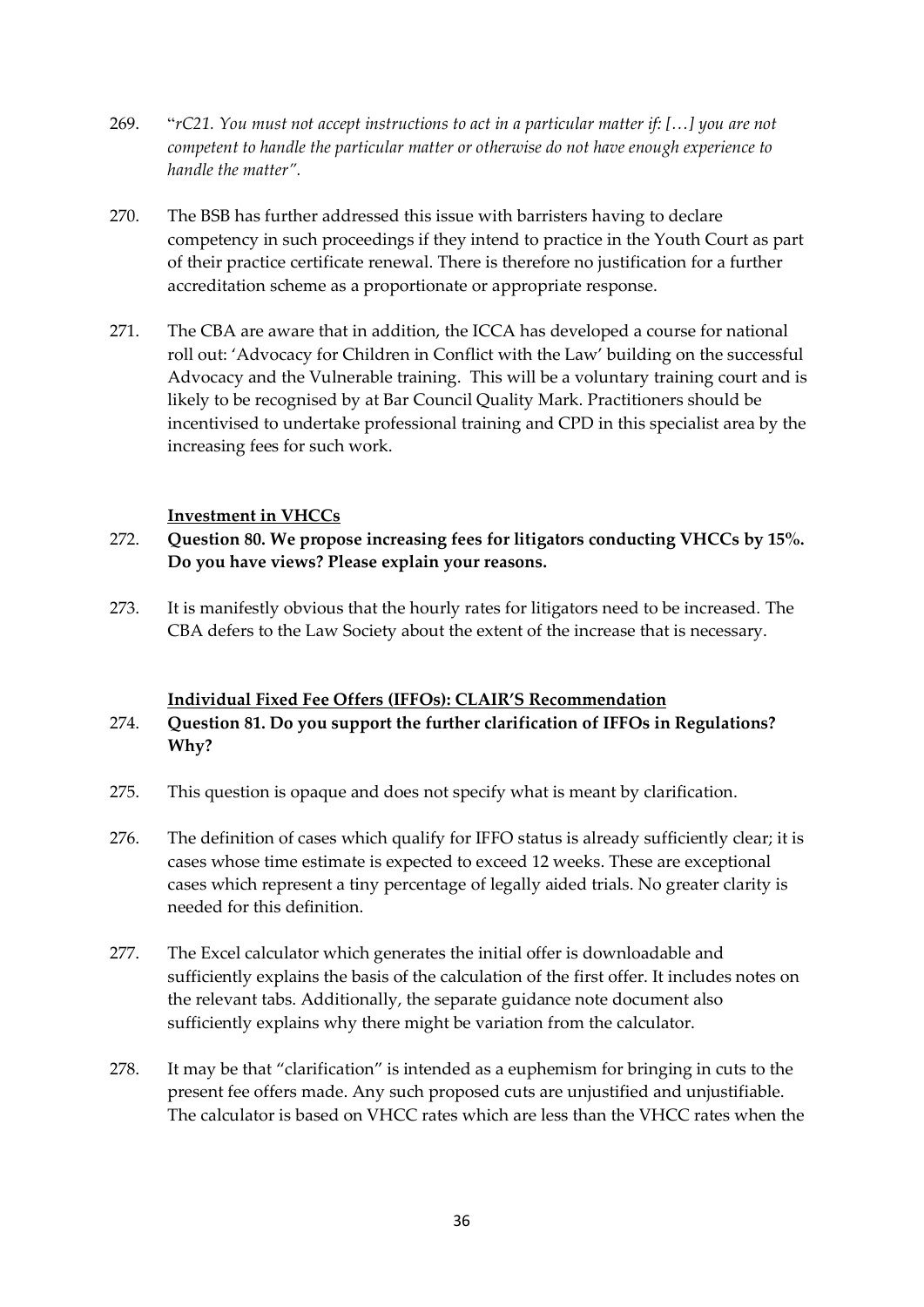first VHCC scheme was introduced twenty years ago.<sup>8</sup> Thereafter the internal comparison and adjustment with uncapped AGFS is again not based on the higher AGFS rates that applied in the late 1990s, but on the substantially reduced more recent ones. Therefore, structurally the calculator is based on two proxies which are lower than each of their first iterations twenty years ago.

- 279. The first staged payment is intended to represent the payment in advance of approximately half of the trial preparation. It is not uncommon for such preparation to take place for a number of years. Counsel frequently have to decline other work so that these huge cases can be made trial ready. Substantial periods of time are spent out of court in order to conduct the preparation.
- 280. The second stage payment is paid when the trial starts. For cases which do not begin timeously, half of this can be paid in advance too. Nevertheless, these payments are the only way that counsel can afford to take the time to prepare such preparation heavy cases.
- 281. Additionally, there is a substantial risk with cases of this nature. Counsel have to book out months of their diary, sometimes six to eight months. The experience of the last few years has been that these cases can be taken out close to the trial date due to lack of courtroom provision or disclosure failings. If counsel were not paid these stage payments, then the case would be utterly economic. Adjournments cause financial hardship to those engaged in these cases because the time suddenly made available cannot be easily filled with alternative work.
- 282. Further, the third staged payment which is paid largely pro rata to the length of the trial amounts in effect to refreshers. These can be less than AGFS refreshers, especially because they are never uplifted to account for the service of extra material. There is no basis for cutting these. Moreover, it should be borne in mind that these are the cases which require the most preparation on a daily basis after the court day. Many hours of preparation take place at anti-social hours during the trial. This is not separately remunerated. The third stage is in no way excessive.
- 283. The CBA recognises that the proxy-based system cannot be a completely accurate predictor of the amount of work required. However, it is undoubtedly the best predictor, even when it underestimates the degree of work required by counsel. In these cases, it is essential that counsel are able to consider all the served evidence and unused material. Moreover, the electronic material is often very rich in useful material. It is frequently the most important material in the case, whether used or unused. The structure of an alleged fraud can be based largely on electronic material. Electronic material is already scrutinised by the IFFO manager so that it is only data in the sense of storge of information that is counted. System files are not included in any calculation. We strongly oppose any attack upon the principle of thorough preparation.

<sup>8</sup> Originally £100-180 p/h for QCs and £ £60-100 p/h for juniors when the system was first implemented in 2001.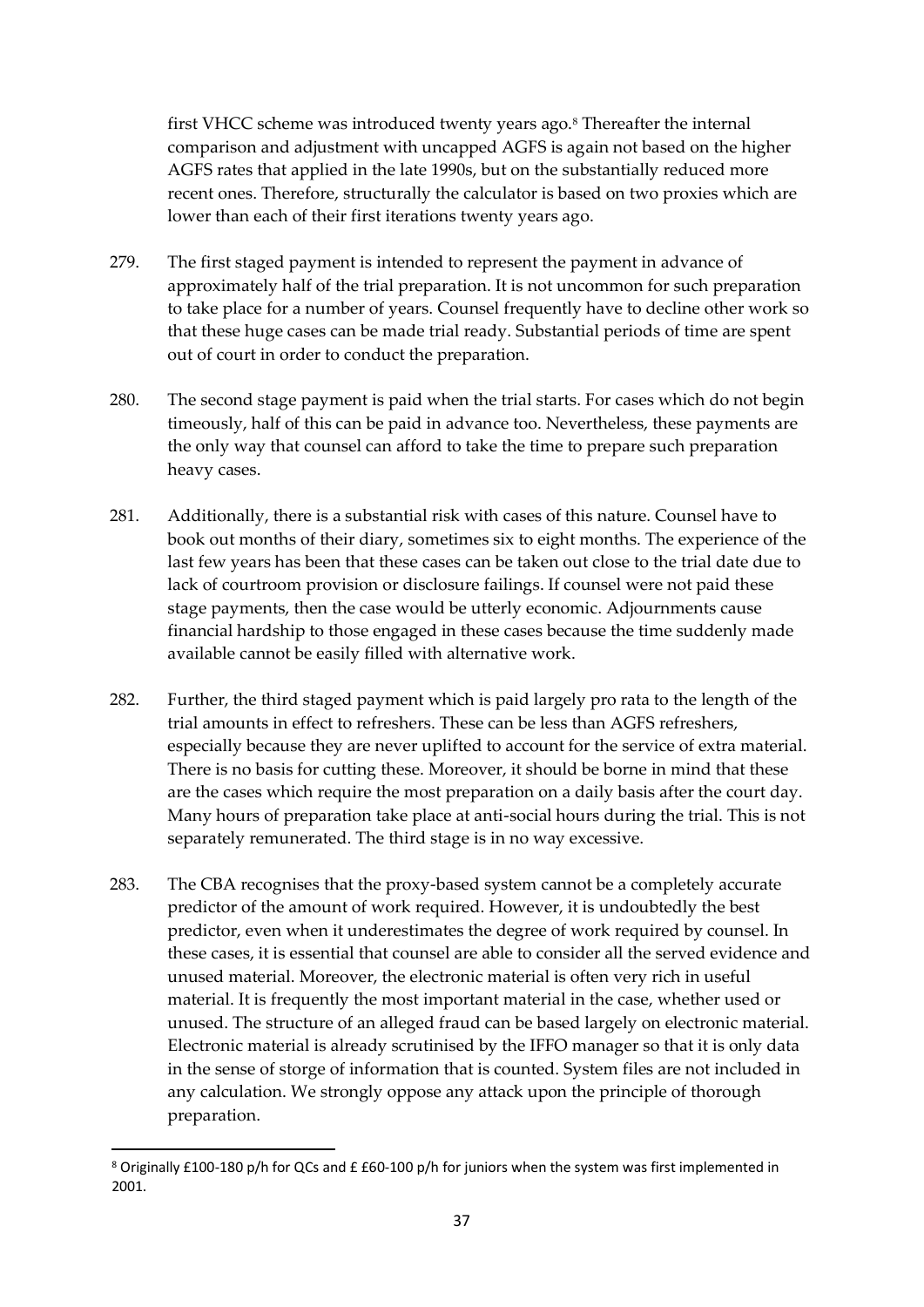- 284. It must not be forgotten that the staged payments are not just a proxy for hourly work. They also represent fair payment to very experienced, specialised, and skilled counsel. They therefore represent payment for the expertise of those counsel. These features have always been a component of remuneration at the Bar. If this is not reflected in the fees, counsel will not undertake this work.
- 285. Moreover, the calculations that are produced for cases of this nature are generally less than those that were awarded ex post facto on the regulation 9(5)(b) system. It is wrong to consider that there has been inflation of counsels' fees on these cases. There has been significant deflation of fees on these cases since the 1990s.
- 286. In short, the current IFFO scheme is working well and represents fair remuneration for the exceptional demands and practice risks placed on counsel in these cases. We do consider, however, that the proposed uplifts in the VHCC rates for litigators should be matched by equal increases to the notional hourly rates for counsel in the calculator as per paragraphs 49-51 above.

# 287. **Question 82. Would you find a dispute resolution mechanism, prior to signing a contract, useful? If so, what form do you consider such a mechanism could take? Why?**

- 288. Yes. The current system has the advantage of being based on algorithms in the calculator. As long as this is utilised, it has a high degree of objectivity both at the time that the contract is signed and thereafter if further material is served or disclosed. This is based on an agreed formula and bands. Additionally, any negotiations after the first offer has been made (generated by the algorithms in the calculator) are generally resolved satisfactorily and amicably with a mutually agreed fair offer being arrived at.
- 289. The Dispute Resolution process should be focussed on:
	- i. What can and cannot be included in the calculation. There are instances where the first offer is less than the calculator-based offer. There should be a mechanism for reviewing this. This would resolve disputes that relate to the nature of electronic evidence, i.e., what are stored documents, emails, messages, accounting systems and what are merely system files. There are sometimes difficulties with specialist accounting systems for example. Additionally, it would provide a mechanism for the inclusion of defence material where this is voluminous (e.g., business records not seized by the police, HMRC, SFO etc.)
	- ii. Whether any proposed uplift in a second or third offer to the calculatorgenerated first offer, is sufficient to recompense for the particularly unusual, case specific, difficulties that apply to the case.
	- iii. When the LAA have not made a final offer within three months of counsel making representations.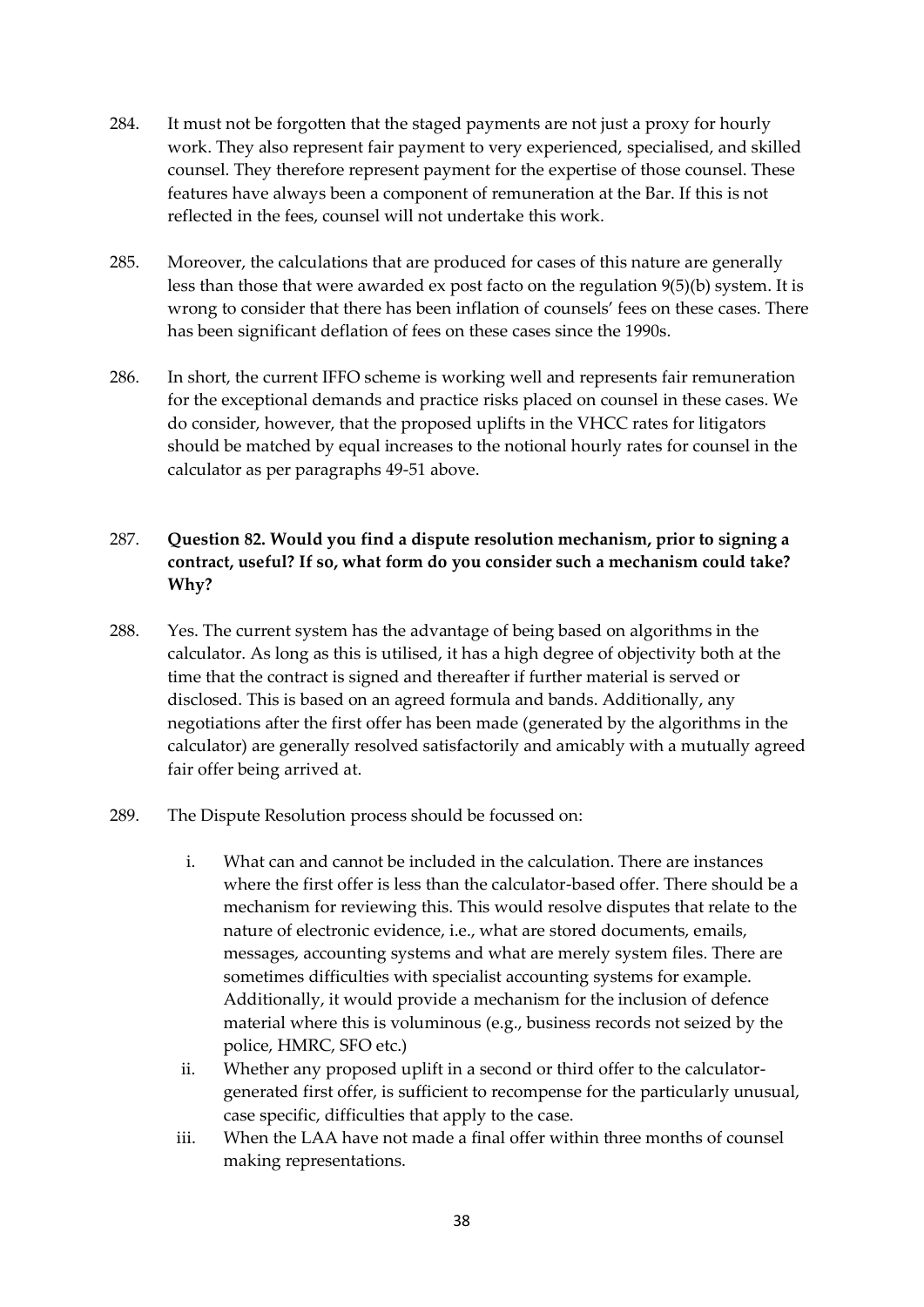iv. Any applications for an IFFO in a case in which the trial is expected to last less than 12 weeks, for example, the trial of a single defendant in a large fraud where the demands are comparable to a fraud with more than one defendant. There are very occasionally wholly exceptional cases that would not usually meet the criteria (e.g., the Westminster paedophile ring perverting the course of justice trial) which quite rightly resulted in IFFO status to recognise the need to consider all the public enquiry material.

## **Individual Fixed Fee Offers (IFFOs): Reverting to the Contractual Provision** 290. **Question 83. Would you support reverting to the individual case contract provision for VHCCs, instead of the IFFO scheme? Why?**

- 291. No, the CBA would strongly oppose reverting to the former scheme.
- 292. The VHCC scheme was opposed and disliked by counsel for nearly twenty years. There were a number of boycotts to the scheme. The IFFO system resolved these issues and difficulties.
- 293. The principal problems with the old system were:
	- i. The preparation rates were derisory and substantially less than in other publicly funded work, sometimes half of other legally aided rates in comparable fields such as family and public law. Insufficient experienced and skilled counsel were prepared to undertake these cases. This led to insufficient and inadequate preparation, and trials overrunning or being adjourned as a result. Time often had to be allowed in the trial for preparation which added to their length.
	- ii. The negotiations for time allowances were protracted and frustrating. The time allowed was often inadequate which again led to cases being adjourned, and Crown Court judges becoming forced to intervene with the LAA.
	- iii. The assessment of what was reasonable time to consider material was being made by LAA officers who had no experience in trial preparation and were not qualified. This would lead to appeals and delays to trials.
	- iv. The categorisation system was arbitrary and at times irrational. For example, the "public interest" was defined as the degree to which a case might capture the interest of the public. Therefore, the mere fact that a case had some connection to a minor celebrity would increase payment. A more difficult case would pay less.
	- v. The IFFO system was created when all independent counsel were no longer prepared to undertake VHCC cases. Reverting to it would undoubtedly lead to independent counsel deciding that they did not wish to undertake this work anymore.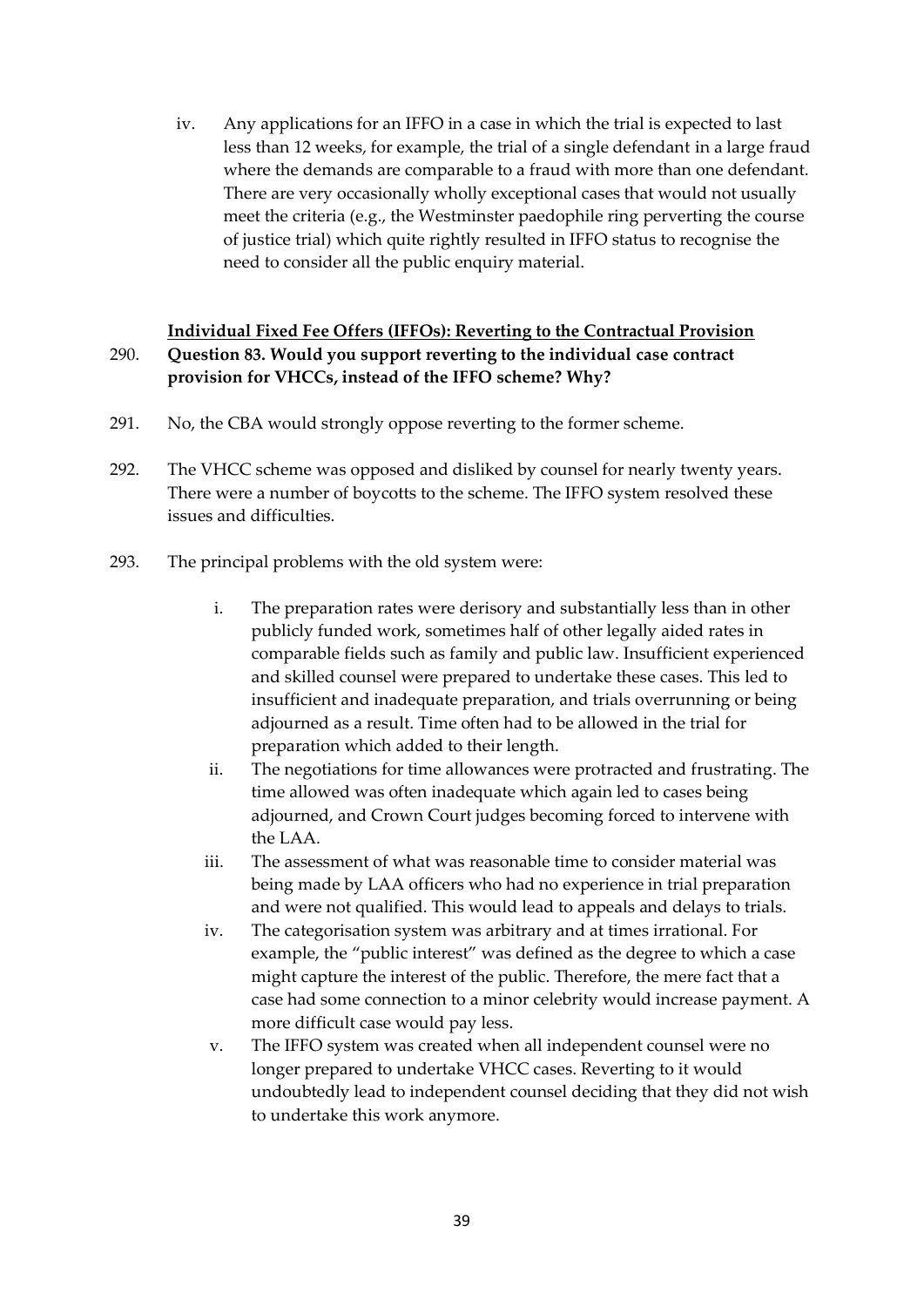## 294. **Question 84. Would returning to the contractual provision benefit the conduct and effective case management of these cases? Why?**

- 295. No, quite the opposite, as set out in the answer to question 83. The previous system led to sclerotic preparation as set out above. It led to able counsel who should be undertaking these cases declining to accept instructions.
- 296. There would be a repeat of judges having to case manage contract managers as opposed to the effective case management of cases by contract managers.
- 297. **Question 85. Would you consider any changes to be required to the individual case contract provision before reverting back? If so, which changes?**
- 298. No, the VHCC scheme should not be reintroduced for counsel; it would be disastrous to do so.

**Individual Fixed Fee Offers (IFFOs): Adapting the Scheme**

- 299. **Question 86. What principles need to be changed under the current provision in order to fairly reflect the work done?**
- 300. The CBA do not think that the principles need to be changed. The current system works well. The calculator algorithmic system was negotiated by the MOJ, LAA, Bar Council and the CBA, following the decision by counsel that they would no longer accept instructions in VHCC cases. The principles have stood the test of time and do not need to be changed.

# 301. **Question 87. If the IFFO provision is to be retained, what do you consider a reasonable approach to the negotiation and payment of fixed fees?**

- 302. It does not need to be changed from its present structure. The algorithmic calculation of the first offer, followed by submissions and constructive discussion, generally resolves all disputes.
- 303. The CBA have suggested a limited structure for defined issues only.
- 304. We suggest that the notional VHCC hourly rates for counsel should be increased pro rata with those that will be applied to litigators.
- 305. There should be greater flexibility with evidence and unused material served after the contract is signed. We would suggest that there should be ten percentiles (each 10% increase) for pro-rata increases to stages 1 and 2 as opposed to the current four at (30%, 50%, 75% and 100%.) The present system means that being a few pages short of the higher band results in compensation at the lower more distant band. This would not create any greater administrative burden.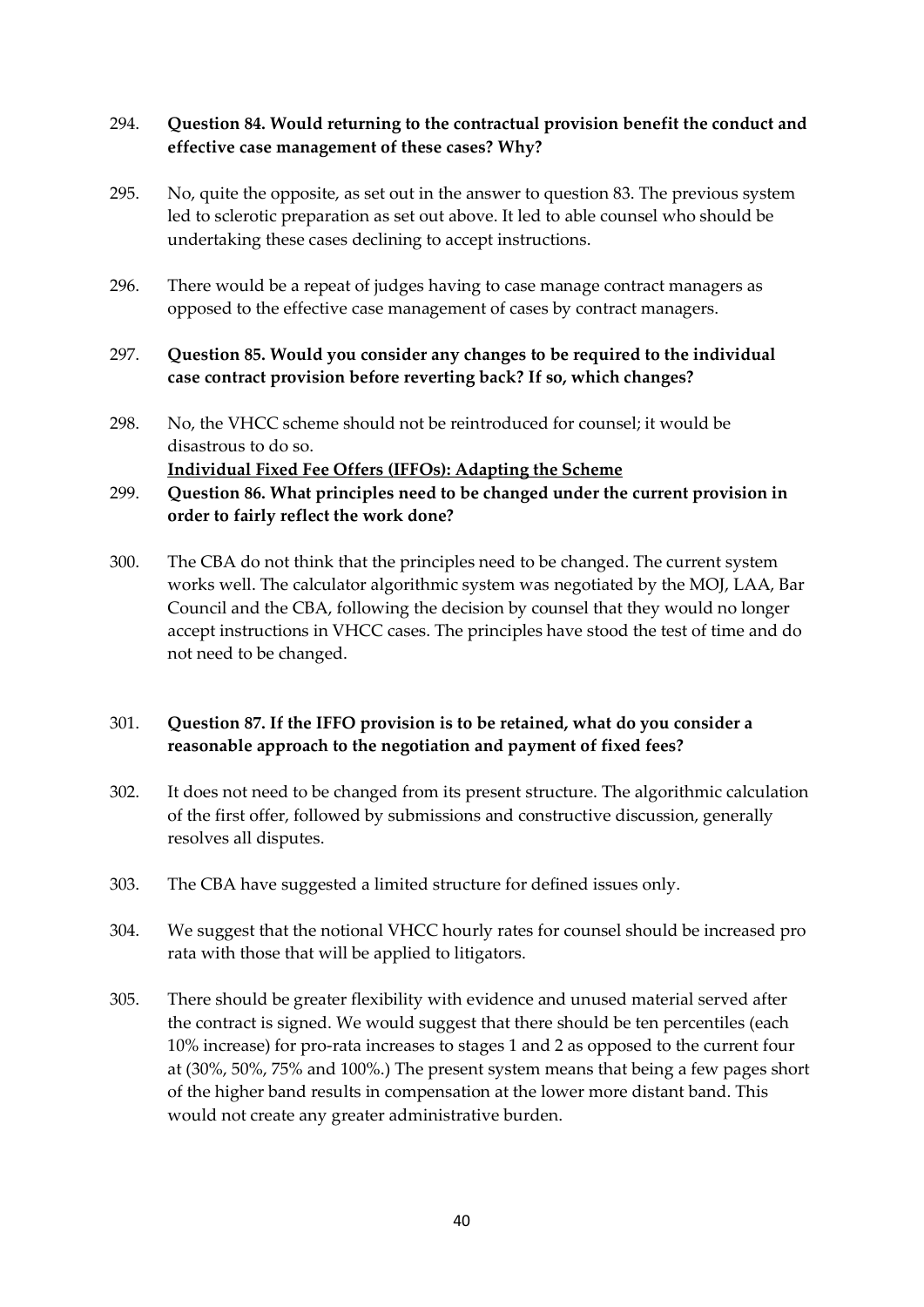#### **Subsuming VHCCs into Fee Schemes**

# 306. **Question 88. Would you support VHCCs being subsumed into the LGFS/ AGFS once reformed if based on proxies that better reflect work done in order to pay for it more fairly? Why?**

307. No, the CBA is strongly opposed to any such proposal. The history of VHCCs has been to capture exceptional cases that are unsuitable for AGFS. This has resulted in the criterion of trial length having been for cases estimated to exceed: 5 weeks, 8 weeks and more latterly 12 weeks. It therefore follows that the current cases are not just exceptional but truly exceptional. It would be irrational for there to be a change of course when both the LAA and the CBA have previously accepted that AGFS is unsuitable for these handful of cases.

### 308. **Question 89. Are there specific considerations regarding VHCCs which are needed when reforming the LGFS/AGFS? Which ones?**

309. No, as has been argued above, the two schemes should remain separate and distinct from each other.

#### **Investment in Fees for CRRC Work**

### 310. **Question 90. We propose increasing fees for litigators conducting CCRC work by 15%. Do you have views?**

311. The CBA defers to the Law Society who are best placed to answer.

#### **Structural Reform of Fees for CCRC Work**

### 312. **Question 91. Do you consider that the fee scheme for legal aid for applications to the CCRC needs to be reformed? Why?**

- 313. Criminal barristers regularly undertake applications to the CCRC. They often work unpaid. One example is in the case of Wang Yam which was a successful referral to the Court of Appeal after years of work. The barrister received no remuneration.
- 314. The CBA also refers to the APPG Westminster Commission on Miscarriages of Justice report (2021- our members also gave evidence to this Commission) which reflects the dire lack of funding for CCRC applications:

*Those who are eligible struggle to find law practices willing to represent them, we heard, because the legal aid rates make the work "effectively a loss leader". In fact, CALA pointed out that the rate paid to lawyers under the scheme has not just failed to increase for over two decades, but was in fact cut by 8.75% in 2014 to £45.35.117 This means, CALA explained, that legal aid appeal lawyers are paid less for this work than they were in 1996.* (page 29 – CALA is Criminal Appeal Lawyers Association).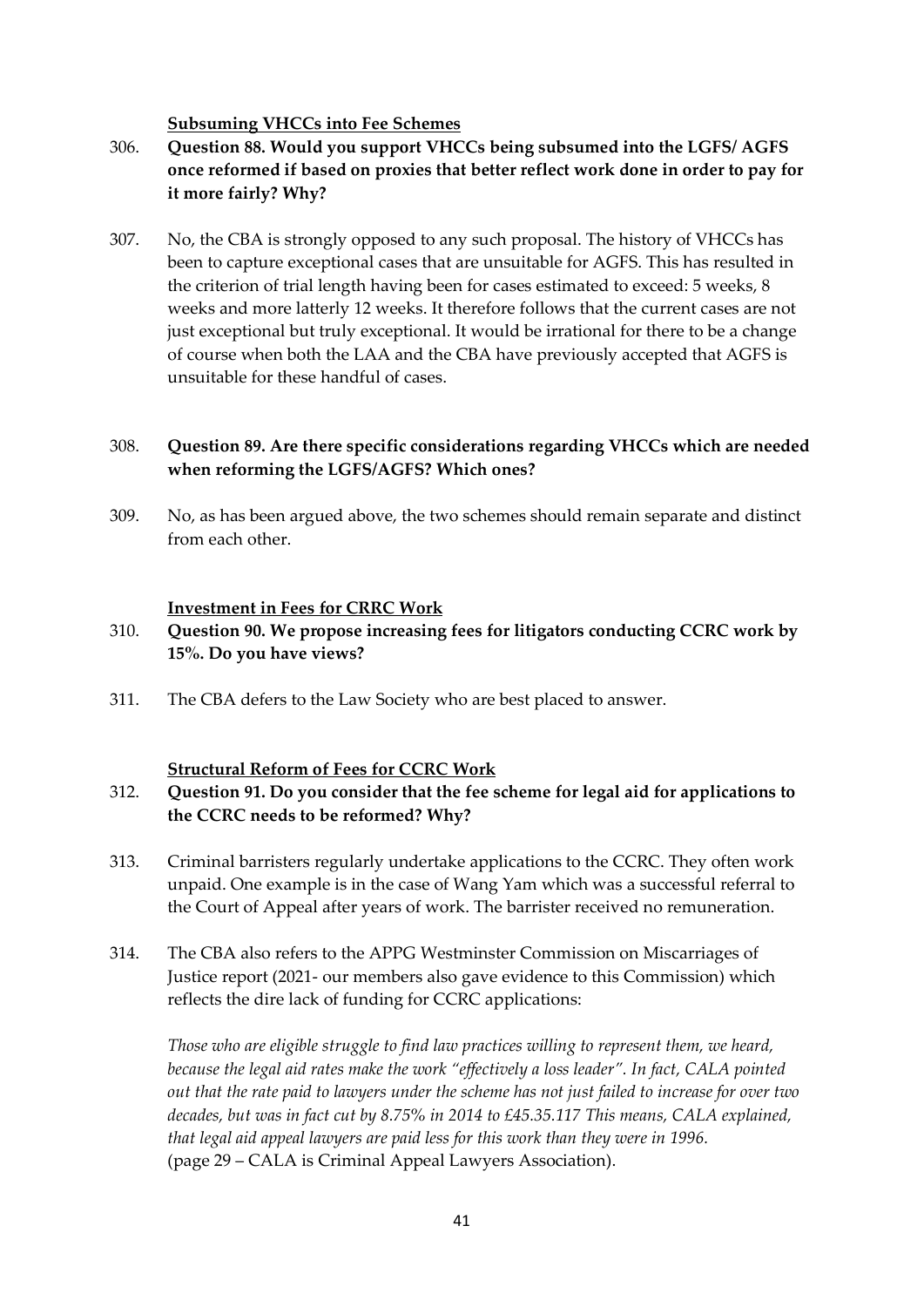- 315. The consultation [207] appears to be premised on a misunderstanding as to the process. Counsel are required at the initial stage to advise upon grounds of application to the CCRC. Sometimes this involves examination of large amounts of disclosure material or seeking further disclosure or obtaining statements from new witnesses. It usually requires a visit to prison for a conference with the potential applicant. This advice, therefore, goes beyond "initial screening". Counsel can also be required to work alongside the CCRC case review manager, who may not be a lawyer, in assisting in direction of the investigation. Currently, there is no remuneration for barristers for this work.
- 316. Criminal barristers increasingly are not undertaking CCRC work. Goodwill has become exhausted.
- 317. A structured payment scheme is required as recommended by Sir Christopher Bellamy (§14.18).
- 318. The CBA also suggests that there should be specialist funding for youth justice cases in order to enable the swifter identification of children who have been wrongly convicted.

### 319. **Question 92. If you already undertake CCRC applications work, what are some of the challenges with this work?**

320. The CBA defers to the Law Society who are best placed to answer.

# 321. **Question 93. Are there factors besides remuneration which disincentivise you from undertaking CCRC applications work? Which ones?**

322. The CBA defers to the Law Society who are best placed to answer.

## 323. **Question 94. Is there a clear demarcation of work which should be done by the provider of legally aided services and that which should be done by the CCRC?**

324. The CBA defers to the Law Society who are best placed to answer.

#### 325. **Question 95. Do you routinely and accurately record time spent on this work?**

326. The CBA defers to the Law Society who are best placed to answer.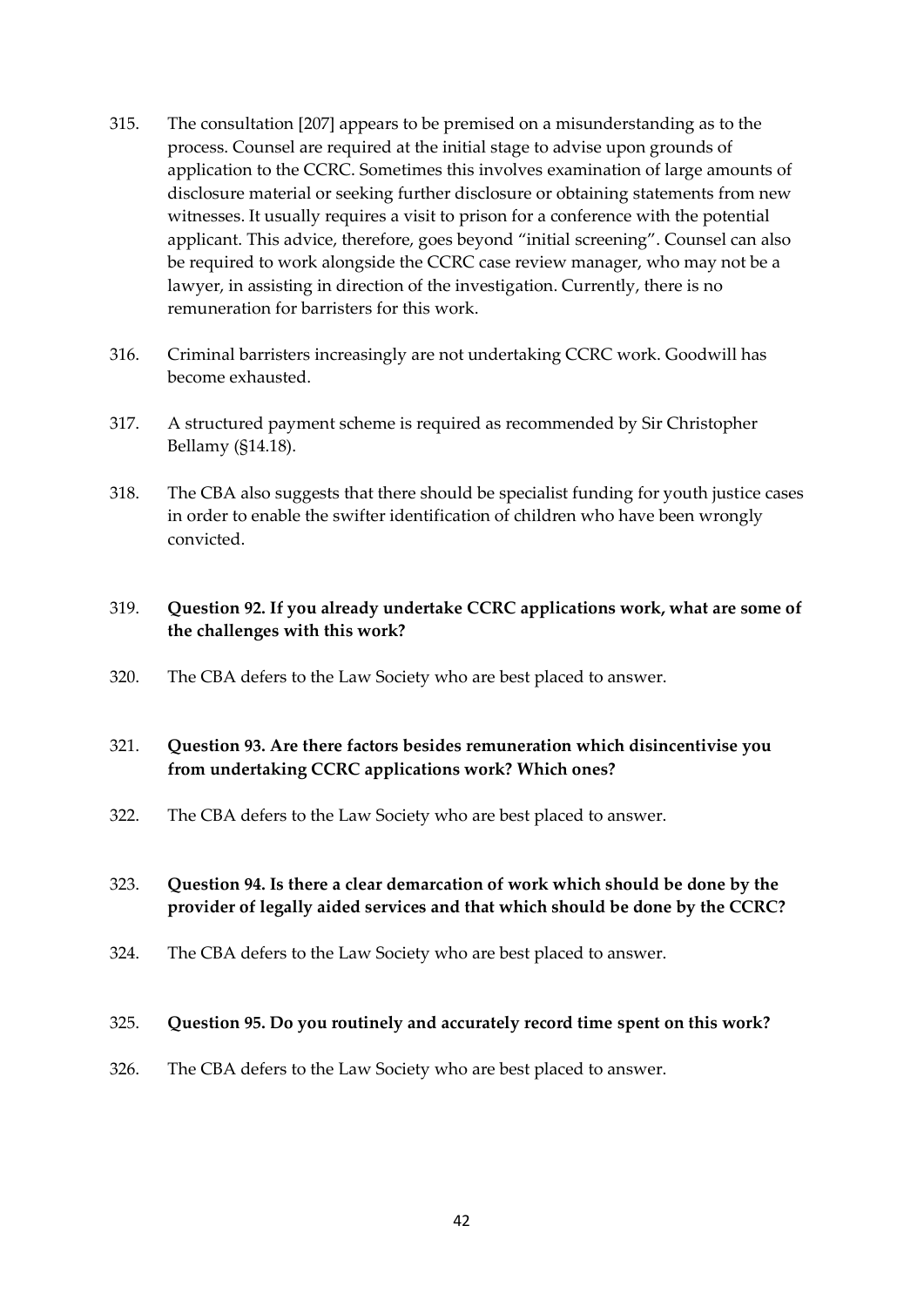### **CLAIR's recommendation on CCRC reform**

- 327. **Question 96. Do you support the reform into standardised fees, considering any administrative burden which would be introduced to claim those fees? Why?**
- 328. The CBA defers to the Law Society who are best placed to answer.

# 329. **Question 97. Do you consider that reforming the fee scheme would incentivise providers to take on this work? Why?**

330. The CBA defers to the Law Society who are best placed to answer.

#### **Retain the Existing CCRC Provision with Uplifted Fees**

- 331. **Question 98. Do you consider that retaining the existing fee scheme once the fees have been uplifted would incentivise providers to take on this work? Why?**
- 332. The CBA refers to the evidence gathered in the Westminster Commission on Miscarriages of Justice report referred to question 91. The CBA supports a structured payment scheme for solicitors and barristers.
- 333. The CBA also highlights that CCRC work is time-consuming, complex, and often requires a high degree of experience and expertise. The work requires specialist lawyers with appellate experience.
- 334. The written evidence of the CCRC submitted to the Independent Review of Criminal Legal Aid ('CLAIR') underlined an important issue with the current fee structure: *"The current structure has led to a marked decline in the number of practitioners who are able and willing to assist with applications to the CCRC."*
- 335. The CBA agrees with the contention. Indeed, its Vice-Chair gave evidence about this issue in July 2019 to the APPG Westminster Commission. The current fee structure is not reflective of the hours worked by counsel on any given case. Furthermore, the current fee structure does not reflect the varying levels of complexity and the expertise/seniority that those cases require. Many CCRC cases are relate to the most serious crimes. Within these cases, the most serious miscarriages of justice have occurred.
- 336. A new fee structure should be designed to account for counsel's level of experience, the complexity and volume of the case and time spent working. This, we suggest, are baseline criteria for adequate renumeration for CCRC applications. Indeed, often counsel is required to undertake part of the investigation themselves in order to make up for lack of resources within the CCRC. The drain of practitioners from undertaking CCRC work has occurred alongside choices being made by practitioners over how to no longer practise in criminal law due to low pay in other case work.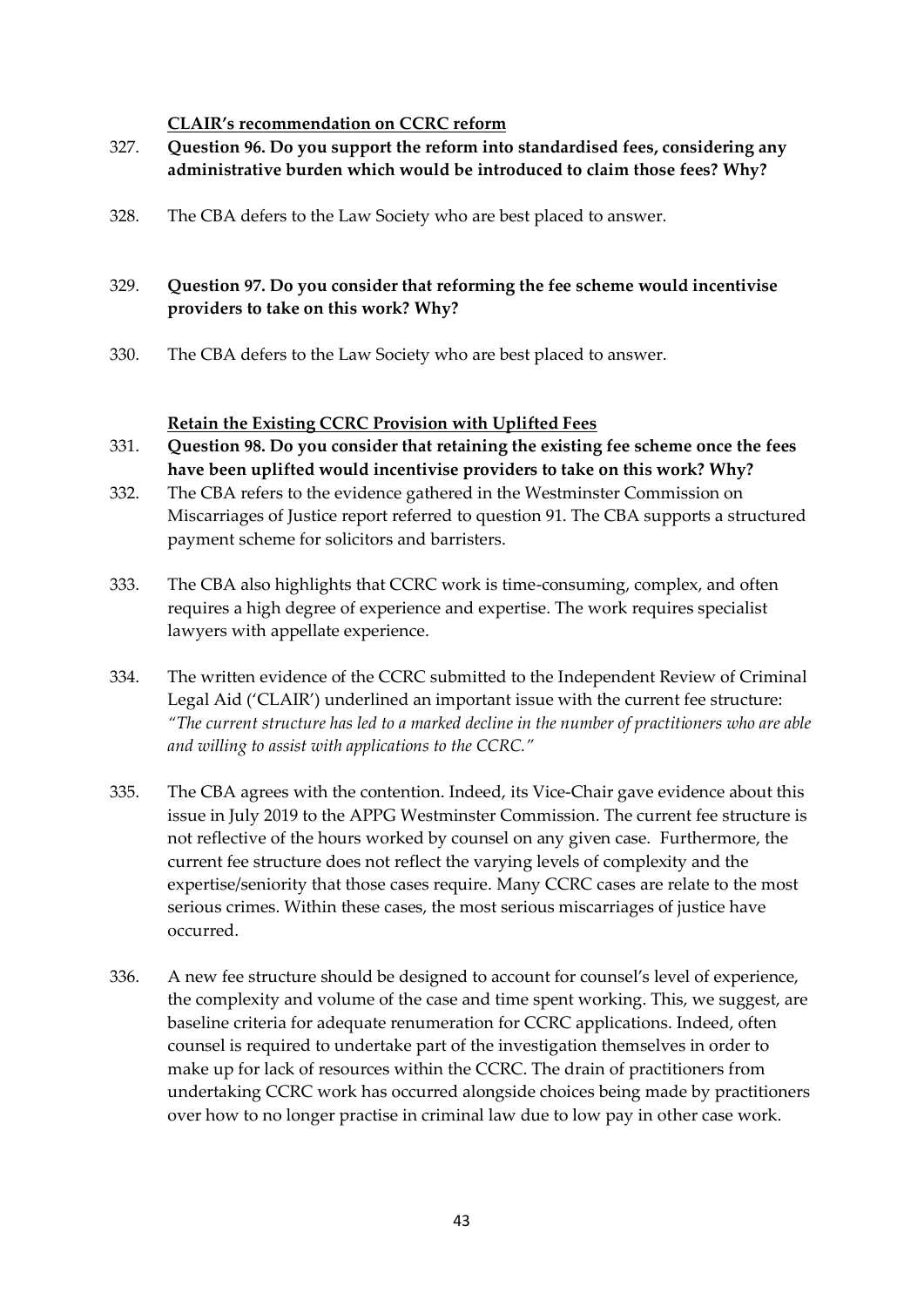337. The CBA emphasises the importance of maintaining high level expertise and that incentivising the engagement of these barristers through adequate renumeration results in savings long-term.

#### **Investment in Prison Law Fees**

### 338. **Question 99. Should the Government focus on the early stages of the criminal process and not uplift prison law at this stage? Please explain your reasons.**

- 339. The choice presented is a false one. There is no need to choose between focus on early stages or prison law. Both require significant investment. There is no justification for rejecting the CLAIR proposals. As with criminal legal aid fees, the current rates available in prison law are unsustainable for practitioners. The cuts to fees over the last 20 years, combined with removal of areas from scope of funding have resulted in a decimation of prison law practices. There has been a 70% reduction in prison law providers between 2011/12 to 2021. The MOJ is invited to consider the conclusions of the [Westminster](https://lapg.co.uk/wp-content/uploads/The-Westminster-Commission-on-Legal-Aid_WEB.pdf) Commission on legal Aid which make for bleak reading. The situation however has further declined with LAA data reporting a drop from 146 providers in 2019/20 to 110 in 2021. The situation as regards the current and future supply base of prison specialists is even bleaker than that regarding the ageing demographic of duty solicitors and the rate of attrition from the criminal bar. Specialist providers, in this complex field are scarce. Advice deserts are real.
- 340. The consequence is that specialist barristers are in scant supply. The fixed fee regime renders instruction of specialist litigators and counsel in adjudications and parole board hearings unsustainable. The fixed fee regime, with the very high level for reaching the escape fee threshold, frequently results in a large amount of unrecoverable work having to be done without remuneration.
- 341. The decision essentially to ignore the CLAIR recommendations on prison law also fails to take into account the myriad legislative and policy changes to the sentencing and parole board regimes in recent years. This includes the introduction of the review mechanism, complex terror, extended sentences, release provisions and move towards opening up Parole Board hearings. Representation is already a problem at such hearings and vital in order to ensure the making of representations and that lawful procedure and decision-making is followed. Litigants in person ultimately result in greater costs, complications, and inefficiency.
- 342. All of this in turn impacts upon public confidence in the Parole Board process, about which there has been significant public and political concern.
- 343. The current system fails vulnerable clients and does not enable complex cases to be properly and fairly dealt with.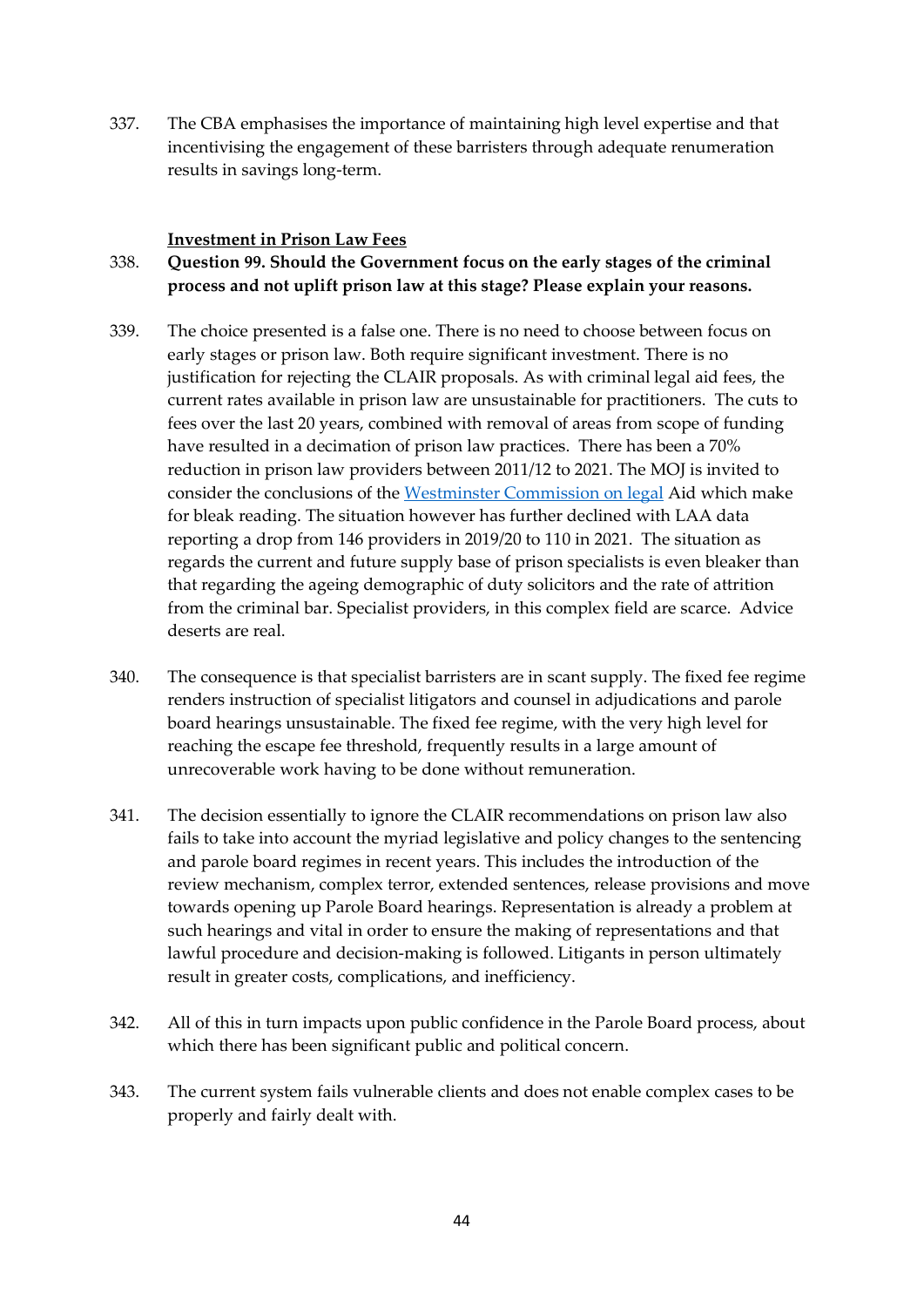344. Prison law accounts for a very small part of the budget with an annual spend of approximately £17 million previously with further reductions at present. It follows that a 15% increase is negligible in terms of public finances. Much more is required.

### **Prison Law Work**

# 345. **Question 100. What more could be done by the Government to address problems around access to clients in prison?**

- 346. Access is a problem in two ways firstly in clients being able to instruct and have access to lawyers and secondly for those lawyers to have access to clients. The first is profoundly affected by the lack of prison and criminal law practitioners. As set out above advice deserts are real.
- 347. In terms of access the following additional facilities need to be provided for the system to work properly:
	- National roll out of CVP/remote links and increased availability
	- Free private phone facilities
	- Private and confidential spaces for legal and expert visits in every prison not a large visit hall in which matters of sensitivity cannot be properly discussed:
	- Easier and standard booking systems should be available online
	- More efficient use of postal facilities communications often take weeks to arrive - this includes legal papers central to their case
	- Online access to case papers
	- Confidential email

## 348. **Question 101. Do you agree with the proposal to restructure the fee scheme for advice and assistance in prison law cases?**

349. Urgent reform is required however this cannot be within the existing cost envelope or on a cost neutral basis. The sector needs investment and needs it now.

#### 350. **Question 102. What data would need to be taken to implement this reform?**

351. See the answers to questions 99-101 above.

#### **Other Criminal Legal Aid Fees**

### 352. **Question 103. Do you agree with our proposal to increase the fees for these other areas by 15%?**

353. An immediate increase of 25% in this area is the bare minimum needed to keep the system running at all. This applies equally to other criminal legal aid fees as well as those that concern the membership of the CBA.